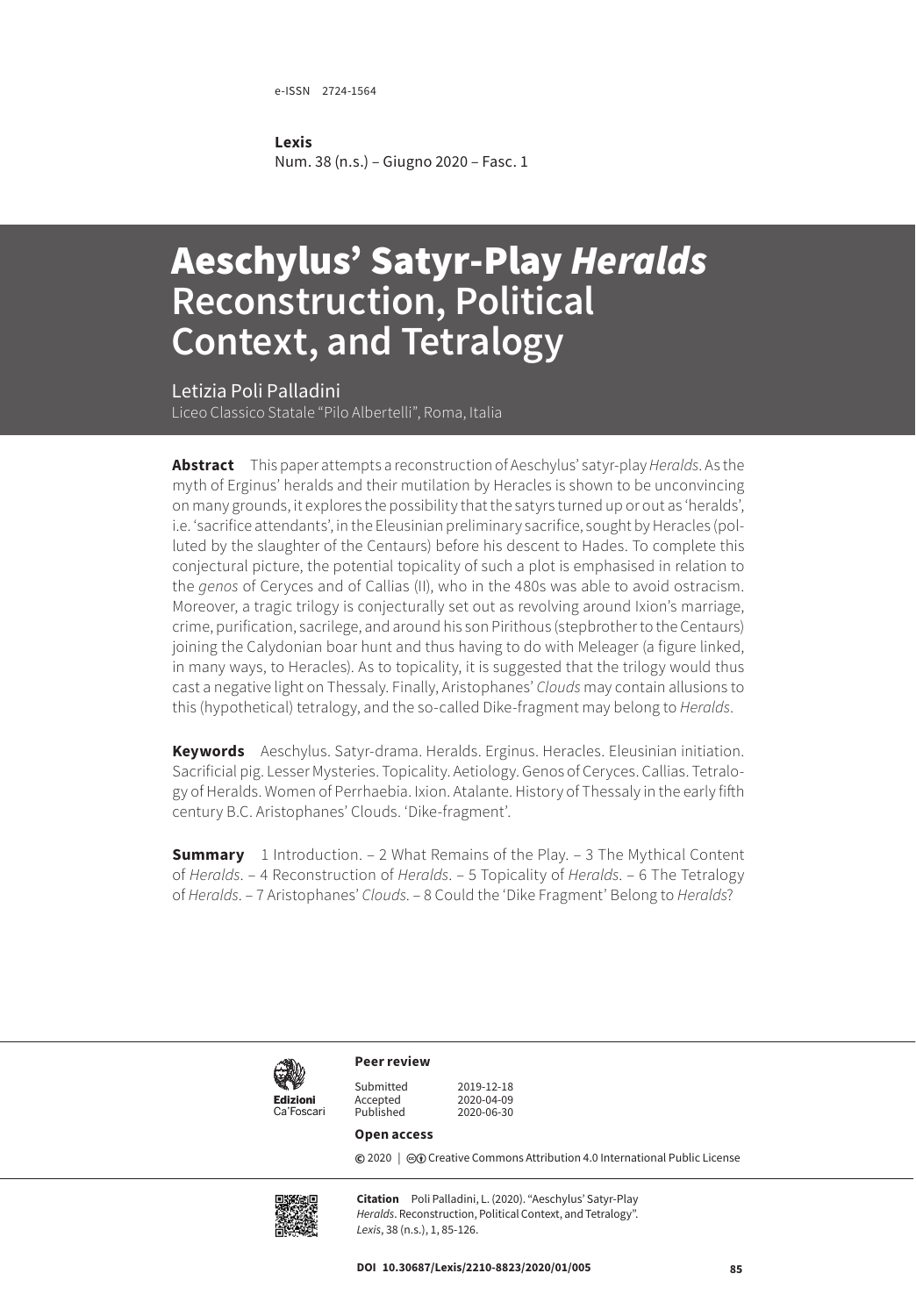#### 1 Introduction

This article aims at challenging the *communis opinio* on Aeschylus' satyr-play *Heralds* (Κήρυκες σάτυροι), which relates it to Heracles' maiming the envoys of the Minyan king Erginus, and at developing a reconstruction based on the title interpreted as 'sacrifice attendants/cooks'. Such reconstruction is then shown to have an enormous potential in topicality, providing an aetiology to the setting up of the Lesser Mysteries, and to the Eleusinian function of the *genos* of Ceryces. It also allows to set out, admittedly by conjecture, a suggestive tetralogy (*Women of Perrhaebia*, *Ixion*, *Atalante*, *Heralds*). The study of lost plays, known by fragments (hence the word 'thrausmatology')<sup>1</sup>, is notoriously haunted by speculation. I am aware that this article of mine labours under the same problem, and that its sections cannot be regarded as progressive inferences on account of circularity. I put forward all this as a compact set of speculations, a sort of take-it-or-leave-it proposal, in the hope of contributing to the understanding of Aeschylus and fifth-century culture nonetheless, since readers may look at the whole sceptically, but appreciate single parts.

## 2 What Remains of the Play

A play *Heralds* (Κήρυκες) is mentioned in the *Catalogue* of Aeschylus' plays;<sup>2</sup> the witnesses to three of the extant fragments (frr. 108-110), Pollux and Photius 'Galeanus' add the label "satyr-play" and make clear that the title indicates a function held by the satyrs at some point in the action,<sup>3</sup> as often is the case (one can compare e.g. Aeschylus' *Sacred delegates* or *Net-haulers*). Fr. 108, presumably part of an iambic trimeter, deals with a vessel (ἀμφορεύς), as Pollux says (10.68 εἴρηται δὲ τοὔνομα ἐπὶ ἀμφορέως):

στενόστομον τὸ τεῦχος the vessel has a narrow neck.

Many thanks to the anonymous referees of *Lexis*, whose learned and discerning comments have greatly improved this article. I am also grateful to Dickinson College, Carlisle (PA), US, whose library resources have made my work easier.

**<sup>1</sup>** Harvey 2005.

<sup>2</sup> Radt 1985, T 78d 8. Fragments of Aeschylus will be quoted from this edition throughout the present article. All translations given in this article are by the author.

<sup>3</sup> Poll. 10.68 ἐν σατυρικῶι δράματι Κήρυξι τοῖς Αἰσχύλου, 10.186 Αἰσχύλου μὲν ἐν Κήρυξι σατύροις (CL: σατυρικοῖς B, σατυρικῶς FS) λέγοντος κτλ., Phot. π 1576 Theodoridis Αἰσχύλος ἐν Κάρυξι (g z: Κήρυξι G. Dindorf) σατύροις.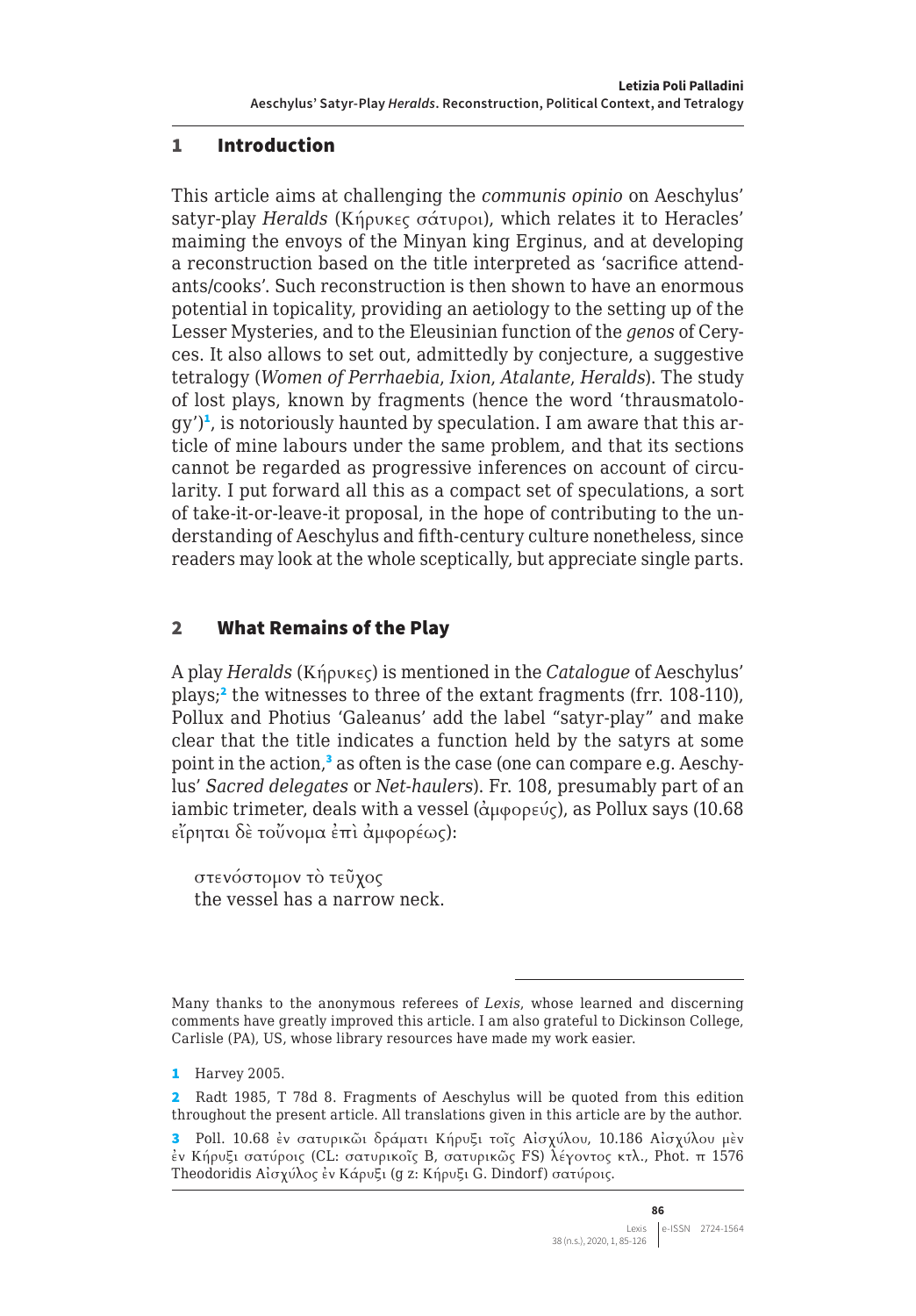The remark may fit a wine vessel and may be uttered by someone annoyed at dripping rather than spilling.<sup>4</sup> Heracles' actual involvement in the action seems to be made certain by references to *the* lion-skin in fr. 109 (part of an iambic trimeter):

καὶ τῆς σισύρνης τῆς λεοντέας and of the lion-fur coat,

and to a lion in fr. 110

πυρσοκόρσου λέοντος of red-maned lion.

On this point there is a large scholarly consensus.<sup>5</sup> The other fragments consist of single words: fr. 111 κακοποιεῖν, 'to do evil', fr. 112 λογγάσω, 'I will delay', fr. 113 νοσσός, 'chick'. Each of the latter two forms is blamed by Atticist authors as incorrect, the one instead of μέλλειν, διαμέλλειν, στραγγεύεσθαι, by Pollux (9.136 φαῦλον γὰρ τὸ λογγάζειν ἐν τοῖς Κήρυξι τοῖς Αἰσχύλου); the other as a poor variant of νεοσσός by Phrynichus (*Ecl.* 177 Fischer) λέγε οὖν νεοττός, νεοττίον, ἵνα ἀρχαῖος Ἀττικὸς φαίνοιο).

## 3 The Mythical Content of *Heralds*

From the above-quoted fragments nothing can be inferred concerning the plot except, as I have said, Heracles' involvement. In the paucity of evidence on the play, one may turn to the title in order to get some clues to the specific mythical episode of the Heracles myth treated here. One option consists in taking 'heralds' in the meaning of diplomatic envoys. The play would dramatize the mythical episode whereby Heracles maims the envoys of Erginus, the king of Orchomenus, when they arrive in order to get of the Thebans the agreed tribute, one hundred cattle. The satyrs would be those en-

<sup>4</sup> Ahrens 1846, 253 has a similar remark («Deinde quum bibitur, vasis os sive apertura videtur compotantibus angustior esse»); see also Krumeich, Pechstein, Seidensticker 1999, 156.

<sup>5</sup> See e.g. van Groningen 1930; Lloyd-Jones in Weir Smyth 1957, 419; Sutton 1980, 22; Radt 1985, ad frr. 108-113; Krumeich, Pechstein, Seidensticker 1999, 155-6 (although with a sceptical attitude); Sommerstein 2008, 118. On the contrary, nothing certain can be said about the content of *Heralds*, not even that Heracles featured among the characters, according to Wagner 1852, 51. See also Morani, Morani 1987, 663, fn. 2.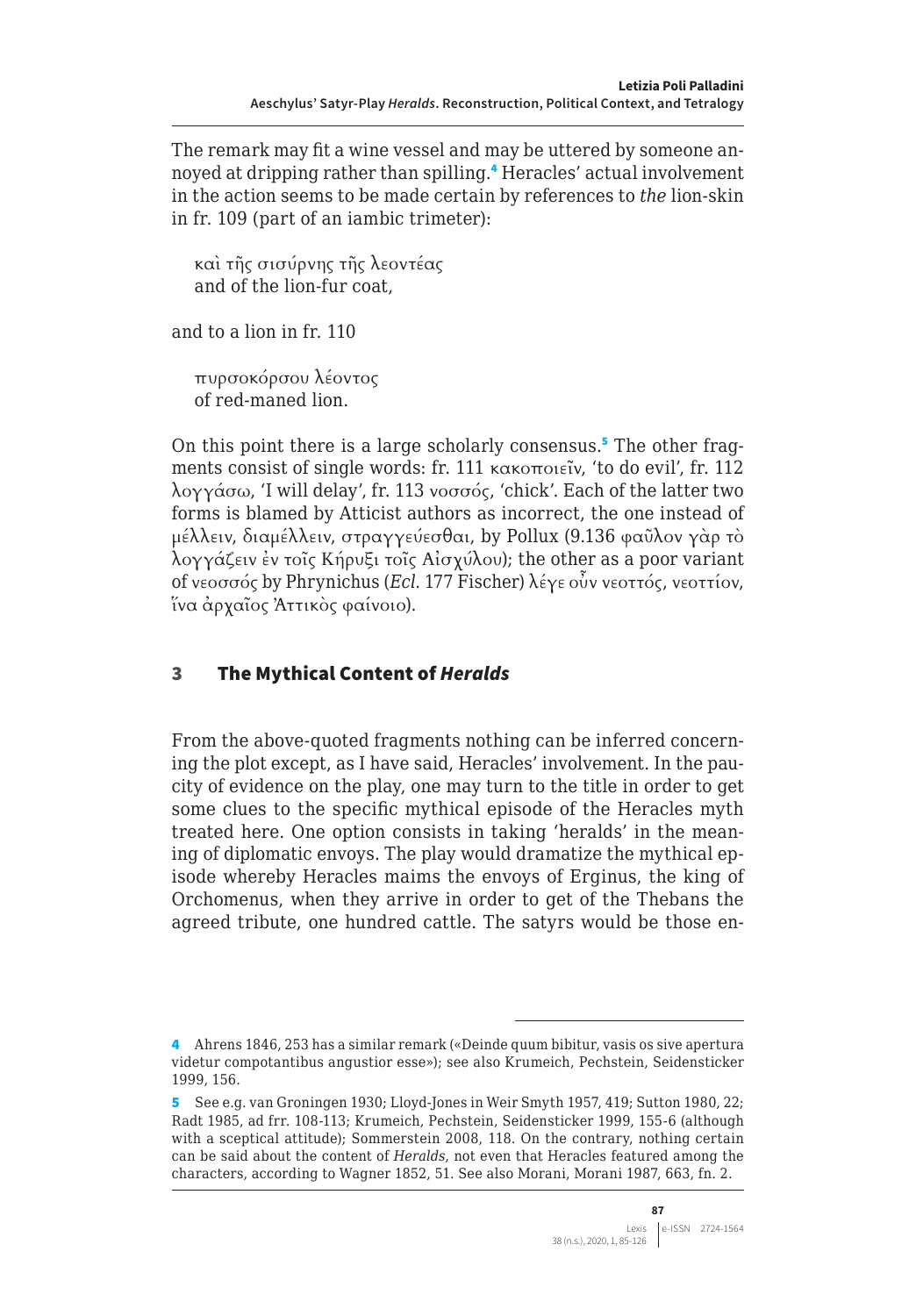voys.<sup>6</sup> The main literary sources for this episode are Pseudo-Apollodorus (2.67-68 Wagner):

ἀνακάμπτοντι δὲ αὐτῶι (sc. τῶι Ἡρακλεῖ) ἀπὸ τῆς θήρας (sc. τοῦ Κιθαιρωνείου λέοντος) συνήντησαν κήρυκες παρὰ Ἐργίνου πεμφθέντες, ἵνα παρὰ Θηβαίων τὸν δασμὸν λάβωσιν. ἐτέλουν δὲ Θηβαῖοι {τὸν} (del. Hercher) δασμὸν Ἐργίνωι δι' αἰτίαν τήνδε (…) ἐπὶ τοῦτον τὸν δασμὸν εἰς Θήβας τοὺς κήρυκας ἀπιόντας συντυχὼν Ἡρακλῆς ἐλωβήσατο· ἀποτεμὼν γὰρ αὐτῶν τὰ ὦτα καὶ τὰς ῥῖνας, καὶ διὰ σχοινίων τὰς χεῖρας δήσας ἐκ τῶν τραχήλων ἔφη τοῦτον Ἐργίνωι καὶ Μινύαις δασμὸν κομίζειν.

When he [sc. Heracles] was coming back from hunting (sc. the lion of Cithaeron), he was encountered by heralds whom Erginus had sent so that they might collect the Thebans' tribute. The Thebans used to pay a tribute to Erginus for this reason (…). Heracles, having stumbled upon the heralds who were going to Thebes for this tribute, maimed them: after cutting off their ears and noses, he tied their hands to their necks with ropes and enjoined them to bring such tribute to Erginus and the Minyans;

and Diodorus Siculus (4.10.2-3):

ἔφηβος ὢν πρῶτον μὲν ἠλευθέρωσε τὰς Θήβας, ἀποδιδοὺς ὡς πατρίδι τὰς προσηκούσας χάριτας. ὑποτεταγμένων γὰρ τῶν Θηβαίων Ἐργίνωι τῶι βασιλεῖ τῶν Μινυῶν, καὶ κατ' ἐνιαυτὸν ὡρισμένους φόρους τελούντων, οὐ καταπλαγεὶς τὴν τῶν δεδουλωμένων ὑπεροχὴν ἐτόλμησε πρᾶξιν ἐπιτελέσαι περιβόητον· τοὺς γὰρ παραγενομένους τῶν Μινυῶν ἐπὶ τὴν ἀπαίτησιν τῶν δασμῶν καὶ μεθ' ὕβρεως εἰσπραττομένους ἀκρωτηριάσας ἐξέβαλεν ἐκ τῆς πόλεως.

as he was coming of age, first of all he restored the freedom of Thebes, showing due gratitude to this city as though it were his own homeland.<sup>7</sup> For, as the Thebans were under the sway of Erginus, the Minyans' king, and had to pay fixed tributes every year, without being dismayed at their superiority, he dared to accomplish a deed which became famous. As a number of Minyans turned up in

<sup>6</sup> This proposal goes back to van Groningen 1930. It is accepted, among others, by Mette 1963, 154; Ussher 1977, 296; Simon 1982, 138-9; Sommerstein 2008, 118-19; it is mentioned as possible by Lämmle 2013, 208 fn. 245. The proposal, supplemented with the hypothesis that the 'Dike fragments' belonged to *Heralds*, is backed up by Sutton 1983b.

<sup>7</sup> This is in keeping with the former narrative about Amphitryo's taking to Thebes as an exile after Heracles was born (D.S. 4.10.2), whereas the majority of sources has the latter's conception and birth take place in Thebes.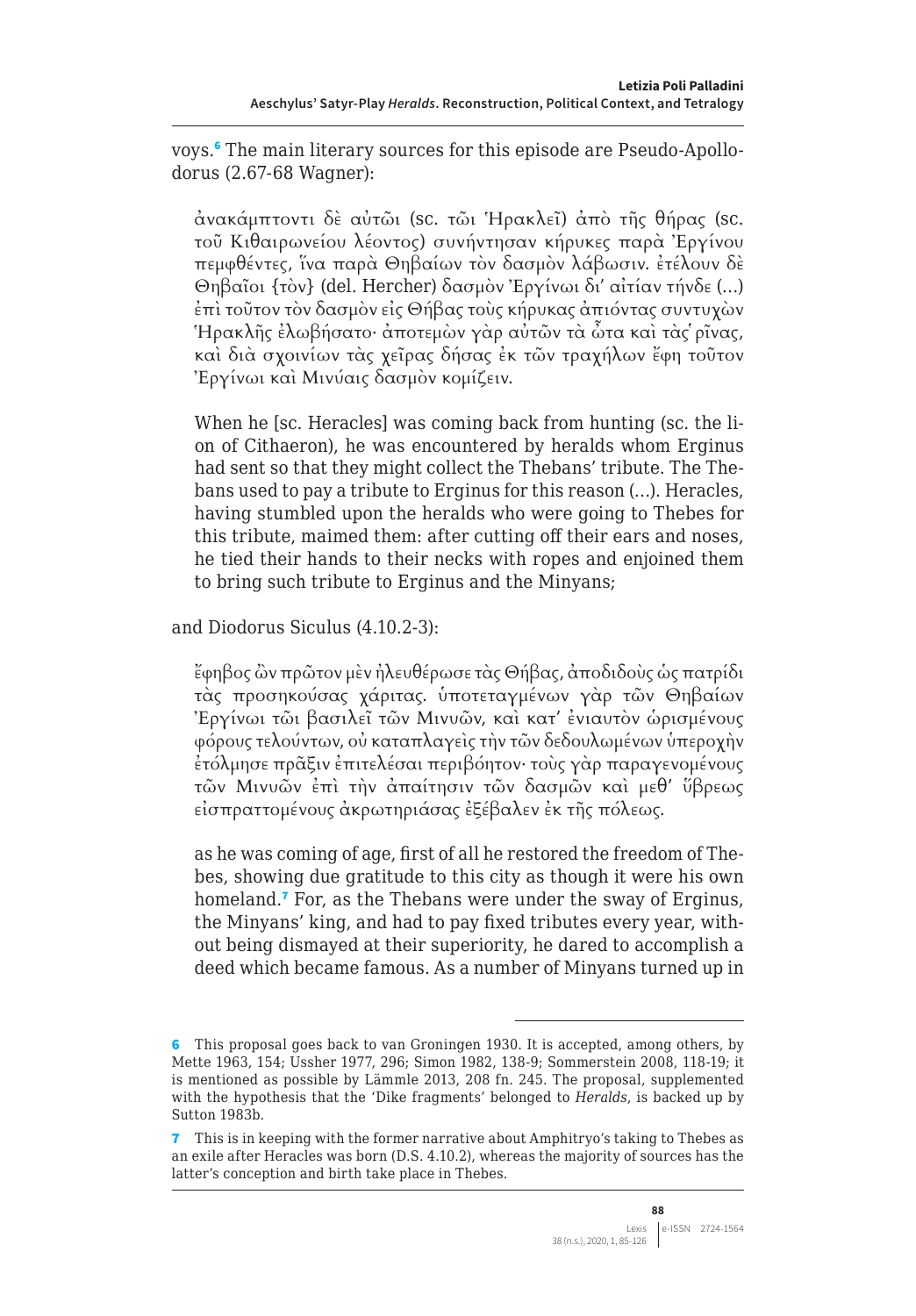order to gather those tributes, and began to do it with arrogance, he maimed and expelled them from the country.<sup>8</sup>

Admittedly, this is a fitting mythical episode, as it deals both with heralds and Heracles, although in Diodorus the Minyan envoys are not even called 'heralds'; however, the whole case is rather weak. First, the alleged iconographic evidence<sup>9</sup> for a satyr-play on that myth is only apparently relevant. A black-figure Attic *lekythos*, dated to the first decade of the fifth century<sup>10</sup> represents Heracles preceded by two bound satyrs, whereas two more satyrs, still free, run away (one on the right-hand, the other on the left-hand of the main group). The strange object Heracles holds in his right hand is interpreted either as a razor, $11$  or as a sandal.<sup>12</sup> Independently from this tool, nothing reminds one of the Erginus myth. As satyrs are often depicted as stealing Heracles' weapons while the hero is asleep, $13$  or as being threatened, pursued or captured by him,<sup>14</sup> one may imagine their being fettered to be another stock image rather than a specific allusion to a dramatic action.<sup>15</sup>

The other vase-painting alleged in support of the Erginus myth occurs on another black-figured Attic *lekythos*: <sup>16</sup> it shows four bound satyrs, two behind, two before a single herald (occasionally interpreted as Hermes)<sup>17</sup>. Again, the connection with Aeschylus' *Heralds* seems to be very weak, as one can easily imagine many a mythical situation or indeed many a satyr-play in which those creatures could become prisoners because of some mischief. It is highly probable that in Aeschylus' play the satyrs of the chorus turned up, or out, as κήρυκες. It is too nonchalant in respect of the title to state about the

<sup>8</sup> Further literary sources are Paus. 9.25.4, 9.37.2, Tz. *Chil.* 2.226-228; a mere reference to the tribute owed by the Thebans to the Orchomenians can be found in Isoc. 14.10, Str. 9.414 C.

<sup>9</sup> On the debated question of representations of dramas on vase paintings, I favour a moderate position (expressed in Poli Palladini 2013, 302-3). See e.g. Taplin 2007, 2-46, and the essays included in the first part ("Questioni di metodo") of Bordignon 2015.

<sup>10</sup> Athens, Nat. Arch. Mus. 516. Beazley 1956, 508; Brommer 1959, 37 figs. 30-32.

<sup>11</sup> Sparkes in Simon 1982, 138, fn. 107. See also Olshausen 1979.

<sup>12</sup> R. Vollkommer, s.v. "Erginos", *LIMC* III (1986) 819. J. Boardman, s.v. "Heracles", *LIMC* V (1990) 157 no. 3241.

<sup>13</sup> J. Boardman, s.v. "Heracles", *LIMC* V (1990) 156-7 nos. 3230-3238.

<sup>14</sup> J. Boardman, s.v. "Heracles", *LIMC* V (1990) 157 nos. 3239-3245.

<sup>15</sup> According to Boardman; Palagia; S. Woodford, s.v. "Heracles", *LIMC* IV (1988) 820, one should beware of linking vase-paintings with Heracles and satyrs to particular satyr-plays, as those images may simply belong to a repertoire. See also Krumeich, Pechstein, Seidensticker 1999, 154.

<sup>16</sup> Münster, Univ. Mus. 784.

<sup>17</sup> Krumeich, Pechstein, Seidensticker 1999, 154 fn. 11.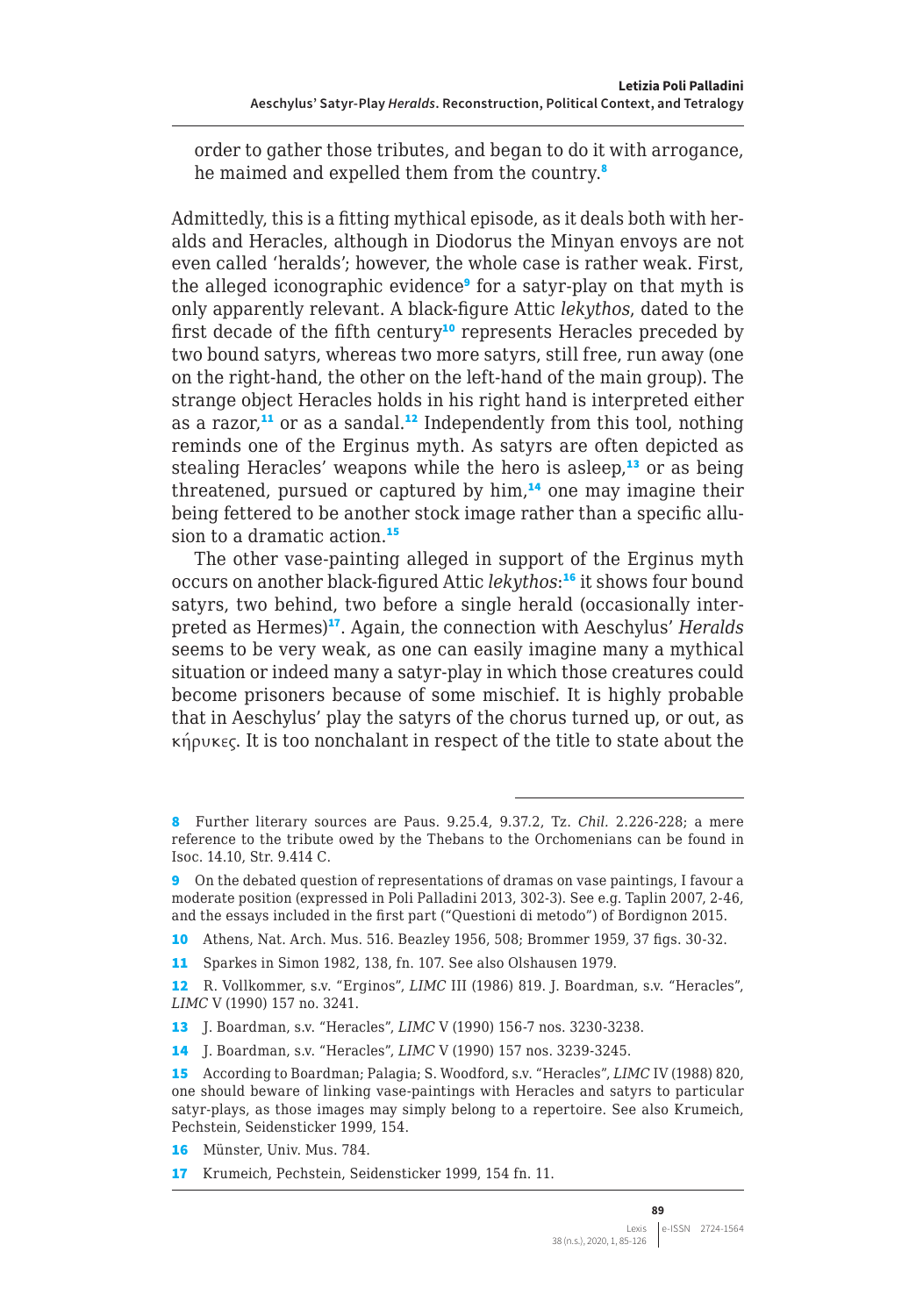satyrs that they either were Erginus' heralds or accompanied them, and then to treat this *lekythos* with bound satyrs as iconographic evidence for the play.<sup>18</sup>

Secondly, if the satyrs of the chorus worked as heralds, one may wonder if they were not too many for carrying out Erginus' task. On one hand it is hard to imagine having on stage twelve satyr-heralds; on the other, it is unsafe to suppose that only a few of them endorsed that function.<sup>19</sup> Whoever is going to defend the Erginus hypothesis must invoke some difference between myth and dramatization, imagining that «the satyrs might have usurped the rôle of the heralds (…), changed sides out of fear of Heracles and/or because of a promise of reward, and encouraged him in his confrontation with the real heralds when they arrived».<sup>20</sup> Admittedly, satyrs can usurp tasks which are not their own and intrude in myth episodes which originally do not include them;<sup>21</sup> however, in the case of the Erginus myth such a possibility is not particularly attractive.

Thirdly, was Heracles going to maim them?<sup>22</sup> Fourthly, the myth is regarded to express the rivalry between two Boeotic cities with hegemonic pretensions, i.e. Orchomenus and Thebes.<sup>23</sup> It is far from clear how Aeschylus could make this episode meaningful and relevant for an Attic audience. For one thing, the Erginus episode does not belong to the iconographic repertoire of either vase-painting or sculpture;<sup>24</sup> this strengthens the impression that it was a local myth.

A different mythical reference, namely to the Nemean lion labour, is apparently more charming, as the episode is more widely known and can involve a herald, Copreus. Myth goes that from that moment onwards Heracles is bid to deposit his scaring spoils just outside Mycenae and Eurystheus is going to impart instruc-

18 Simon 1982, 138.

<sup>19</sup> Van Groningen 1930 suggests that only two or three satyrs played as heralds, one speaking and the other(s) dumb. Against this suggestion, see Radt 1985, ad frr. 108- 113. Sutton 1980, 23, and 1983b, 23 does not conceal those difficulties.

<sup>20</sup> Sommerstein 2008, 119.

<sup>21</sup> Di Marco 2000, 53; Lämmle 2013, 203-15.

<sup>22</sup> Krumeich, Pechstein, Seidensticker 1999, 155 are sceptical on the Erginos hypothesis also because that episode has mutilation as its acme, an action hard to deal with on stage.

<sup>23</sup> R. Vollkommer, s.v. "Erginos", *LIMC* III (1986) 818-19. This scholar remarks that the most ancient mentions of Erginus occur in two Boeotic poets: Hes. fr. 77 Merkelbach-West (where his father Clymenus is in fact mentioned), Pind. *Ol*. 4.19-27 (as a participant in the Argonaut expedition). One may also add the fragment of a commentary on a Pindaric paean, which mentioned Erginus: Pind. fr. 52 i Snell-Maehler (= *P. Oxy.* 2242 fr. 29). On Orchomenus' regional hegemony before the end of the eighth century, see Buck 1979, 97-8.

<sup>24</sup> The first certain occurrence of Erginus in the visual arts is a Roman relief from the time of Hadrian: R. Vollkommer, s.v. "Erginos", *LIMC* III (1986) 819 no. 1.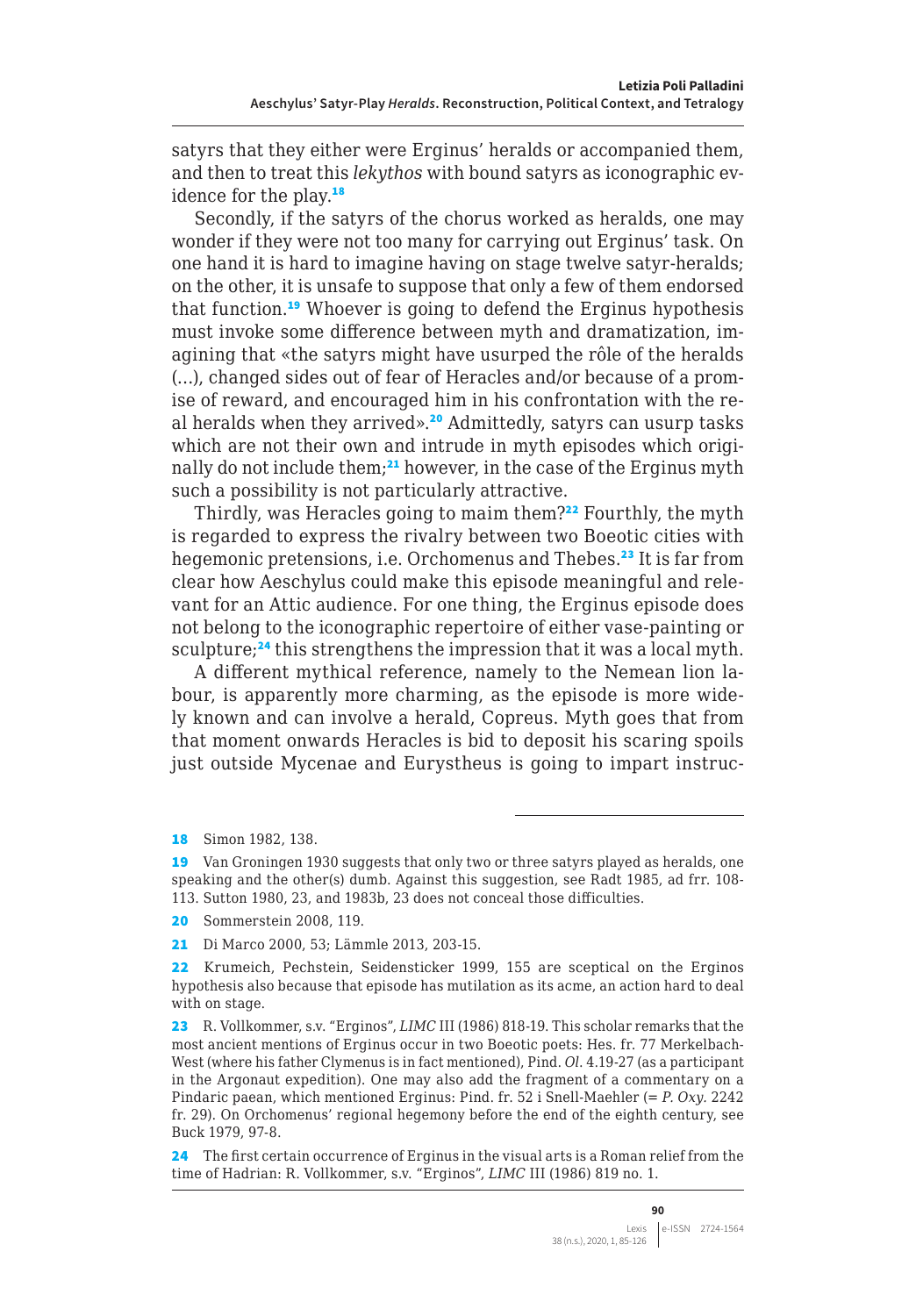tions on him through that envoy, as narrated by the Pseudo-Apollodorus (2.75-76 Wagner):

ἦγεν (sc. ὁ Ἡρακλῆς) εἰς Μυκήνας τὸν λέοντα. Εὐρυσθεὺς δὲ καταπλαγεὶς αὐτοῦ τὴν ἀνδρείαν ἀπεῖπε τὸ λοιπὸν αὐτῶι εἰς τὴν πόλιν εἰσιέναι, δεικνύειν δὲ πρὸ τῶν πυλῶν ἐκέλευε τοὺς ἄθλους. φασὶ δὲ ὅτι δείσας καὶ πίθον ἑαυτῶι χαλκοῦν εἰσκρυβῆναι ὑπὸ γῆν κατεσκεύασε, καὶ πέμπων κήρυκα Κοπρέα Πέλοπος τοῦ Ἠλείου ἐπέταττε τοὺς ἄθλους.

He (sc. Heracles) drove the lion to Mycenae. Eurystheus, shocked at his bravery, forbade him from that time on to enter the city, ordering instead to show his spoils in front of the city-gate. They say that out of fear he even got a brazen jar made under earth so that he might hide himself in it; he also imparted the other labours sending the herald Copreus, the son of Pelops the Eleian.

However, such reconstruction demands pairing up *Heralds* with another satyr-play, clearly devoted to the Nemean lion labour, i.e. *Lion* (fr. 123). Although it is true that Λέων follows on Κήρυκες in the same column of the Catalogue, and an  $\hat{\eta}$  in between may have gone lost,<sup>25</sup> nonetheless we had better be cautious before disposing of the evidence that mentions the two plays separately.<sup>26</sup>

Another option about the interpretation of title in our satyr-play consists in taking κήρυκες as sacrifice or anyway religious servants or attendants, as the Latin word *minister*. <sup>27</sup> Casaubon was the first who emphasized that in the passage of Athenaeus devoted to the *genos* of Ceryces (14.660 a-b), one has to understand the word as «sacrorum administri, popis et victimariis non dissimiles», with the warning: «inepte facias si vertas hic κήρυκες *praecones*».<sup>28</sup> A sacrifice used to be followed by a banquet: this helps imagine Heracles in his ludicrous rôle of glutton and squares well with fr. 108.<sup>29</sup> The satyrs as sacrifice attendants may come near to sacrifice cooks. (Interestingly enough, a banquet in Odysseus' house<sup>30</sup> has 'heralds' attend the guests with

<sup>25</sup> Wagner 1852, 51, 56. Hartung 1855, 77 maintains the identity between *Heralds* and *Lion*.

<sup>26</sup> On the thorny issue of double titles, see Sommerstein 2010, 18-20, 28.

<sup>27</sup> Thus Welcker 1826, 318; Droysen 1842, 529 (κήρυκες 'Opferpriester', also with reference to Heracles' gluttony). Radt 1985, ad frr. 108-113 favours this interpretation. See *OLD*, s.v. "Minister", 2.

<sup>28</sup> Casaubonus 1600, 593.

<sup>29</sup> The remark is already in Ahrens 1846, 252-3.

<sup>30</sup> *Od.* 1.143 κῆρυξ δ' αὐτοῖσιν θάμ' ἐπώιχετο οἰνοχοεύων, 1.146 τοῖσι δὲ κήρυκες μὲν ὕδωρ ἐπὶ χεῖρας ἔχευαν, 1.153-4 κῆρυξ δ' ἐν χερσὶν κίθαριν περικαλλέα θῆκε | Φημίωι κτλ.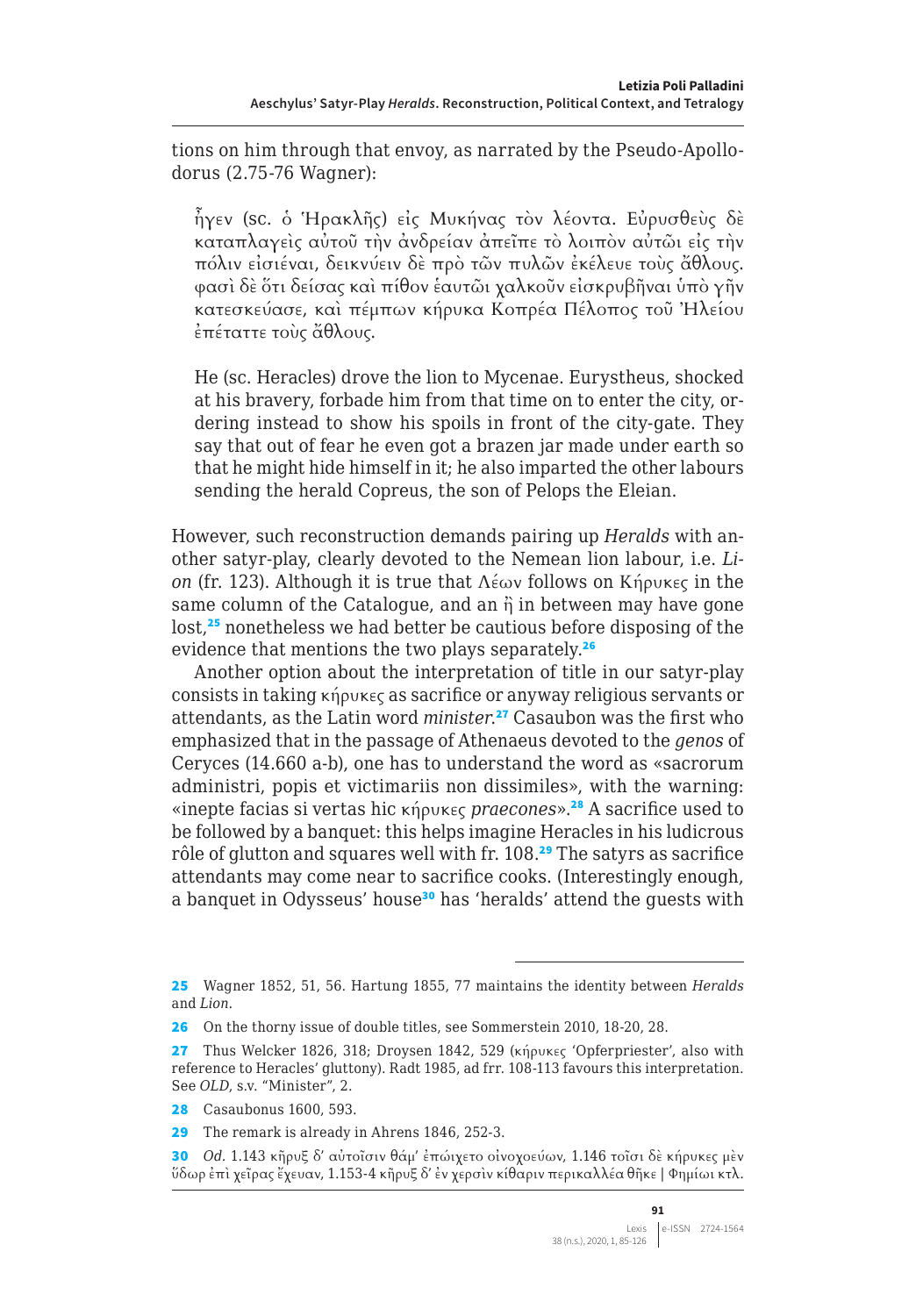pouring wine, and water for the hands.) Clidemus, a fourth-century Atthidographer and an expert in sacred law and ceremonial ritual (έξηγητής)<sup>31</sup> is reported by Athenaeus (10.425 e)<sup>32</sup> to have stated that 'butchers', or 'cooks', were called 'heralds':

Κλείδημος τοὺς μαγείρους κήρυκάς φησι καλεῖσθαι Clidemus says that the butchers are called 'heralds'.

Interestingly, the same Clidemus, in the first book of his *Atthis* (probably identical with the work Πρωτογονία attributed to him), deals with the Lesser Eleusinian Mysteries held at Agrae, a spot along the Ilissus, south-east of the Acropolis and the Olympieum, just outside the Themistoclean walls.<sup>33</sup> He also has so much to say about the rôle of Ceryces in sacrifices as special ministers, that Athenaeus quotes him (14.660 a) in his discussion (14.660 a-e) of the great importance, in days long past, of cooking:

ὅτι δὲ σεμνὸν ἦν ἡ μαγειρικὴ μαθεῖν ἔστιν ἐκ τῶν Ἀθήνησι Κηρύκων. οἵδε γὰρ μαγείρων καὶ βουτύπων ἐπεῖχον τάξιν, ὥς φησιν Κλείδημος ἐν Πρωτογονίας πρώτωι. (…) 'ἔδρων οἱ Κήρυκες ἄχρι πολλοῦ βουθυτοῦντες, φησί, καὶ σκευάζοντες καὶ μιστύλλοντες, ἔτι δ' οἰνοχοοῦντες'. Κήρυκας δ' αὐτοὺς ἀπὸ τοῦ κρείττονος ὠνόμαζον. άναγέγραπταί τε οὐδαμοῦ μαγείρωι μισθός, ἀλλὰ κήρυκι.<sup>34</sup> (...) ἐν τῶι πρώτωι τῆς Ἀτθίδος Κλείδημος φῦλον ἀποφαίνει μαγείρων ἐχόντων δημιουργικὰς τιμάς, οἷς καὶ † τὸ πλῆθος ἐνεργεῖν † ἔργον ἦν (εὐεργετεῖν Schweighauser: οἷς καὶ ὑπὲρ τοῦ πλήθους ἱερουργεῖν sive οἷς καὶ τὰ τοῦ πλήθους ἐνεργεῖν Siebelis: οἷς καὶ τὸ πλῆθος άγείρειν ἔργον ἦν Jacoby, ἀγείρειν Wilamowitz).<sup>35</sup>

One can understand that the butcher's profession was prestigious from the Athenian Ceryces. For these held the rôle of cooks and ox-butchers, as stated by Clidemus in the first book of his *First birth*. (…) The Ceryces, he says, used to offer sacrifice for a long time, slaying oxen, dressing and cutting up (the meat), and pouring out wine besides. They used to be called 'heralds' after the higher sense of the word (or 'after the nobler of their tasks'). Nowhere is salary recorded for a cook, but (everywhere) for a her-

<sup>31</sup> Harding 1994, 2: 10-13; Harding 2008, 7. For the fragments of Clidemus see *FHG* I 359-365; *FGrH* 323. Note that Jacoby's numbering of fragments is not identical with Müller's.

<sup>32</sup> *FGrH* 323 fr. 5c.

<sup>33</sup> *FGrH* 323 fr. 1.

<sup>34</sup> *FGrH* 323 fr. 5.

<sup>35</sup> *FGrH* 323 fr. 5b.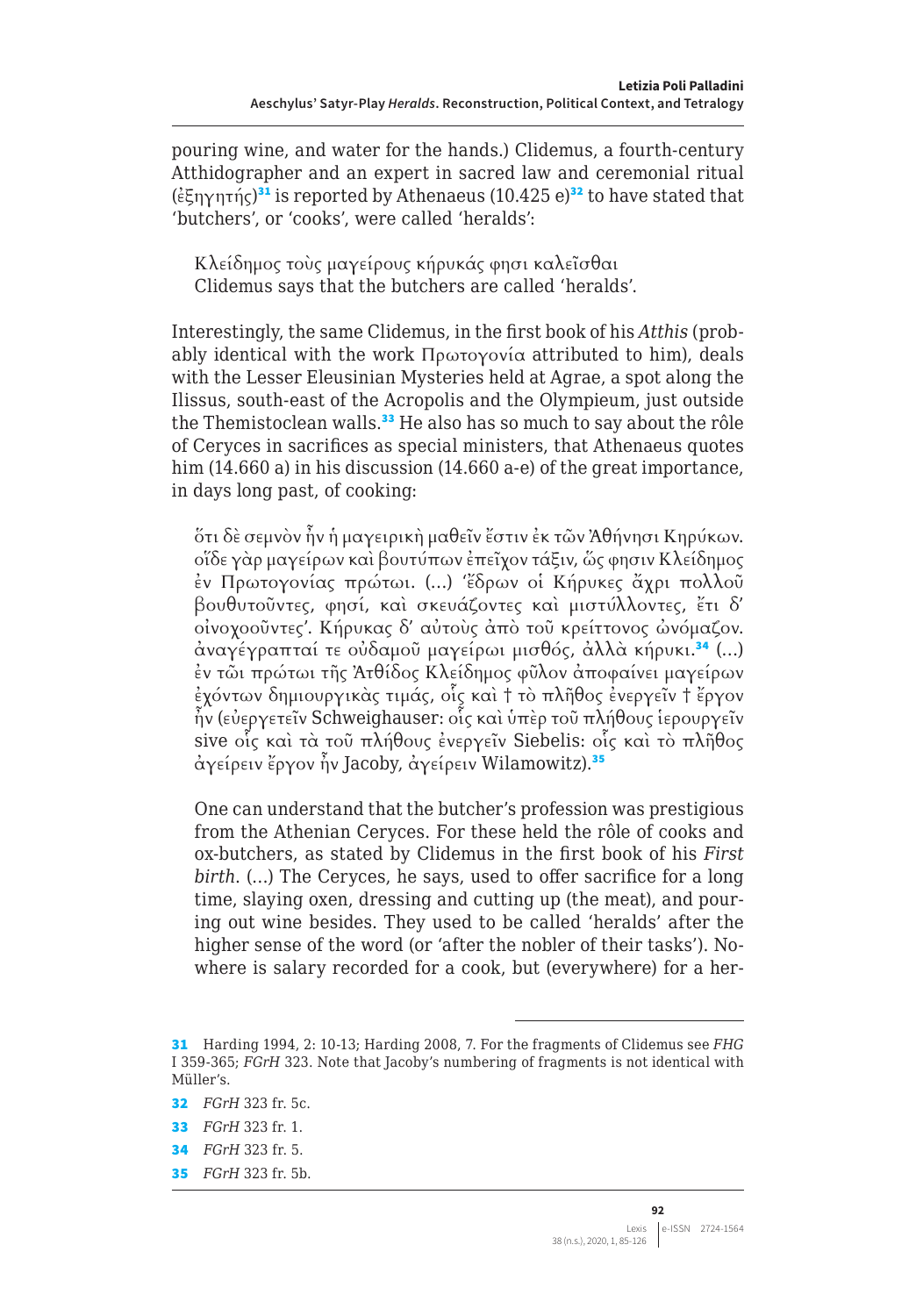ald. (…) In the first book of his *Atthis*, Clidemus shows a stock of butchers who enjoyed privileges typical of craftsmen, and whose task was to sacrifice for the people (?).

It is by now clear that Clidemus dealt with the Athenian clan of Ceryces and explained their traditional rôle in cult as sacrifice attendants rather than diplomatic envoys. As we shall see later on, it is possible that an aetiology existed in Athens about that clan in connection with Heracles' purification, performed through the sacrifice of a piglet, prior to his initiation to the Eleusinian Mysteries. (The latter hero carries the piglet for initiation, or preliminary purification, also on the famous relief *hydria* from Cumae, the so-called 'regina vasorum'.)<sup>36</sup> Therefore, Clidemus' statement about some people who were made sacrifice and dining-fellows of Heracles may belong to the same context (Ath.  $6.235$  a): $37$ 

Κλείδημος ἐν τῆι Ἀτθίδι φησί· 'καὶ παράσιτοι δ' ἡιρέθησαν τῶι Ἡρακλεῖ'

Clidemus in his *Atthis* states: "They were also chosen as dining-fellows of Heracles".

The noun παράσιτοι in the meaning of 'priests/religious attendants who get meals off the public sacrifices' is illustrated by Athenaeus' context and attested also by the historian Polemo of Ilium (second century B.C.), quoted as well in the *Banquet of the learned* (Ath.  $6.234$  d-f):<sup>38</sup>

τὸ δὲ τοῦ παρασίτου ὄνομα πάλαι μὲν ἦν σεμνὸν καὶ ἱερόν. Πολέμων γοῦν (…) γράψας περὶ παρασίτων φησὶν οὕτως· 'τὸ τοῦ παρασίτου ὄνομα νῦν μὲν ἄδοξόν ἐστι, παρὰ δὲ τοῖς ἀρχαίοις εὑρίσκομεν τὸν παράσιτον ἱερόν τι χρῆμα καὶ τῶι συνθοίνωι παρόμοιον. ἐν Κυνοσάργει μὲν οὖν ἐν τῶι Ἡρακλείωι στήλη τίς ἐστιν, ἐν ἧι ψήφισμα τοῦ Ἀλκιβιάδου, γραμματεὺς δὲ Στέφανος Θουκυδίδου· λέγεται δ' ἐν αὐτῶι περὶ τῆς προσηγορίας οὕτως· 'τὰ δὲ ἐπιμήνια θυέτω ὁ ἱερεὺς μετὰ τῶν παρασίτων. οἱ δὲ παράσιτοι ἔστων ἐκ τῶν (Meier:

<sup>36</sup> St. Petersburg, Hermitage 525 (E 1659), from Cumae, dated to about 330 B.C. See Clinton 1992, 78-81, 134, figs. 17-19. One may add also a comparable representation on the 'Lovatelli urn' (Rome, Mus. Naz. Rom. 11301, from a *columbarium* on the Esquiline): see e.g. Mylonas 1961, 205-7, fig. 83; Richardson 1974, 211-13. The Torre Nova sarcophagus (Rome, Palazzo Borghese, Spanish Embassy), usually included in the same discussion of Eleusinian preliminary rites, is instead associated to different mystery cults of Demeter by Clinton 1992, 137-8.

<sup>37</sup> *FGrH* 323 fr. 11.

<sup>38</sup> *FHG* III 137-8 fr. 78.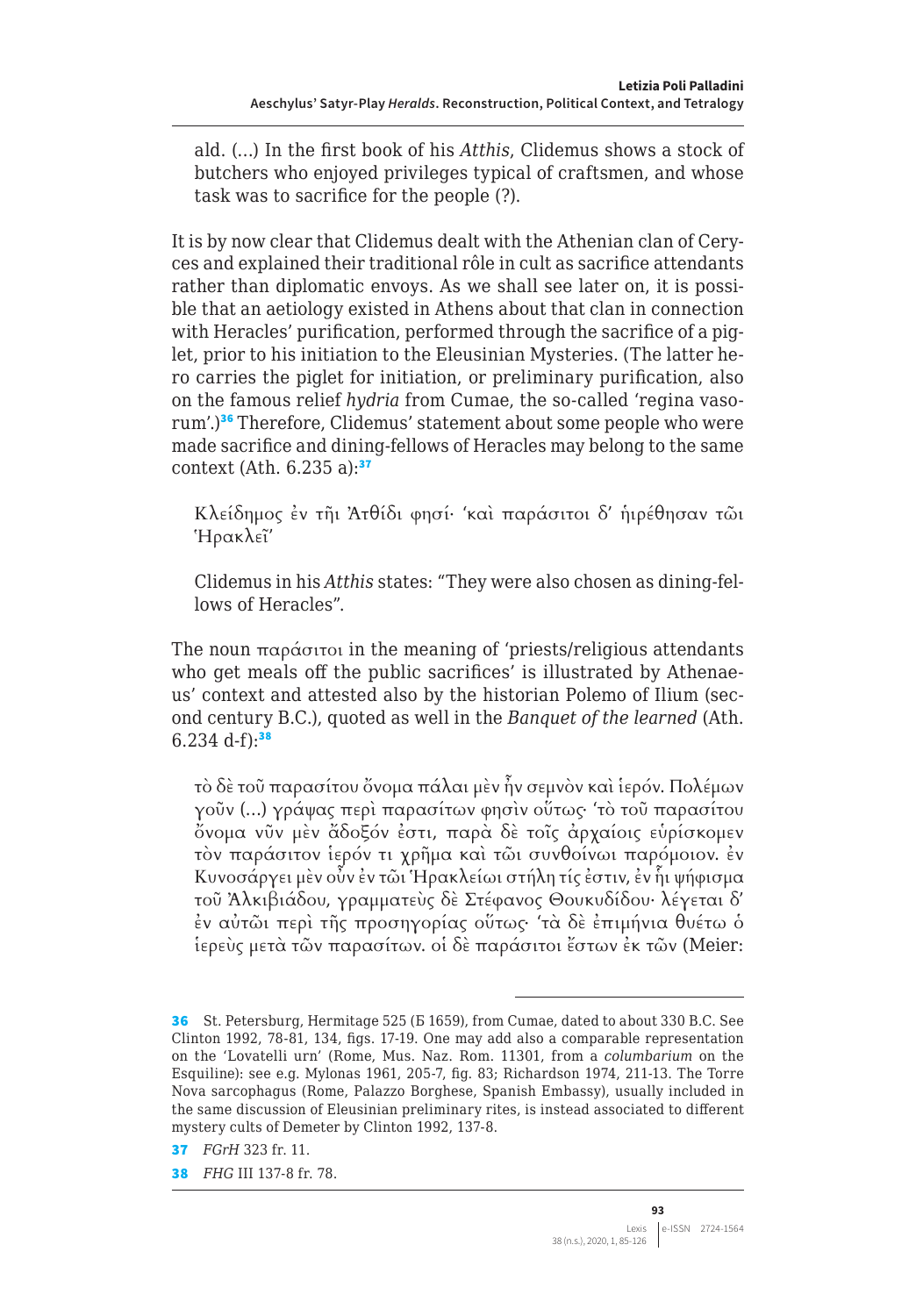παράσιτοι ἕνα τῶν ἐκ τῶν codd.) νόθων καὶ τῶν τούτων παίδων κατὰ τὰ πάτρια. ὃς δ' ἂν μὴ θέληι παρασιτεῖν, εἰσαγέτω καὶ περὶ τούτων εἰς τὸ δικαστήριον'. ἐν δὲ τοῖς κύρβεσι τοῖς περὶ τῶν Δηλιαστῶν οὕτως γέγραπται· 'καὶ τὼ κήρυκε ἐκ τοῦ γένους τῶν κηρύκων τοῦ τῆς μυστηριώτιδος. τούτους δὲ παρασιτεῖν ἐν τῶι Δηλίωι ἐνιαυτόν'. ἐν δὲ Παλληνίδι τοῖς ἀναθήμασιν ἐπιγέγραπται τάδε· 'ἄρχοντες καὶ παράσιτοι ἀνέθεσαν οἱ ἐπὶ Πυθοδώρου ἄρχοντος στεφανωθέντες χρυσῶι στεφάνωι ἐπὶ Διφίλης (Meier: ἐπὶ δὲ φυλῆς codd.) ἱερείας. \*\* παράσιτοι Ἐπίλυκος Στραττίου (Preller: ἐπὶ Λυκοστράτου codd.) Γαργήττιος, Περικλῆς Περικλείτου Πιτθεύς, Χαρῖνος Δημοχάρους Γαργήττιος'. κἀν τοῖς τοῦ βασιλέως δὲ νόμοις γέγραπται· 'θύειν τῶι Ἀπόλλωνι τοὺς Ἀχαρνέων παρασίτους' '

The name 'parasite' a long time ago used to be revered and sacred. At least Polemo (…) writing about parasites Polemo speaks thus: "The name 'parasite' is now disreputable, whereas among the people of old we find that the 'parasite' was a sort of sacred institution, similar to the dining-fellow. Indeed, in the sanctuary of Heracles at Cynosarges there is a slab inscribed with a decree by Alcibiades, with Thucydides' son Stephanus as secretary: it deals with this appellation thus: "Let the priest carry on the monthly sacrifices with the 'parasites'. Let the 'parasites' be chosen from bastards and the latter's sons according to tradition. Let one prosecute for these very reasons whoever should refuse to act as a parasite". Among the ancient laws displayed on the turning panels, in those about the sacred delegates to Delos, it is written thus: "And two heralds of the Ceryces clan, that in charge of the mystic truce.<sup>39</sup> These will be 'parasites' for a year". In the sanctuary of Athena at Pallene, votive-gifts bear this inscription: "Offered by the chief-officers and 'parasites' who received a golden crown in the year of the archon Pithodorus and of the priestess Diphile. (…) the 'parasites' (were) Epilycus of Gargettus, son of Strattius; Pericles of Pitthus, son of Periclites; Charinus of Gargettus, son of Demochares". Moreover, in the king-archon's laws it is written: 'Let the 'parasites' of Acharne sacrifice to Apollo'".

The point of quoting this long excerpt is that it shows how common such 'parasites' were in archaic and classical cult, and that the *genos* of Ceryces enjoyed special privileges also in this kind of function. Athenaeus rounds off Polemo's passage with a number of other authorities (6.234 a-235 f): among others, Clidemus (quoted above); an inscription in the Anaceum with regulations on sacred

<sup>39</sup> For the translation 'mystic truce', see Parker 1996, 300-1.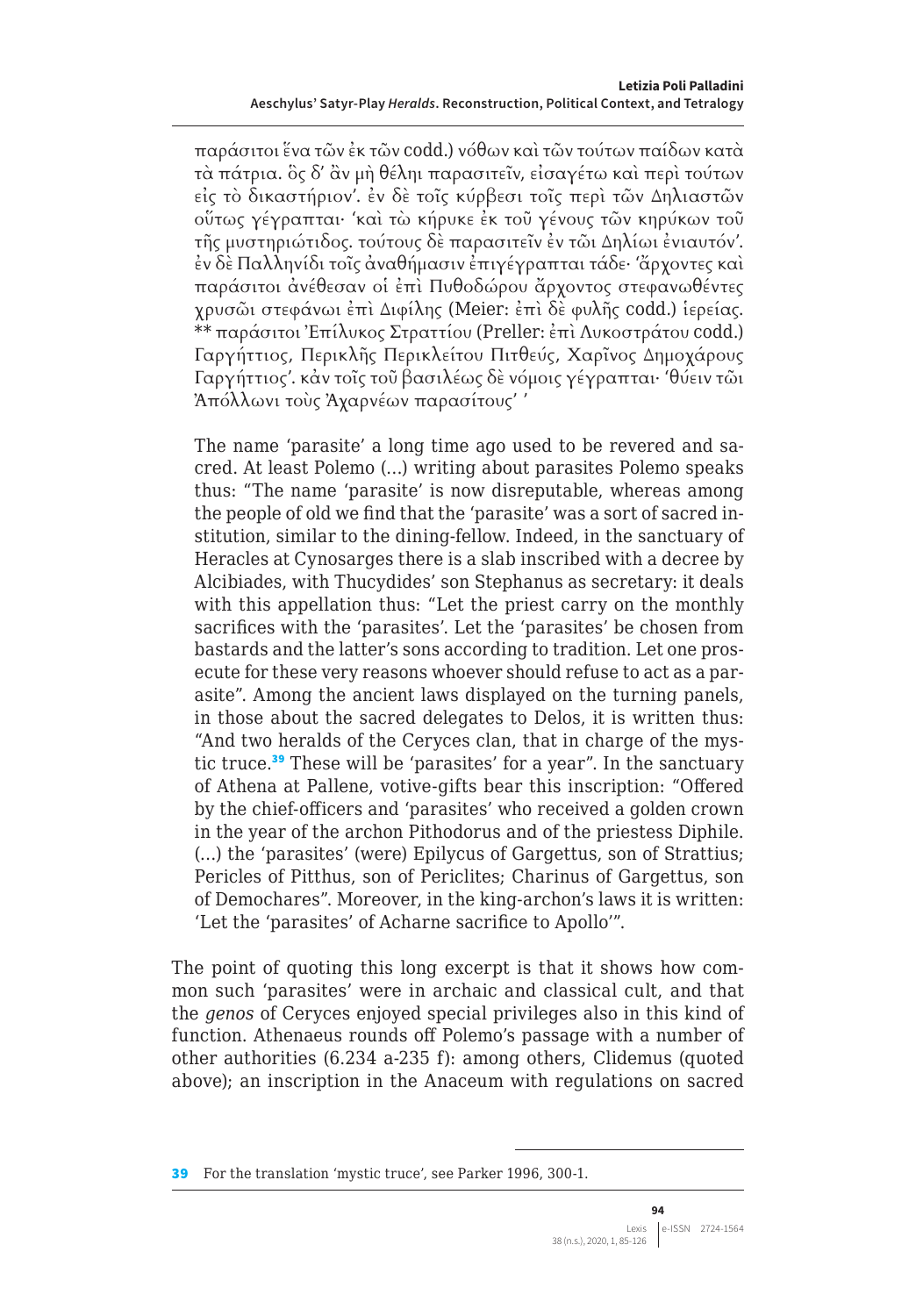banquets, priests, and 'parasites'; and a quotation from Philochorus.<sup>40</sup> It is worth noting that the Anaceum was a sanctuary in Athens dedicated to the Dioscuri, the ἄνακες, i.e. ἄνακτες, who were believed to have received Eleusinian initiation despite their being foreigners, just as Heracles.<sup>41</sup> On the other hand, Philochorus' passage from the work *Tetrapolis* is no less interesting for the mention of the 'parasites' that were enrolled for Heracles.

In conclusion, interpreting the title of our satyr-play as 'sacrifice ministers' is very promising as it allows us to catch a glimpse of multiple meanings and references: myth narrative, religious aetiology, political topicality. I shall follow this path in my reconstruction of Κήρυκες. However, I shall keep using the translated title *Heralds*, not only lest an impression of certainty should be given about a mere interpretation; but also because the above quoted passages by Clidemus suggest that the word κήρυκες, while keeping its basic meaning 'heralds', could be extended to cover other functions in order to make them more honourable.

#### 4 Reconstruction of *Heralds*

My suggestion is that Aeschylus' *Heralds* was taking up an aetiological myth which had been contrived and divulged, possibly in an epic poem written by an Athenian or by a poet close to Athens,<sup>42</sup> and certainly in visual  $art^{\{43\}}$  in the second half of the sixth century, during Pisistratus' tyranny, in all likelihood in his third period of power (about  $534/533-528/527$  B.C.).<sup>44</sup> A story was then forged about Heracles' wish to be initiated in the Eleusinian Mysteries before descending to Hades after Cerberus, so that Persephone might treat him with the utmost degree of benevolence (this detail varied on the tradition whereby Heracles resorted to violence in order to catch Cerberus). The end of such myth-making was to charter a number of momentous political acts: Athens' conquest of Eleusis with subsequent take-over

<sup>40</sup> *FGrH* 328 fr. 73.

<sup>41</sup> The sanctuary seems to have lain on the northern slope of the acropolis, close to Agraulus' cave: see Dontas 1983, 60-3. The cult of the Dioscuri in Athens, with the spread of charter myths and related iconography, dates to the sixth century: Shapiro 1989, 149-54.

<sup>42</sup> Lloyd-Jones 1967, 211-29; Robertson 1980.

<sup>43</sup> See, with quotation of black-figure evidence, the argument developed by Boardman 1975. See also the section "Herakles and Eleusis: Herakles mystes" by J. Boardman, O. Palagia, S. Woodford, s.v. "Herakles", *LIMC* IV (1988) 803-8. More generally, see Walton 1952, 113.

<sup>44</sup> For this aetiology see Boardman 1975. See also Mylonas 1961, 77; Shapiro 1989, 67-83.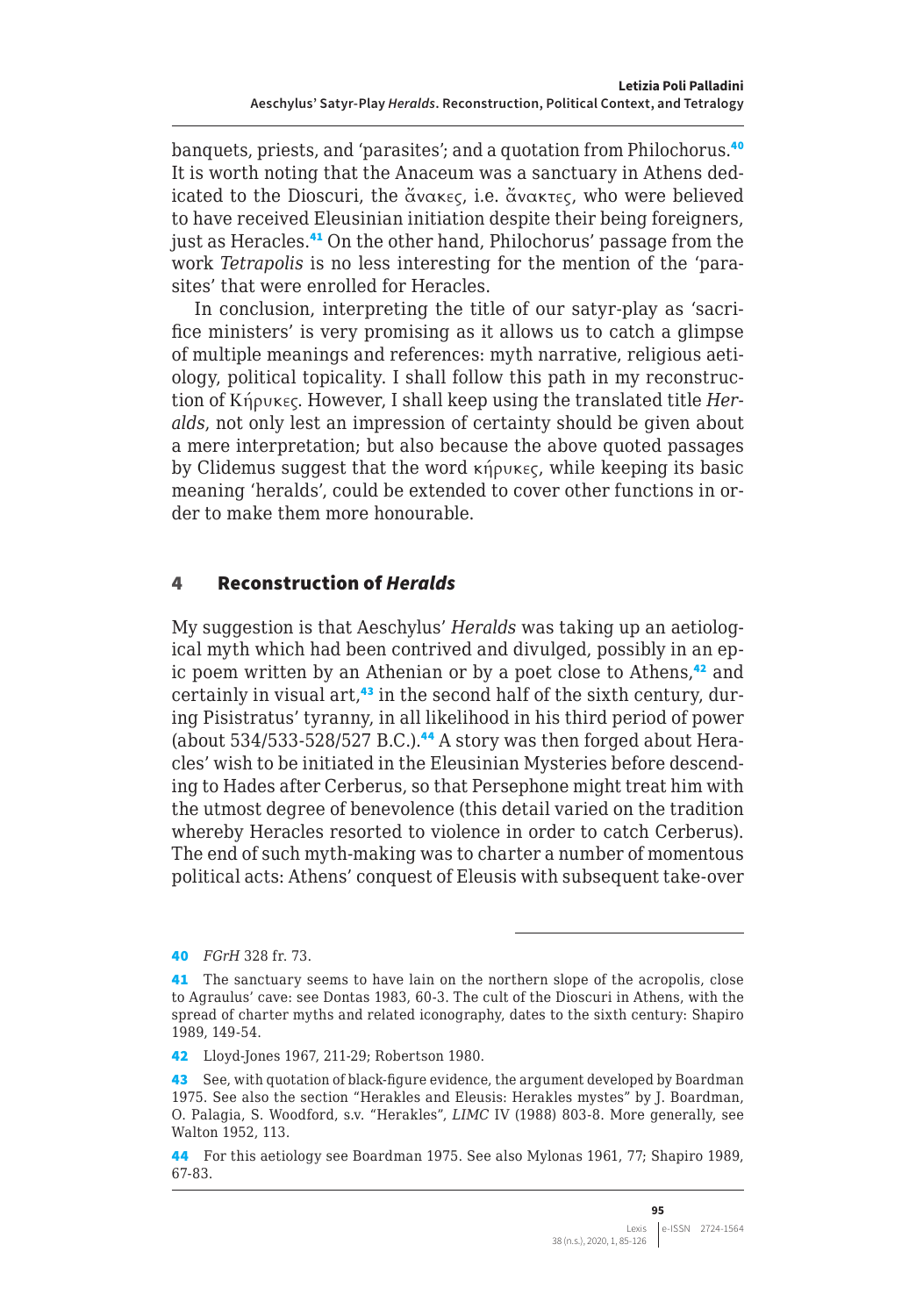of the Mysteries; the organization of the latter, under the authority of the *archon basileus*, helped by hereditary officials belonging to two *gene*, the Eumpolpidae (from Eleusis) and the Ceryces (of Athens); the foundation of the Lesser Mysteries in the city, likewise supervised by the *archon basileus* (possibly with refurbishment of a preexisting temple at Agrae, beyond the Ilissus);<sup>45</sup> the building of a city Eleusinium.<sup>46</sup> A new, larger *Telesterion*, commonly thought to have been built at the Eleusis sanctuary by the Pisistratidae (over the period 528/527-511/510), is yet another consequence of Athenian control over Eleusis.<sup>47</sup> The mythical episode we are discussing was also firmly set in Heracles' career after the slaughter of the Centaurs, which puts him in a state of pollution and thus justifies a rite preliminary to initiation proper; and before his descent to Hades, for which initiation could be shown to work as a warranty of success, just as initiates would expect happiness after death. It is debated whether the detail of Heracles' adoption by a certain Pylius, initiation being forbidden to foreigners, may be authentic or a later embroidery.<sup>48</sup> A link with an ancestor, real or fantastic, of Pisistratus, whose *genos* was alleged to originate from Pylus, has been maintained.<sup>49</sup> The main literary source for this episode is the Pseudo-Apollodorus (2.122 Wagner):

δωδέκατον δὲ ἆθλον ἐπετάγη Κέρβερον ἐξ Ἅιδου κομίζειν. (…) μέλλων οὖν ἐπὶ τοῦτον ἀπιέναι ἦλθε πρὸς Εὔμολπον εἰς Ἐλευσῖνα, βουλόμενος μυηθῆναι. [ἦν δὲ οὐκ ἐξὸν ξένοις τότε μυεῖσθαι, ἐπειδήπερ θετὸς Πυλίου παῖς γενόμενος ἐμυεῖτο.] (del. Heynius, prob. Wagner) μὴ δυνάμενος δὲ ἰδεῖν τὰ μυστήρια ἐπείπερ οὐκ ἦν ἡγνισμένος τὸν Κενταύρων φόνον, ἁγνισθεὶς ὑπὸ Εὐμόλπου τότε ἐμυήθη

As twelfth labour, he was bidden to fetch Cerberus from Hades. (…) Therefore, when he was going to go after it, he visited Eumolpus at Eleusis, with the intention of being initiated. Foreigners at that time were not allowed to be initiated, since he was only after being adopted by Pylius. Being forbidden the sight of the mysteries as polluted by shedding the Centaurs' blood, he was cleansed by Eumolpus and then initiated.

49 Boardman 1975, 6.

<sup>45</sup> See Mylonas 1961, 239-43; Boersma 1970, 192; Travlos 1971, 112-14. Note, however, that Miles 1998, 27-8 rejects any link between Pisistratus and the city Eleusinium.

<sup>46</sup> Mylonas 1961, 246-7; Boersma 1970, 135; Travlos 1971, 198-203; Thompson, Wycherley 1972, 150-5; *Athenian Agora* 1976, 142-7; Parker 1996, 73. One has to mention that Miles 1998, 28 conjecturally dates the second archaic *Telesterion* with related fortification wall to the last years of the fifth century, and therefore sees it as a public edifice built by the new democracy.

<sup>47</sup> Mylonas 1961, 78-91; Boersma 1970, 24-5, 126, 135-6; Parker 1996, 72.

<sup>48</sup> Accordingly, the corresponding section in Pseudo-Apollodorus is deleted.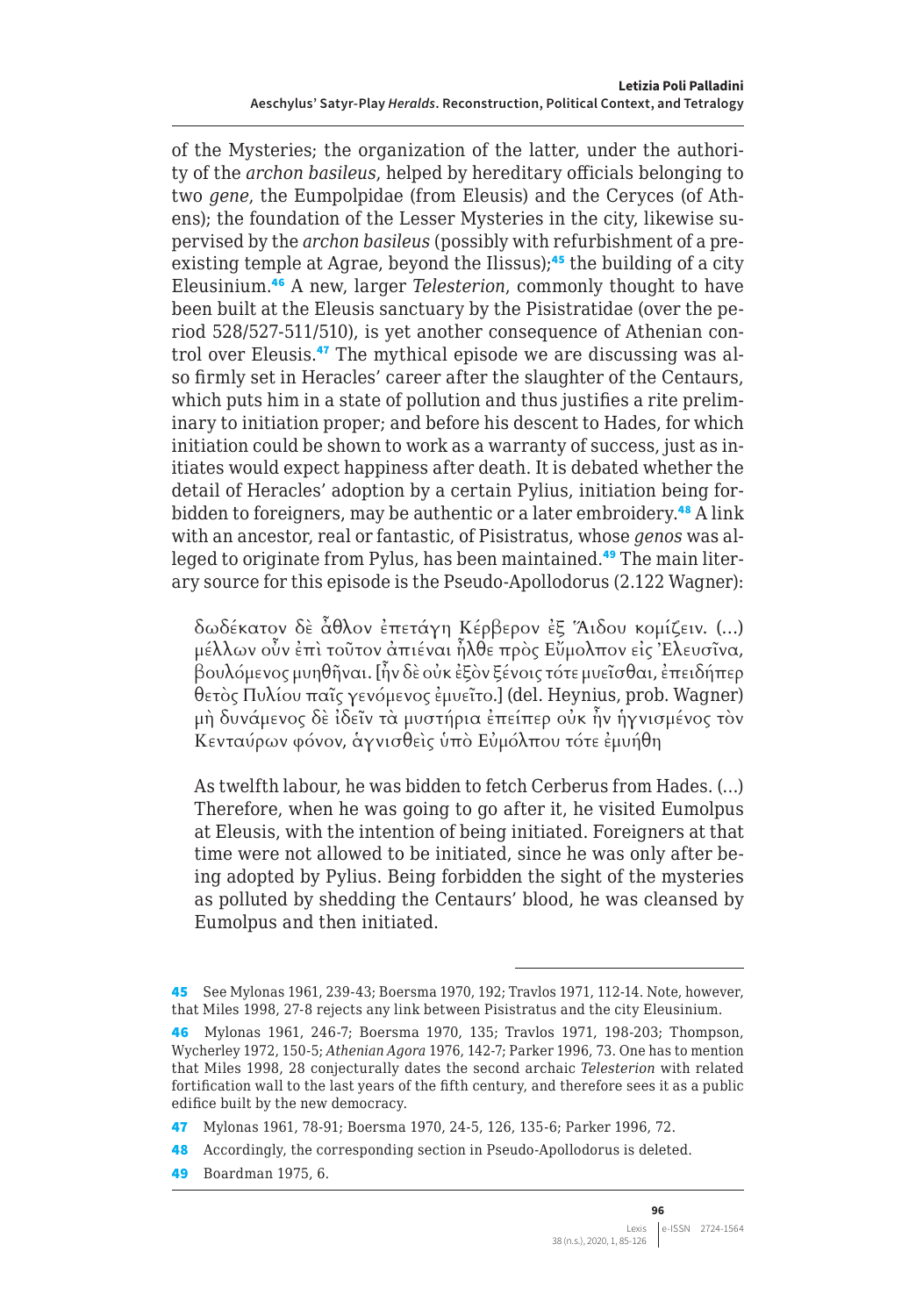Other sources, which provide few diverging details, while they agree in the main, are the following. Diodorus Siculus (4.14.3):

οὐκ ἄξιον δὲ παραλιπεῖν οὐδὲ τὰς ὑπὸ τῶν θεῶν αὐτῶι δοθείσας δωρεὰς διὰ τὴν ἀρετήν. (…) Δημήτηρ δὲ πρὸς τὸν καθαρμὸν τοῦ Κενταύρων φόνου τὰ μικρὰ μυστήρια συνεστήσατο τὸν Ἡρακλέα τιμῶσα

It would not be fair to pass under silence also the gifts that were given to him by the gods on account of his bravery. (…) Demeter set up the Lesser Mysteries out of respect for Heracles, so that he might be purified of the Centaurs' bloodshed.

Diodorus again (4.25.1-26.1):

ἔλαβε πρόσταγμα παρ' Εὐρυσθέως τὸν ἐξ Ἅιδου Κέρβερον πρὸς τὸ φῶς ἀγαγεῖν. πρὸς δὲ τοῦτον τὸν ἆθλον ὑπολαβὼν συνοίσειν αὑτῶι, παρῆλθεν εἰς τὰς Ἀθήνας καὶ μετέσχε τῶν ἐν Ἐλευσῖνι μυστηρίων, Μουσαίου τοῦ Ὀρφέως υἱοῦ τότε προεστηκότος τῆς τελετῆς. (…) οὗτος γὰρ κατὰ τοὺς παραδεδομένους μύθους καταβὰς εἰς τοὺς καθ' Ἅιδου τόπους, καὶ προσδεχθεὶς ὑπὸ τῆς Φερσεφόνης ὡς ἂν ἀδελφός, Θησέα μὲν ἀνήγαγεν ἐκ δεσμῶν μετὰ Πειρίθου, χαρισαμένης τῆς Κόρης, τὸν δὲ κύνα παραλαβὼν δεδεμένον παραδόξως ἀπήγαγε καὶ φανερὸν κατέστησεν ἀνθρώποις

(…) he received from Eurystheus the order to bring to sunlight the underworld dog Cerberus. Supposing that this would be useful to him for such labour, he went to Athens and took part in the Eleusinian Mysteries, as Orpheus' son Musaeus was upon that time the leader of the rite. (…) According to traditional tales, after descending to the regions of Hades and being welcomed by Persephone, as a brother would be, he led up Theseus with Pirithous, setting them free from their bonds, thanks to Core's gracious concession; beyond any expectation, he received, tied to a chain, and carried away the dog, so as to get it seen by mankind.

Euripides (*HF* 610-613):

ΑΜΦΙΤΡΥΩΝ ἦλθες γὰρ ὄντως δώματ' εἰς Ἅιδου, τέκνον; ΗΡΑΚΛΗΣ καὶ θῆρά γ' ἐς φῶς τὸν τρίκρανον ἤγαγον. ΑΜ. μάχηι κρατήσας ἢ θεᾶς δωρήμασιν; ΗΡ. μάχηι· τὰ μυστῶν δ' ὄργι' εὐτύχησ' ἰδών

AMPHITRYON Did you really go to Hades' house, my child? HERACLES Yes, I did; and I led to sunlight the three-headed beast.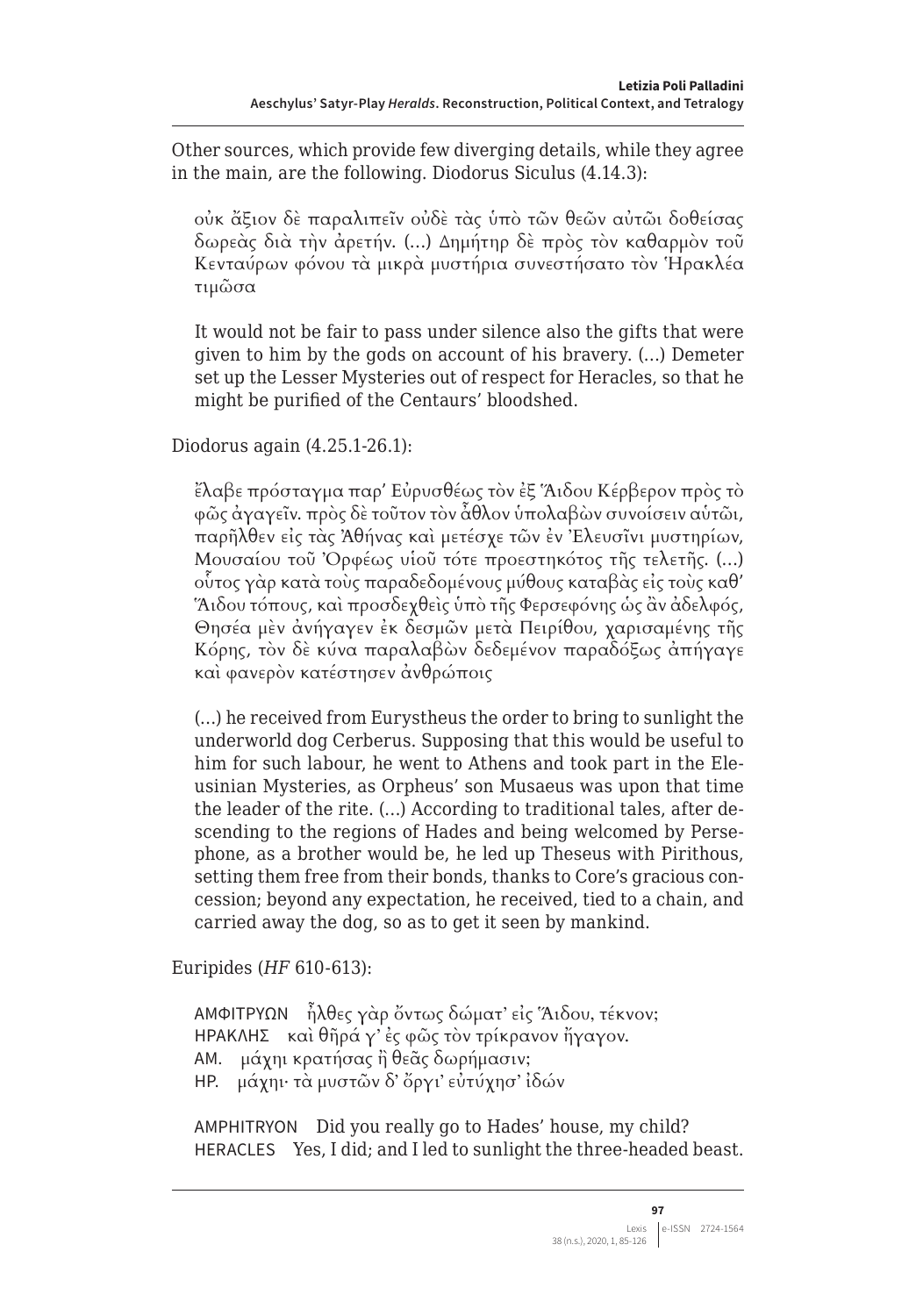- AMPH. Did you achieve this by prevailing in a fight or thanks to the goddess' gift?
- HER. By a fight; but I enjoyed good fortune because I had seen the rites of the initiated.

Pseudo-Plato (*Ax.* 371 e):

καὶ τοὺς περὶ Ἡρακλέα τε καὶ Διόνυσον κατιόντας εἰς Ἅιδου πρότερον λόγος ἐνθάδε μυηθῆναι, καὶ τὸ θάρρος τῆς ἐκεῖσε πορείας παρὰ τῆς Ἐλευσινίας ἐναύσασθαι

There is the tale that when Heracles and Dionysus were going to descend to Hades, first they were initiated here, and they borrowed courage for the journey to that place from the Eleusinian goddess.

Plutarch (*Thes.* 30.5, 33.1-2):

οὐ μὴν ἀλλὰ μᾶλλον ἄν τις πρόσχοι τοῖς πολλάκις ἐντυχεῖν αὐτοὺς (scil. τὸν Θησέα καὶ τὸν Ἡρακλέα) ἀλλήλους ἱστοροῦσι· καὶ τὴν μύησιν Ἡρακλεῖ γενέσθαι Θησέως σπουδάσαντος καὶ τὸν πρὸ τῆς μυήσεως καθαρμὸν ὡς δεομένωι διά τινας πράξεις ἀβουλήτους. (…) οὐδὲν γὰρ (scil. οἱ Τυνδαρίδαι μάχηι νικήσαντες) ἠξίωσαν ἁπάντων κρατοῦντες ἀλλ' ἢ μυηθῆναι, μηδὲν ἧττον Ἡρακλέους τῆι πόλει προσήκοντες. καὶ τοῦτο οὖν ὑπῆρξεν αὐτοῖς, Ἀφίδνου ποιησαμένου παῖδας, ὡς Πύλιος Ἡρακλέα

Rather, one may heed to those who maintain that they (scil. Theseus and Heracles) often met one another; also Heracles' initiation and preceding purification, needed on account of some unwitting crimes, took place thanks to Theseus' insistence. (…) For, despite defeating everybody, they (scil. the victorious Tyndaridae) did not demand anything but initiation, as they were related to the city no less than Heracles. Therefore, this was made possible, since Aphidnus adopted them, as Pylius had adopted Heracles.

A *Scholium vetus* to Aristophanes: ad *Pl.* 845 Chantry (= *Scholia in Aristophanem* Koster, Holwerda, III 4a, 142):

845b α. παίζει παρὰ τὸν Ἐλευσίνιον νόμον· ἔθος γὰρ ἦν, ἐν οἷς τις ἱματίοις μυηθείη, εἰς θεοῦ τινος ταῦτα ἀνατιθέναι (…) 845f μυστήρια δύο τελεῖται τοῦ ἐνιαυτοῦ Δήμητρι καὶ Κόρηι, τὰ μικρὰ καὶ τὰ μεγάλα· καὶἔστι τὰ μικρὰ ὥσπερ προκάθαρσις καὶ προάγνευσις τῶν μεγάλων

The poet is jesting about the Eleusinian law: for it was customary to dedicate as an offer in the sanctuary of a god the clothes worn on being initiated (…). Two sets of Mysteries are carried out every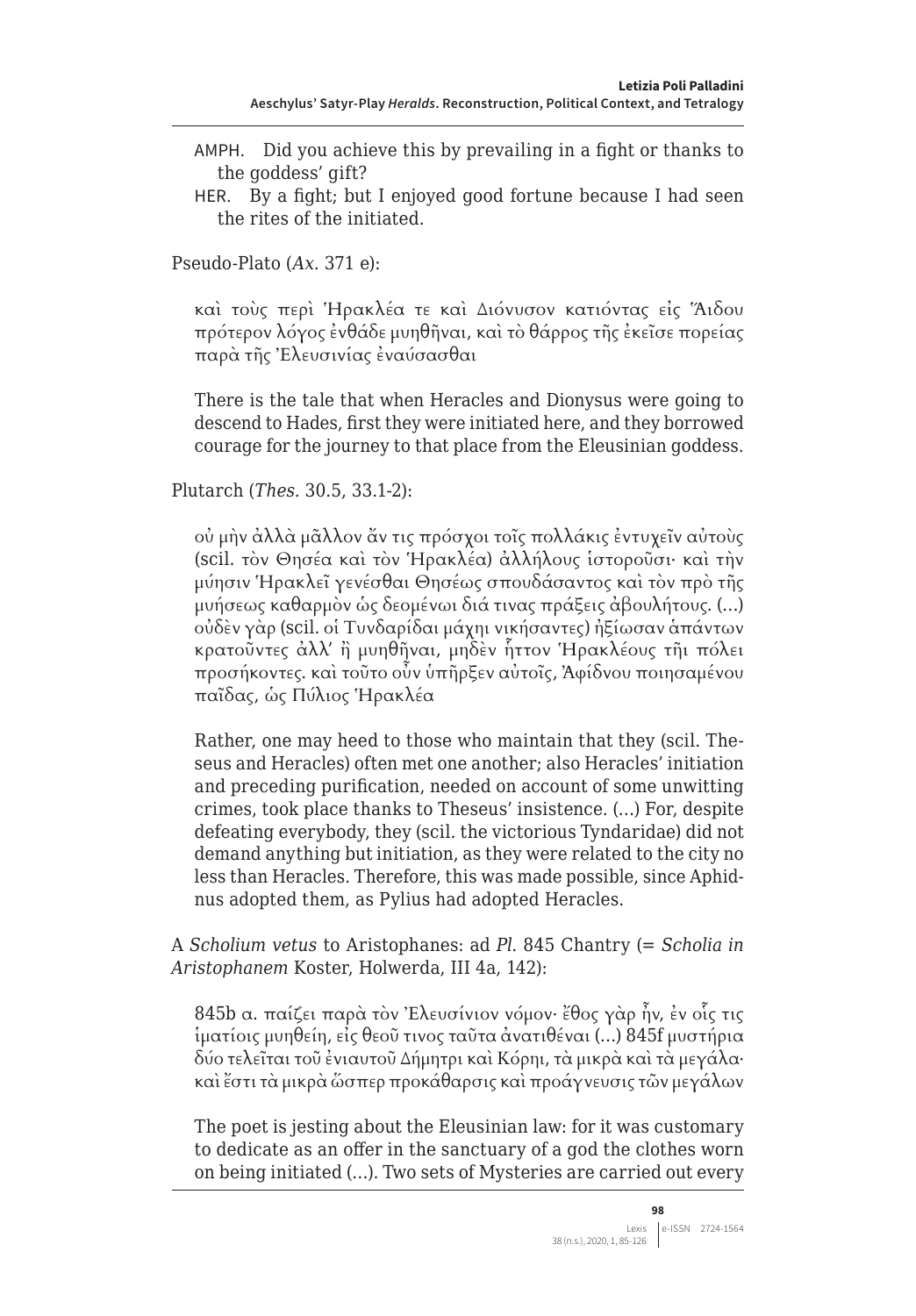year in honour of Demeter and Core: the Lesser and the Greater ones. The Lesser Mysteries are a sort of purification prior to the Greater ones.

The *Scholium recentius* to the same passage: in Aristoph. *Pl.* 845f Chantry (= *Scholia in Aristoph.* Koster, Holwerda, III 4b, 222):

μεγάλα καὶ μικρὰ μυστήρια ἐτελοῦντο ἐν Ἐλευσῖνι τῆς Ἀττικῆς. μὴ ὄντων δὲ πρόσθεν μικρῶν, ἐλθόντος Ἡρακλέους καὶ θέλοντος μυηθῆναι, ἐπειδὴ νόμος ἦν Ἀθηναίοις μηδένα ξένον μυεῖν, αἰδεσθέντες τὴν αὐτοῦ ἀρετὴν καὶ ὅτι φίλος τε ἦν τῆς πόλεως καὶ υἱὸς τοῦ Διὸς ἐποίησαν μικρὰ μυστήρια, ἐν οἷς αὐτὸν ἐμύησαν

Τhe Greater and the Lesser Mysteries were carried out at Eleusis in Attica. As the Lesser ones did not exist in the past, when Heracles came up to be initiated, given the Athenian law that no foreigner could be initiated, out of reverence for his bravery and on account of his friendly disposition towards the city, beside his being a son of Zeus, they established the Lesser Mysteries, where they initiated him.

In the vase-paintings that illustrate the Eleusinian variant of the Cerberus mission, Hermes' presence can be explained in connection with the Athenian genealogy of the Ceryces, which made them the offspring of a certain Ceryx, the son of Hermes and one of Cecrops' daughters (either Aglaurus, or Herse, or Pandrosus). Such genealogy had soon to confront the Eleusinian one, according to which they descended from Eumolpus.50 The iconographical prototype of Ceryx is thought to represent a torch-bearer; $51$  alternatively, it is suggested that a herald-like attire, very much similar to that of Hermes (with mantle, large-brim hat, and sandals), may suit Ceryx according to the Athenian genealogy.<sup>52</sup> Interestingly enough, the genealogy of Ceryces from Ceryx the son of Hermes shows that in Greek mind no sharp distinction existed between κῆρυξ 'herald' and κῆρυξ 'sacrifice minister', but rather the sacrificial function could be regarded as added to, and coexisting with, the diplomatic one. This is in keeping with Clidemus' statement, quoted above, that the *genos* of Ceryces owed its name to the higher sense of the word, or to the nobler

<sup>50</sup> Paus. 1.38.3; Poll. 8.103; *FGrH* 10, Andron Halicarnassensis, fr 13. On all this, see W. Quandt, s.v. "Keryx (1)", *RE* XI.1 (1921) 348-9; Mylonas 1961, 234; Boardman 1975, 8-9; Shapiro 1989, 79.

<sup>51</sup> E. Simon, s.v. "Keryx", *LIMC* VI (1992) 36-8.

<sup>52</sup> Harrison 2000, 279-80. However, Clinton 1992, 78 interprets the fact that Keryx is nowhere clearly represented as a sign of the lesser importance of this figure in comparison with Eumolpus.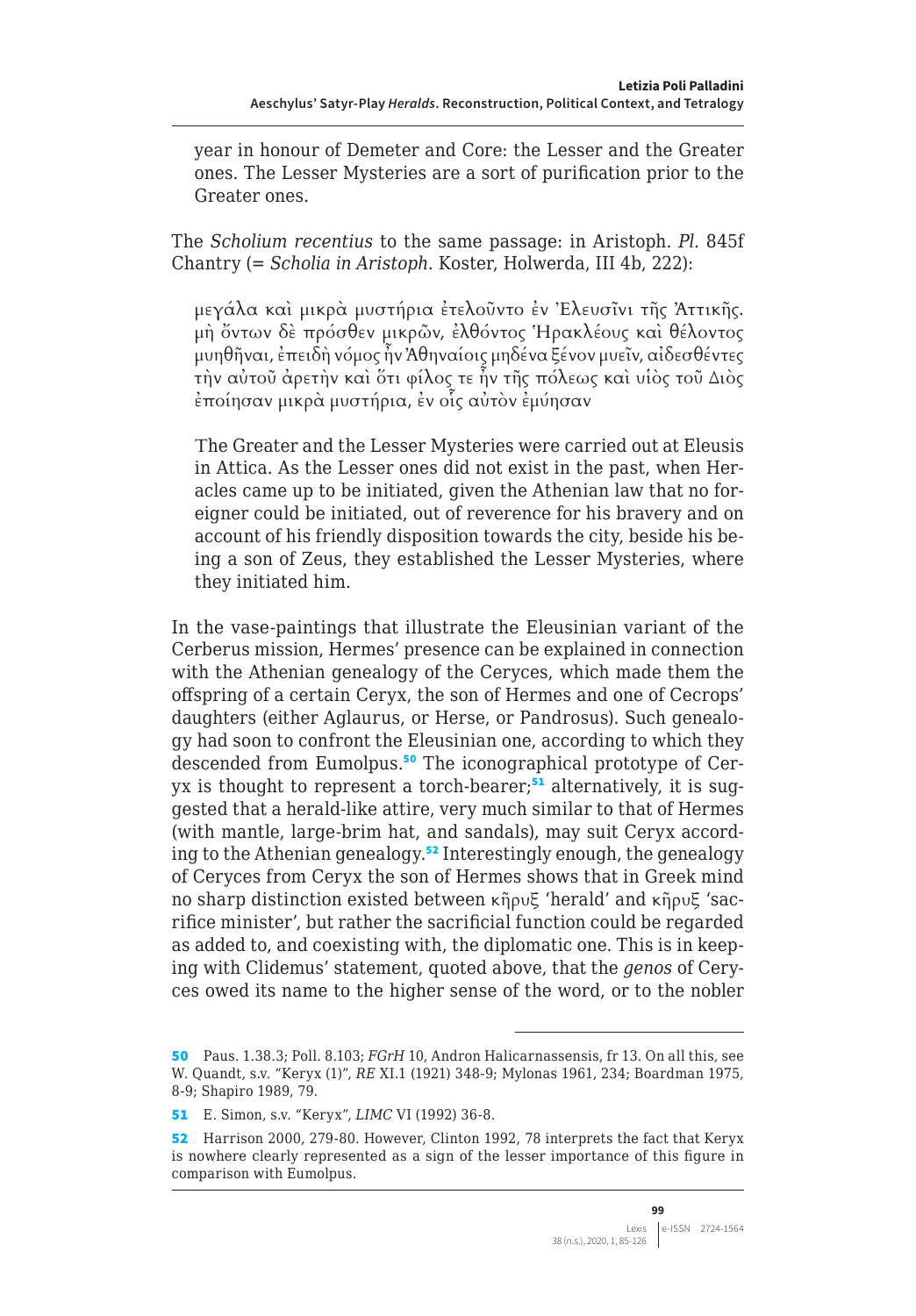of their tasks. Therefore, in reconstructing *Heralds* we may surmise a sacrificial function as well as a connection with Hermes.

My proposal is therefore that *Heralds* dramatized such a recasting of the episode of Heracles' initiation to the Lesser Eleusinian Mysteries as to make room for the satyrs. These, at first, may have been a kind of Centaurs (given the great similarity between Centaurs and satyrs or silens, especially in the earlier iconography),<sup>53</sup> survived to Heracles' fury at Pholoe by fleeing to Eleusis, according to the otherwise unintelligible detail in the Pseudo-Apollodorus (2.86 Wagner):

οἱ λοιποὶ δὲ τῶν Κενταύρων φεύγουσιν ἄλλος ἀλλαχῆι, καὶ τινὲς μὲν παρεγένοντο εἰς ὄρος Μαλέαν, Εὐρυτίων δὲ εἰς Φολόην, Νέσσος δὲ ἐπὶ ποταμὸν Εὔηνον. τοὺς δὲ λοιποὺς ὑποδεξάμενος Ποσειδῶν εἰς Ἐλευσῖνα ὄρει κατεκάλυψεν

The other Centaurs fled in different directions, and some of them arrived at Mount Malea, Eurytion at Pholoe, Nessus at the River Euenus. The others were received and hidden by Poseidon at Eleusis under the mountain.

As the reasons why some Centaurs should have fled to Eleusis of all places and be protected by Poseidon under the Eleusis hill are quite obscure, it is legitimate to suspect that the Pseudo-Apollodorus (or his source) is drawing on a particular literary or dramatic treatment of the story.<sup>54</sup> Poseidon's temple, shared with Artemis Propylaea, at Eleusis is well attested.55 The close connection in cult between Poseidon and Demeter is variously interpreted: either as a vestige of an ancient belief (Poseidaon = 'Spouse to Earth', i.e. Demeter),<sup>56</sup> or as a contiguity of domains (fish and bread as the staples of Greek diet).<sup>57</sup> However, the same connection is documented also at Agrae, in the Ilissus area; here, a small hill, named Helicon, was the site of a sanctuary of Poseidon.<sup>58</sup> Finally, Poseidon's relevance is also indicated by his being regarded as father to Eumolpus.<sup>59</sup>

Were the satyrs attracted by wine scent, as a character, presumably Heracles, tried to pour wine (fr. 108) and was the chorus' entrance

56 Cassola 1975, 23. Burkert 1985, 136 casts some scepticism on this hypothesis.

57 Shapiro 1989, 102.

<sup>53</sup> In the earlier iconography, satyr-silens have equine hind legs and human forelegs: see E. Simon, s.v. "Silenoi", *LIMC Suppl*. VIII (1997) 1108-33.

<sup>54</sup> However, the question of Greek drama as a source to Pseudo-Apollodorus is a thorny one: see Huys 1997.

<sup>55</sup> Paus. 1.38.6. Mylonas 1961, 167-8.

<sup>58</sup> *FGrH* 323, Clidemus, fr. 1; Travlos 1971, 291; Shapiro 1989, 102.

<sup>59</sup> [Apollod.] 3.201 Wagn., Hyg. *Fab.* 157, Steph. Byz. s.v. "Αἰθίοψ", Lycurg. *in Leocr.* 98.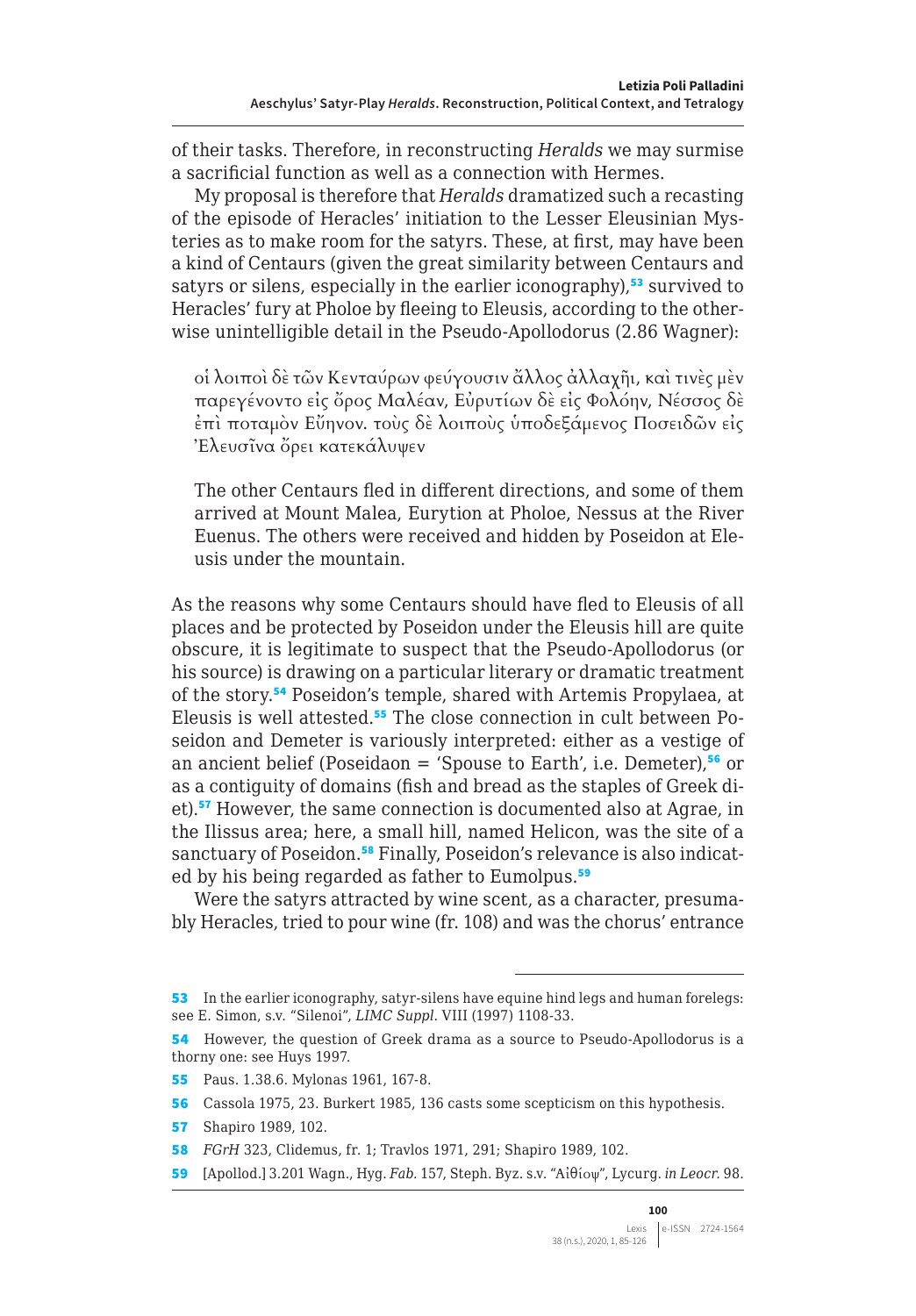thus motivated (with a further resemblance of satyrs to Centaurs in the Pholos episode)?<sup>60</sup> We cannot say. I find it tempting to imagine the satyrs fleeing to Eleusis from Mount Pholoe in order to avoid Heracles' fury as ludicrous equals, or slaves, to the Centaurs; this would leave the Pholos episode in the background as *Vorgeschichte* to the action of the satyr-play, set in Eleusis. The satyrs, then, would be reconciled with Heracles (either out of fear of him or relief at being set free). The latter would have turned up either after them or directly seeking initiation. Then, they all would be directed to Agrae for preliminary purification. I cannot see any difficulty in envisaging the satyrs first fleeing Heracles and then, after reconciliation, helping him carry out a sacrifice necessary to his purification as κήρυκες 'sacrifice attendants'. One can quote Euripides' *Cyclops* with the satyrs unwillingly being slaves to Polyphemus and then helping Odysseus blind him. However, it must be conceded that the satyrs' presence at Eleusis may be presented as a matter of fact, without any motivation, and that the antecedent episode at Mount Pholoe is neither proved at all, nor by any means necessary.

In an Eleusinian context one should expect the offer of a piglet to be appropriate.<sup>61</sup> Let it suffice to recall here Trygaeus' words (Aristoph. *Pax* 374-375):

εἰς χοιρίδιόν μοί νυν δάνεισον τρεῖς δραχμάς· δεῖ γὰρ μυηθῆναί με πρὶν τεθνηκέναι

Then lend me three drachmae for a piglet: I have to be initiated before dying.

It is therefore tempting to refer here a number of Aeschylean fragments from unknown dramas,<sup>62</sup> which Athenaeus quotes in a row (9.375 e) thus suggesting that they belong to one and same play (although he may simply be drawing them from Chamaeleon's work *On Aeschylus* [fr. 39 Wehrli], mentioned immediately after, and they may have been put side by side for the sole reason of talking of a sacrifice piglet). They are fr. 309:

<sup>60</sup> See this episode in [Apollod.] 2.83-84 Wagn. The Pseudo-Apollodorus also makes Silenus Pholus' father (2.83 Wagn.).

<sup>61</sup> On the 'mystic pig', which could be eaten, see Parker 1983, 283. On the pig as "emblematic" of the Eleusinian Mysteries, see (with a photograph of a statuette representing a sacrificial pig) Mylonas 1961, 250, pl. 66.

<sup>62</sup> Most scholars regard these three fragments as satyric: references are given by Radt 1985, ad fr. 309; see also Krumeich, Pechstein, Seidensticker 1999, 209-12; López-Eire 2003, 408. Radt himself considers them all part of a single play (ad 310); for fr. 310 and fr. 311 this is maintained by Droysen 1842, 529 and Ahrens 1846, 253.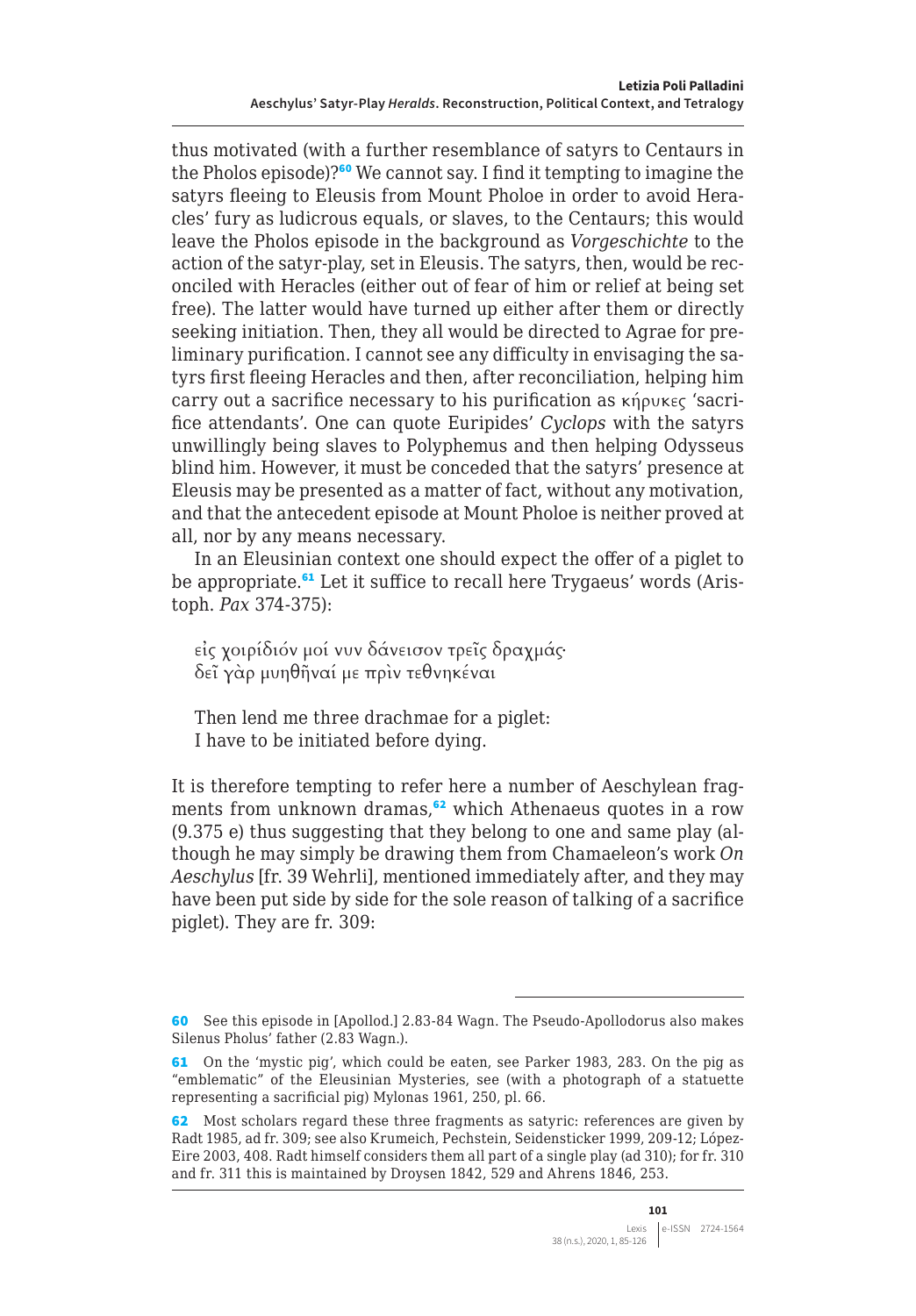ἐγὼ δὲ χοῖρον καὶ μάλ' εὐθηλούμενον τόνδ' ἐν νοτοῦντι κριβάνωι θήσω. τί γὰρ ὄψον γένοιτ' ἂν ἀνδρὶ τοῦδε βέλτιον;

I will put this piglet, fatted up as it is, in a damp oven.<sup>63</sup> For which dish could a man have better than this one?

Fr. 310:

λευκός – τί δ' οὐχί; – καὶ καλῶς ἠφευμένος ὁ χοῖρος· ἕψου μηδὲ λυπηθῆις πυρί.

The piglet is white – is it not? – and well singed: let yourself be cooked and do not be distressed by the flame.<sup>64</sup>

Fr. 311:

θύσας δὲ χοῖρον τόνδε τῆς αὐτῆς ὑός, ἣ πολλά γ' ἐν δόμοισιν εἴργασται κακά, δονοῦσα καὶ τρέπουσα τύρβ' ἄνω κάτω

And after sacrificing this piglet, born of the same swine, that has wrought many evils in the house by whirling and turning everything upside down, he …

However, it must be mentioned that D.F. Sutton<sup>65</sup> interprets these fragments differently. She regards the mention of the piglet, and the performance on stage of its sacrifice, as the divulgation of the Eleusinian Mysteries with which the poet was charged in a prosecution for sacrilege. Among the plays indicated by an ancient source<sup>66</sup> as those culpable of such sacrilege (*Archeresses*, *Priestesses*, *Sisyphus the stone-roller*, *Iphigenia*, and *Oedipus*), she indicates *Sisyphus the stone-roller* as the one to which frr. 308-310 in her proposal belonged.

<sup>63</sup> I wonder if the variously interpreted object (either as an *omphalos* or as a rock or as an altar or as a sacred cake, the *pelanos*), painted in white on the 'Ninnion tablet' (Athens, Nat. Mus. 11036, from Eleusis, dated to about 370 B.C.) may be a portable clay oven, to be used for roasting the sacrificial pig. On this artifact see Mylonas 1961, 213- 21, and Clinton 1992, 136, frontispiece, pl. 73.

<sup>64</sup> I take the verbs as passive, addressed to the piglet in a humorous way; alternatively, one can refer them, as middle, to the attendant: "cook it (for yourself) and do not harm yourself with the flame" (or "do not be distressed by the flame [for the sake of the piglet]").

<sup>65</sup> Sutton 1983a.

<sup>66</sup> Radt 1985, T 93b (= Anon. in Arist. *Eth. Nic.* 3.2, 1111a 8).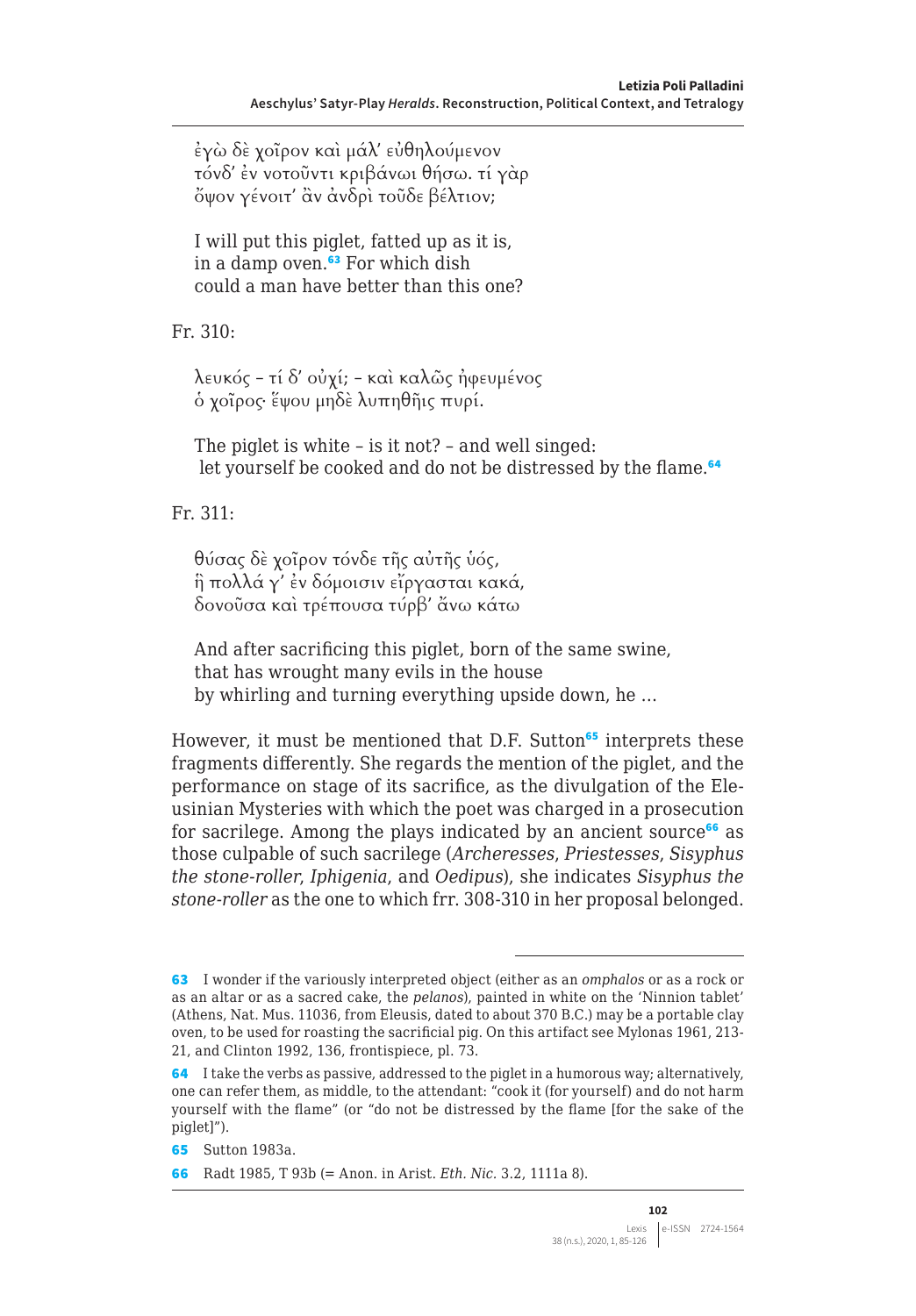**Letizia Poli Palladini Aeschylus' Satyr-Play** *Heralds***. Reconstruction, Political Context, and Tetralogy**



**Figure 1** Gela, Mus. Arch. Naz. 35694, Siceliot (?) *skyphos*, side A. Photo by courtesy of 'Assessorato Regionale dei Beni Culturali e dell'Identità Siciliana – Museo Archeologico Regionale di Gela'

This suggestion does not persuade me, first because the piglet sacrifice was no secret at all;<sup>67</sup> therefore, we are not bound to place those fragments in one of the allegedly scandalous plays. Second, the list of those plays may have been written down as a learned conjecture, given Aristotle's testimony on Aeschylus' prosecution.<sup>68</sup>

Whether or not any of all of the frr. 308-310 belonged to *Heralds*, I regard a scene with sacrifice and cooking of the sacrificial piglet as very likely. I easily imagine the satyrs most willingly help Heracles and/or another character (Eumolpus rather than Triptolemus; or Hermes, a traditional assistant to the hero in the Cerberus labour) in mincing, roasting and of course eating up the meat. Heracles would make one of his first apparitions in the glutton's rôle. Visual evidence proves that Heracles sacrificed a piglet in a satyr-play, although we must guess which. This piece of evidence is a red-figure *skyphos*, from the acropolis of Gela<sup>69</sup> [fig. 1], either Siceliot (dated to 340-330 B.C., at-

<sup>67</sup> See a similar objection in Krumeich, Pechstein, Seidensticker 1999, 212.

<sup>68</sup> Radt 1985, T 93a (= Arist. *Eth. Nic.* 3.2, 1111a 8).

<sup>69</sup> Gela, Mus. Arch. Reg., 35694.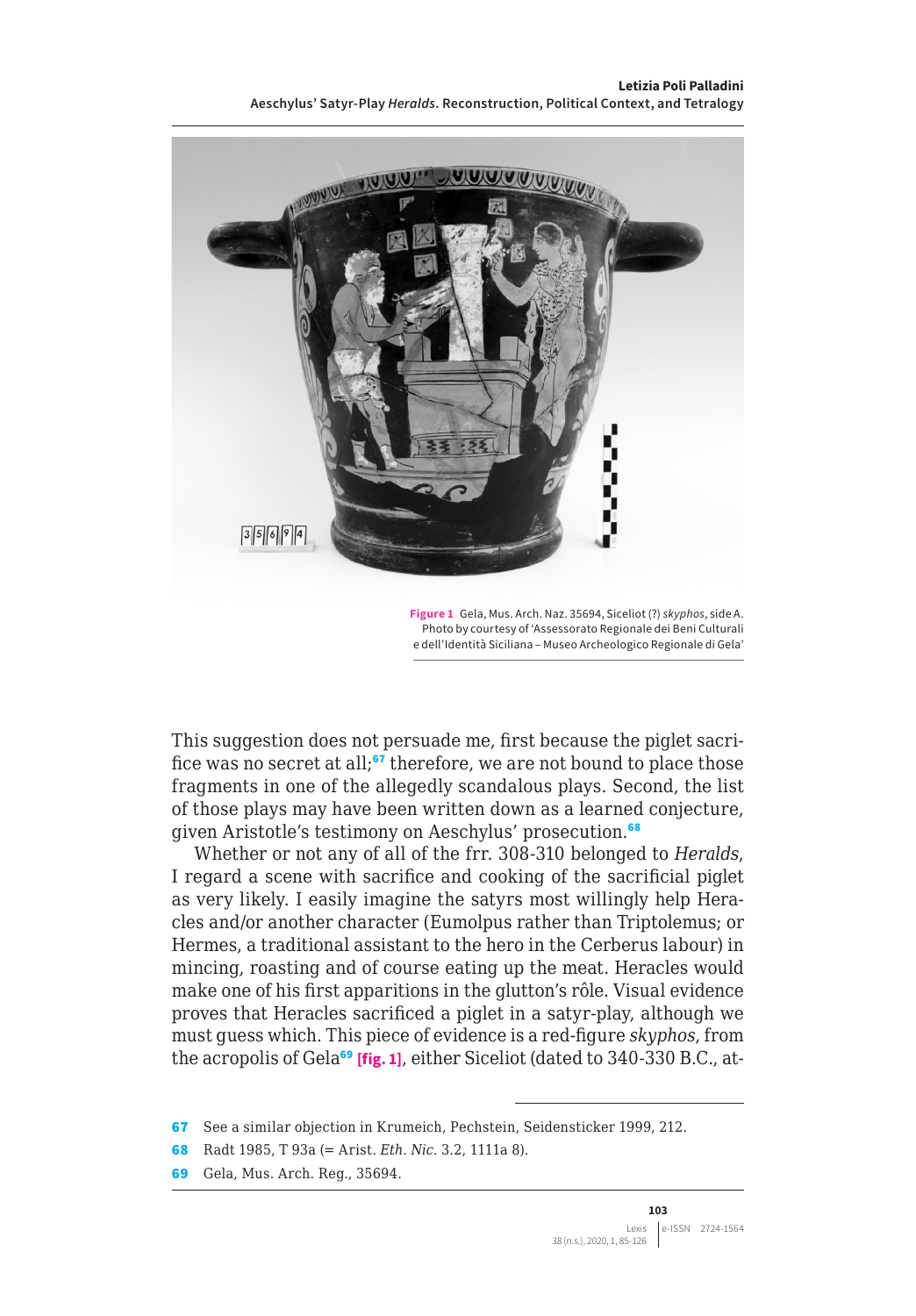tributed to the Manfria-Lentini Group,<sup>70</sup> more precisely to the Painter of the Lugano *pyxis*)<sup>71</sup>; or Campanian, an import from Paestum (dated to 350-325, attributed to Asteas)<sup>72</sup>. It represents, on side B, a satyr with a horse tail, and a maenad; on side A, an old satyr (Papposilenus?), who holds out a piglet, and a young Heracles, who holds up a *kantharos*; the setting includes an altar, a box (of the *kalathos* type, with a few ears of corn coming out of it), a *stele*, and hanging votive plaques (*pinakes*). The latter image is interpreted by Anna Calderone<sup>73</sup> as the satyric version of the sacrifice preliminary to Heracles' Eleusinian initiation. Her arguments, which fully account of each detail in the picture, and quote literary sources on Heracles' initiation, and on the Eleusinian piglet, are utterly convincing. However, I do not understand why she points to Sophocles' *Satyrs at Cape Taenarum* as a 'source' to this vase-painting. Although very little remains of Sophocles' drama Ἐπὶ Ταινάρωι (or Ἐπιταινάριοι) σάτυροι, <sup>74</sup> we gather from one of the scraps of evidence about it that it featured the satyrs as Helots.75 Therefore, beside the commonly admitted dramatic stuff related to Heracles' descent to, or ascent from, Hades through a cave by Cape Taenarum,<sup>76</sup> there was topical exploitation of the setting, in the fifth century B.C. the seat to an important sanctuary of Poseidon, $\overline{17}$ where the Spartans allowed fugitive helots to enjoy the right of asylum.<sup>78</sup> It is tempting to link Sophocles' satyr-play to the period of the Peloponnesian war, with its open anti-Spartan propaganda. The image on the Gela *skyphos*, side B, refers to an Eleusinian context (see the *kalathos*), or at least to the cult of Demeter and Persephone, and the sacrifice is set in a sanctuary (see the *pinakes*). There is no evi-

78 Th. 1.133. See Cartledge 1979, 214.

<sup>70</sup> Calderone 1977; Fiorentini 1985, 20. See the notice of finding given by the latter scholar in De Miro, Fiorentini 1976-77, 446-7 pl. XL, fig. 3a. See also Todisco 2012, I 359 no. S II.1.7.

<sup>71</sup> Trendall 1983, 274 no. 46 c. On the Painter of the Lugano *pyxis* see Trendall 1980; this attribution is accepted by Boardman, Palagia, Woodford, s.v. "Herakles", *LIMC* IV (1988) 799 no. 1339. Note, however, that the same scholars a little later (on p. 801) describe the same artifact as "an Attic vase".

<sup>72</sup> Panvini 1996, 115, pl. 59. On 'phlyacic' vases found in Gela, see in general Orlandini 1953.

<sup>73</sup> Calderone 1977, quoted in disapproval by Krumeich, Pechstein, Seidensticker 1999, 211 fn. 33.

<sup>74</sup> Radt 1977, frr. 198a-198e.

<sup>75</sup> Radt 1977, ad frr. 198a-198e (Eust. *ad Il.* 2.594-600 [297, 35-37 Van der Valk]) Εἵλωτες … οὐ μόνον δουλικοῦ εἰσιν ὀνόματος ἀλλὰ καί τι ἑτεροῖον δηλοῦσιν· ἐν γοῦν τοῖς Ἡρωδιανοῦ εὕρηται ὅτι Εἵλωτες οἱ ἐπὶ Ταινάρωι σάτυροι).

<sup>76</sup> [Apollod.] 2.123, 126 Wagn. has Heracles' descent through Taenarum (as in Eur. *HF* 23-25), ascent at Troezen. Strabo, describing Taenarum, mentions the cave through which, according to myth, Cerberus was brought to light from Hades by Heracles (8.5.1, 363 C).

<sup>77</sup> See Mee, Spawforth 2001, 234-6; Torelli, Mavrojannis 2002, 292.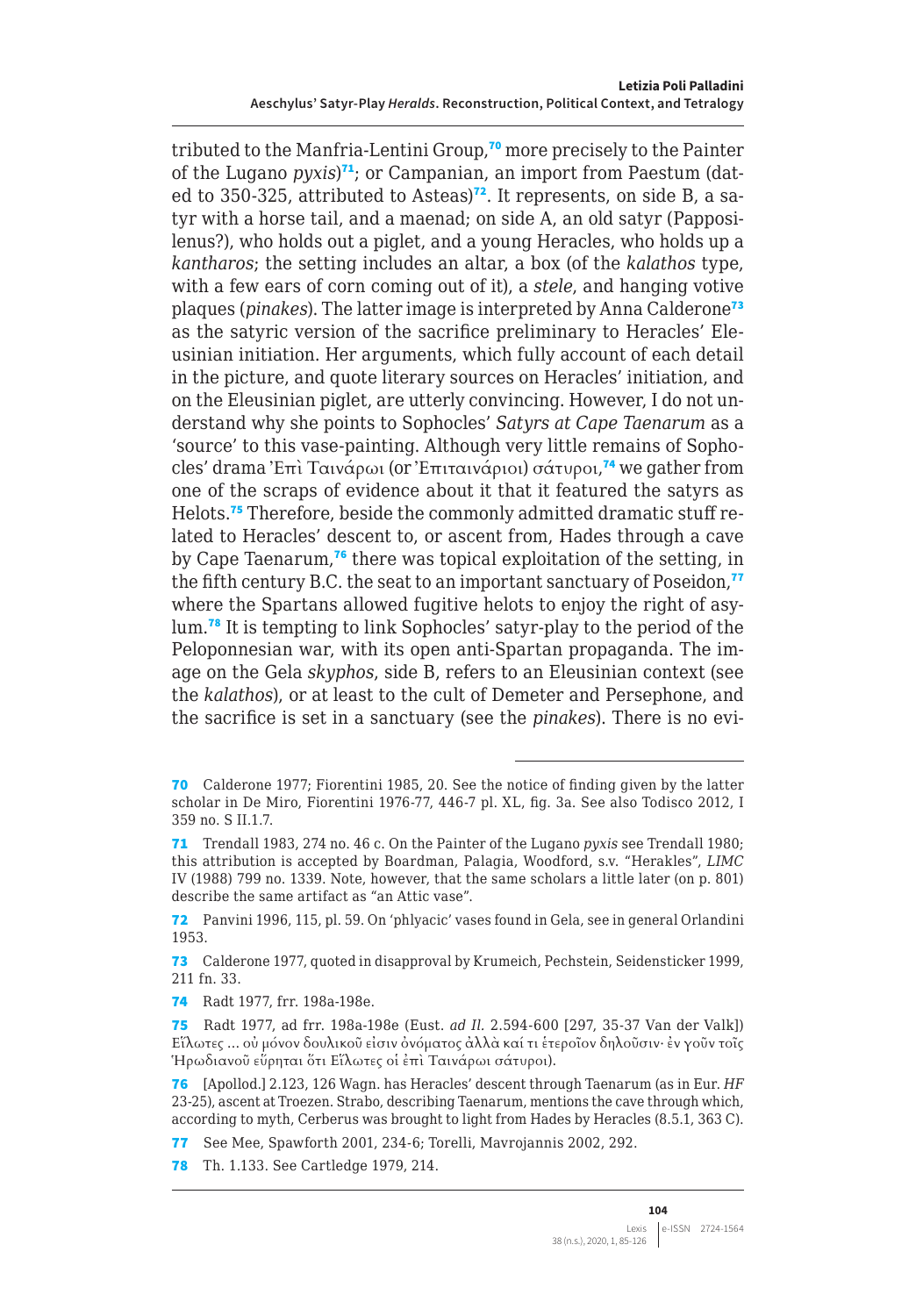dence for any such cult or sanctuary at Taenarum. Hence, although fr. 198a of *Satyr at Cape Taenarum* mentions a "piglet" in a comparison (τοιγὰρ †ἰωδὴ† φυλάξαι χοῖρον ὥστε δεσμίαν, "for … watch … as a pig worthy of bonds")<sup>79</sup>, it is safe to rule out any Eleusinian development for its plot. Likewise, by the same argument, *Heralds* stands as a likely candidate in connection to the Gela *skyphos*. (Albeit we must admit we cannot say why Heracles is represented on it as visibly young.) Let us also bear in mind that representations of Aeschylean dramas on vases were very popular in the Greek West.<sup>80</sup>

In my reconstruction of *Heralds*, I would also make room for another development: the satyrs' task as κήρυκες would be established for generations to come, possibly with Hermes' approval or at least a reverent visit, on their part, to a herm. A number of red-figure vase-paintings show satyr(s) in herald-like attire paying reverence to a herm:<sup>81</sup>

- 1. red-figure Attic *psykter*, from Cerveteri, signed by Duris, dated to his early middle period (i.e. 490-480 B.C.): satyrs bestowing wild symposiastic behaviour except one, who stands in herald, Hermes-like outfit;<sup>82</sup>
- 2. red-figure Attic *pelike*, dated to 470-460 B.C., attributed to the Alcimachus Painter: side A: a satyr, with draped dress and leaning on a walking stick, raises one hand towards a herm;<sup>83</sup>
- 3. red-figure Attic column-*krater*, dated to about 470 B.C., attributed to the Geras Painter: side A: a satyr in Hermes-like journey attire (long tunic, draped mantle, large-brim hat) raises a tree-bough to a herm;<sup>84</sup>
- 4. red-figure Attic bell-*krater*, dated to 430-420 B.C., attributed to the Licaon Painter: side B: gathering of two satyrs with draped clothes and staffs, and a maenad with *thyrsos* around a herm;<sup>85</sup>
- 5. red-figure Attic *kalyx-krater*, from Camarina, dated to about 430 B.C., attributed to the Group of Polygnotus, Painter of Pantoxena: side A: in the middle a clothed, ithyphallic herm with *skyphos* in one hand, herald's wand in the other; on the left side a torch-bearer satyr; on the right, a maenad with thyrsus.<sup>86</sup>

<sup>79</sup> See Radt 1977, *ad loc.* for proposals of emendation.

<sup>80</sup> See Poli Palladini 2013, 302-8.

<sup>81</sup> See G. Siebert, s.v. "Hermes", *LIMC* V (1990) 303.

<sup>82</sup> London, BM E 768; Beazley 1963, 446 no. 262. This vase painting is connected with Aeschylus' *Heralds* by Webster 1950, 86; Webster 1967, 142. The herald-like satyr is variously interpreted: see G. Siebert, s.v. "Hermes", *LIMC* V (1990) 361 no. 891; E. Simon, s.v. "Keryx", *LIMC* VI (1992) 38.

<sup>83</sup> Dresden, Staatl. Kunstsamml. ZV 2535; Beazley 1963, 531 no. 29, 1658.

<sup>84</sup> Geneva, Mus. HR 85; G. Siebert, s.v. "Hermes", *LIMC* V (1990) 303 no. 130 bis.

<sup>85</sup> Warsaw, Nat. Mus. 142355; Beazley 1963, 1045 no. 6.

<sup>86</sup> Syracuse, Mus. Arch. Reg. 22934; Beazley 1963, 1050 no. 4; *LIMC* V (1990) 303 no. 132.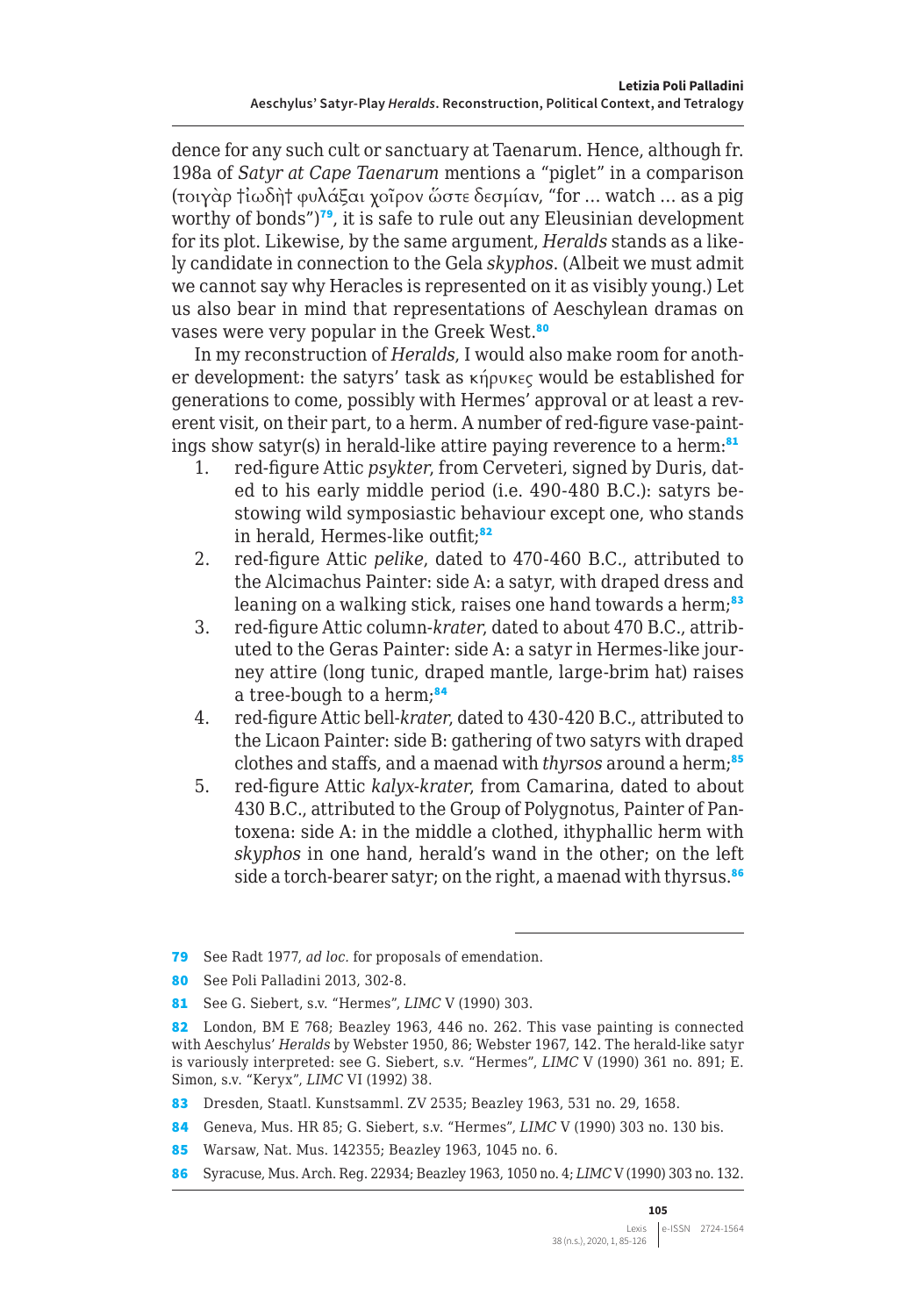To the objection that these are representations of the diplomatic function, I reply by referring to my previous remark on 'herald' being so extended as to include 'sacrifice attendant/ cook'. Moreover, the word κῆρυξ admits only one visual translation, i.e. a Hermes-like attire.

As to the other meager vestiges of the play, let us try to reconcile them with the proposed content. In the suggested reconstruction, it is tempting to imagine that the non-Attic or anyway incorrect words λογγάσω (fr. 112) and νοσσός (fr. 113) characterized Heracles and/ or the satyrs as linguistically influenced by dialects spoken in regions other than Attica. Given the Syracusan gloss  $\lambda$ o $\gamma\gamma\tilde{\omega}$ νες,<sup>87</sup> 'holed stones for mooring cables', one may suppose Heracles was represented as one who had acquired a western *patina* during one of his latest labours, that after Geryon's cattle.<sup>88</sup>

One final point: one ought to allow the possibility,<sup>89</sup> although there is no way to go beyond the mere speculation, that a passage in Aristophanes' *Frogs* (886-7 = fr. \*\*467):

ΑΙΣΧ. Δήμητερ ἡ θρέψασα τὴν ἐμὴν φρένα, εἶναί με τῶν σῶν ἄξιον μυστηρίων

AESCH. Demeter, you, who have nourished my mind, give me to be worthy of your Mysteries,

echoes, or quotes, an utterance by Heracles in *Heralds*, made after the preliminary sacrifice and banquet (hence Demeter's nourishment would concern his stomach rather than his mind). These words, being spoken by the character Aeschylus, would produce in the Aristophanic passage a ludicrous effect in relation to the judiciary troubles undergone by historical Aeschylus<sup>90</sup> (who was born at Eleusis, but not himself initiated, a decisive fact for his acquittal when he faced prosecution, as mentioned above).<sup>91</sup>

<sup>87</sup> *EM* 569.41-45, cf. *Suid.* λ 662 Adler.

<sup>88</sup> On the Dorian *patina*, see Dettori 2016, 8; on the language of satyr-drama and its use of dialects, see, although with reference mainly to Sophocles, López Eire 2003, 391-3; Redondo 2003, 420-2.

<sup>89</sup> The lines, or at least the first one, have more than once been considered Aeschylean, at times with indication of *Eleusinians* as the original context: see with references Radt 1985, ad fr. \*\*467.

<sup>90</sup> Thus also Charlesworth 1926, 4-5.

<sup>91</sup> Radt 1985, TT 93a-d. I surmise that Aristotle's testimony (T 93a) warrants the historicity of the prosecution.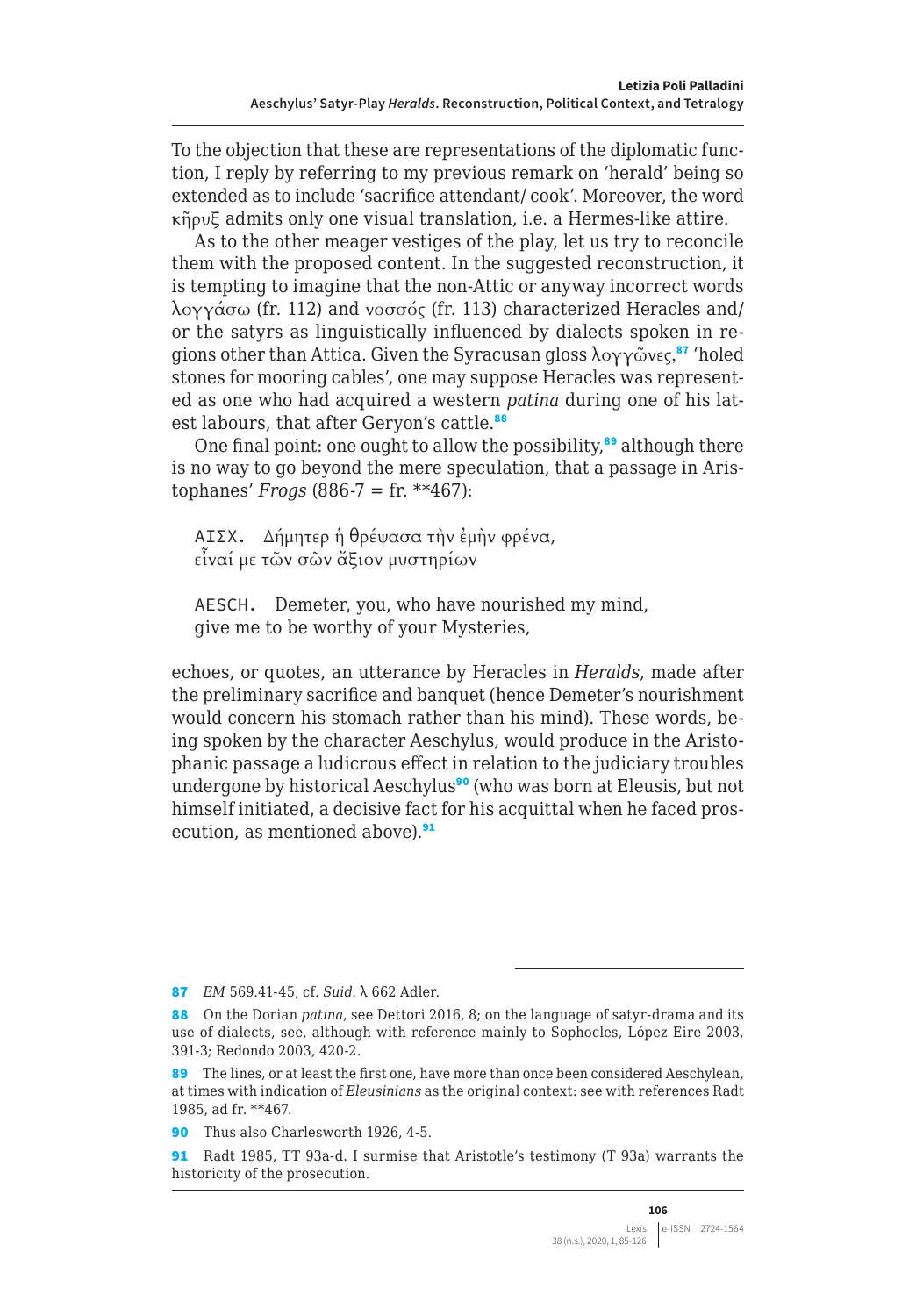#### 5 Topicality of *Heralds*

My contention is that the content of *Heralds* was relevant to the *genos* of Ceryces<sup>92</sup> in the time of Aeschylus' activity. The family had been favoured by Pisistratus. Callias (I), possibly the first to hold the task of torch-bearer (δαιδοῦχος) in the Eleusinia, was born shortly before 590. He, who won in equestrian competitions both at Pythus and at Olympia, had a son called Hipponicus (I). This sired Callias (II) between 520 and 510, who, in 490 or shortly before, became torch-bearer.<sup>93</sup> (Given his young age, it is believed that the office was hereditary within his family.) He resided in the *demos* of Alopece, just as his cousin Aristides.<sup>94</sup> The family, unlike the Alcmaeonidae, does not stand out in the sources for opposition to Pisistratus and his sons.<sup>95</sup> Anyhow, the changed political climate of the early 480s may have led many Athenian aristocrats to emphasize their real or alleged anti-Pisistratid stance.<sup>96</sup> Indeed, it is now clear that, when Hippias was forced to leave Athens in 511/510, only few of his supporters, in fact close relations, followed him, whereas many others stayed back in Athens. Likewise, many Athenians kept being amicable towards the Pisistratidae and all their friends up to 490, when the Marathon campaign exposed the antipatriotic side of Hippias and his supporters.<sup>97</sup> In the early 480s ostracism for friends of the tyrants, and Medizers at that, was a real threat (it first hit Hipparchus the son of Charmus, thought to be Hippias' grand-child, in 488/487).<sup>98</sup> The name of a *demos*-fellow of Callias the son of Hipponicus, Callias

93 Plu. *Arist.* 5.6-8.

<sup>92</sup> On the Ceryces, see Dittenberg 1885; Feaver 1957, 127-8, 130, 140; Mylonas 1961, 234-5. For the literary sources and epigraphic evidence, see Parker 1996, 293-7, 300- 2. The 'house of the Ceryces' is the only subsidiary building in the Eleusis sanctuary to have been identified with certainty: see Travlos 1949, 141-2; Mylonas 1961, 234; Torelli, Mavrojannis 2002, 152-3. Krumeich, Pechstein, Seidensticker 1999, 211, fn. 34 merely propose a link between *Heralds* (*qua* sacrifice attendants) and the *genos* of Ceryces, but they do not develop it.

<sup>94</sup> On the kinship between Aristides and Callias (II) see Davies 1971, 257. The association and kinship between Aristides and Callias have led a scholar to integrate an Agora *ostrakon* (P 9945) thus: "Arist(ides), the broth(er) of the (torch-bearer)": Robertson 1999.

<sup>95</sup> Even if Callias (I) is reported (Hdt. 6.121.2) to have bought Pisistratus' confiscated property whenever the latter fled as an exile out of sheer hostility, one should take this information with caution. Either the story was a later fabrication; or a real datum (the purchase) was distorted as to its aim (e.g. preserving a friend's property).

<sup>96</sup> On Callias (I) and Callias (II) see H. Swoboda, s.v. "Kallias (1), (2)", *RE* X.2 (1919) 1615-18; Davies 1971, 254-6. See *LGPN* II (1994) 245, s.v. "Καλλίας (2)" 82. See also Shapiro 1989, 71-4. The sheer sympathy bestowed by Herodotus towards the Ceryces is explained as religiously motivated by Mazzarino 1983, 1: 183.

<sup>97</sup> See Arnush 1995.

<sup>98</sup> Arist. *Ath.* 22.4.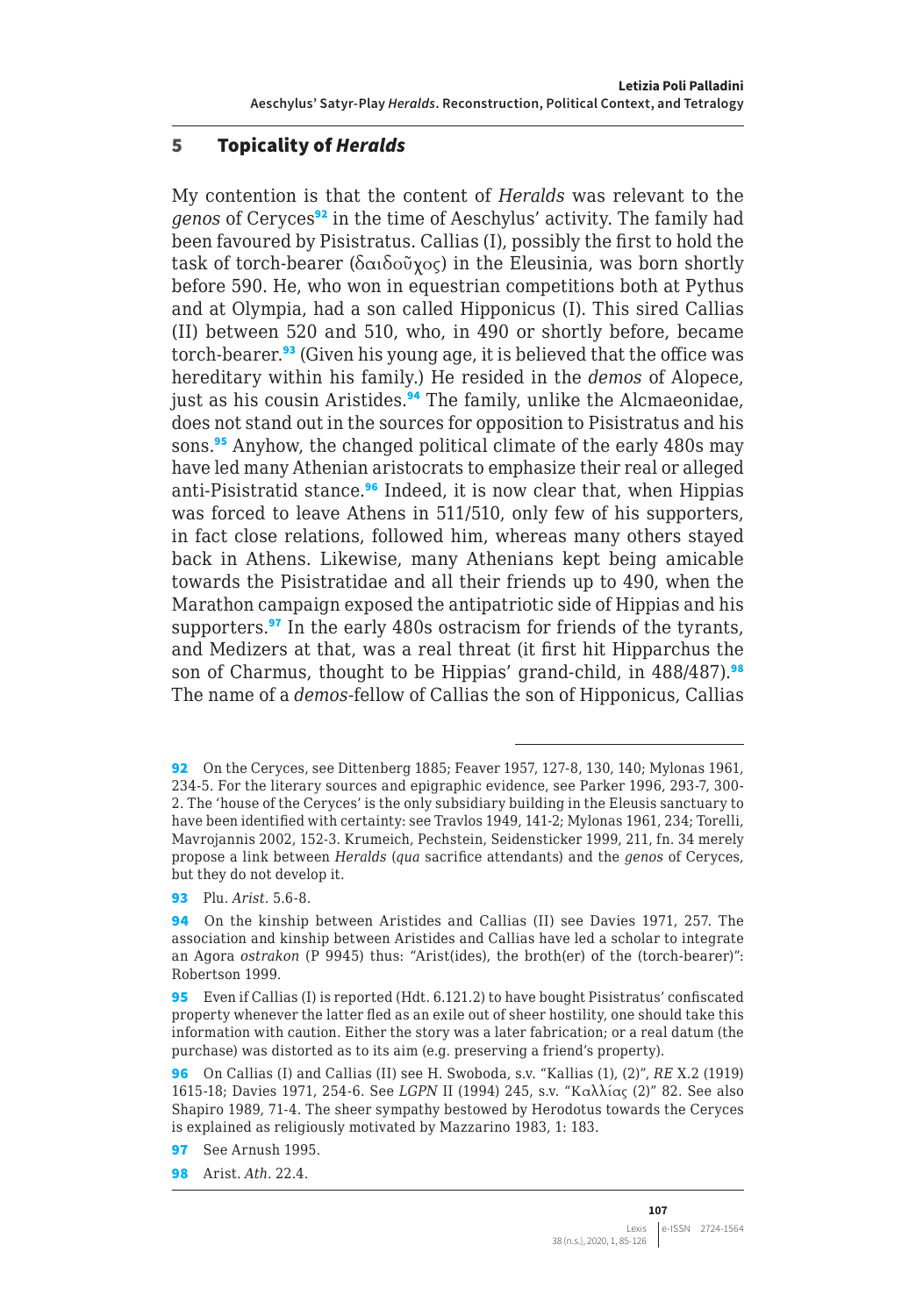the son of Cratius, was scratched on 760 potsherds in the 480s, once with the addition of the abusive epithet  $\delta$  Mή $\delta$ oc, another with accompanying caricature of him as a Persian.<sup>99</sup> Callias (II) not only succeeded in avoiding popular anger so well that his name turns up on merely a dozen extant potsherds dated to 486,<sup>100</sup> and in keeping a probably hereditary proxeny with Sparta<sup>101</sup> without being hated as a Laconizer; but also enjoyed the fruits of his connection to Cimon (as a brother-in-law), as long as the latter was successful, and later shifted to Pericles' sides, by divorcing Elpinices, Cimon's sister, and having his son marry Pericles' relation and former wife (about 455).<sup>102</sup> So much for historical facts.

My view is that in the early 480s Callias (II) wished to distance himself from the Pisistratidae, justify the hereditary rôle of Ceryces as owing nothing to Pisistratus, increase his popularity, and shun ostracism; in order to reach such goals, I suppose he took advantage of his great wealth by sponsoring a number of public works.

Archaeologists tell us that in the mid-sixth century the enclosure wall of the city Eleusinium was enlarged so as to encompass a double surface, and that in the middle a new temple was built. Its foundations, excellent for material and execution, date to 490; before completion of the temple, its plan was slightly enlarged to the south and east. In order to level the sloping ground, a great amount of earth filling was heaped up; so the temple was conspicuous to see from a distance. From this sanctuary many an inscription (dated to the period 510-480 B.C.) has been found containing cult regulations concerning the *genos* of Ceryces.<sup>103</sup> To me it is tempting to see Callias' money behind the project, either the whole or only the later variant. Likewise, the *Telesterion* at Eleusis<sup>104</sup> may have benefited from Callias' wealth. For it is ascertained that it was rebuilt and made bigger in the early fifth century (from 25.30 x 27.10 m to 50 x 27.10 m): when exactly, it is a matter of dispute. The *communis opinio* holds

<sup>99</sup> Thomsen 1972, 93-9. See *LGPN* II (1994) 245, s.v. "Καλλίας" 83. On a conjecture, he was a cousin to our Callias, and coincided with one of the friends of the tyrants, left unnamed by Arist., *Ath.* 22.5-6, who was ostracized on 486/485: see Shapiro 1982.

<sup>100</sup> Thomsen 1972, 94-5, 102.

<sup>101</sup> Xen. *HG* 6.3.3-4.

<sup>102</sup> Plu. *Cim.* 4.3, *Per.* 24.5. Davies 1971, 259, 262-3.

<sup>103</sup> Travlos 1971, 198-203; Thompson, Wycherley 1972, 150-5. Miles 1998, 28, 31- 3 maintains a different sequence (first *peribolos* in the first half of the sixth century; enlargement of the precinct wall at the beginning of the fifth century). See the inscriptions in Jeffery 1948; Miles 1998, 64-6, 200-1. The inscription *IG* I3 6, made up of several fragments, and remarkable for regulations concerning Eleusinian cult, and the rôles of Eumolpidae and Ceryces, is now believed to have originally stood in the city Eleusinium: see Meritt 1945, 61-81; Meritt 1946, 249-53.

<sup>104</sup> Boersma 1970, 35, 184-7; Torelli, Mavrojannis 2002, 147-50.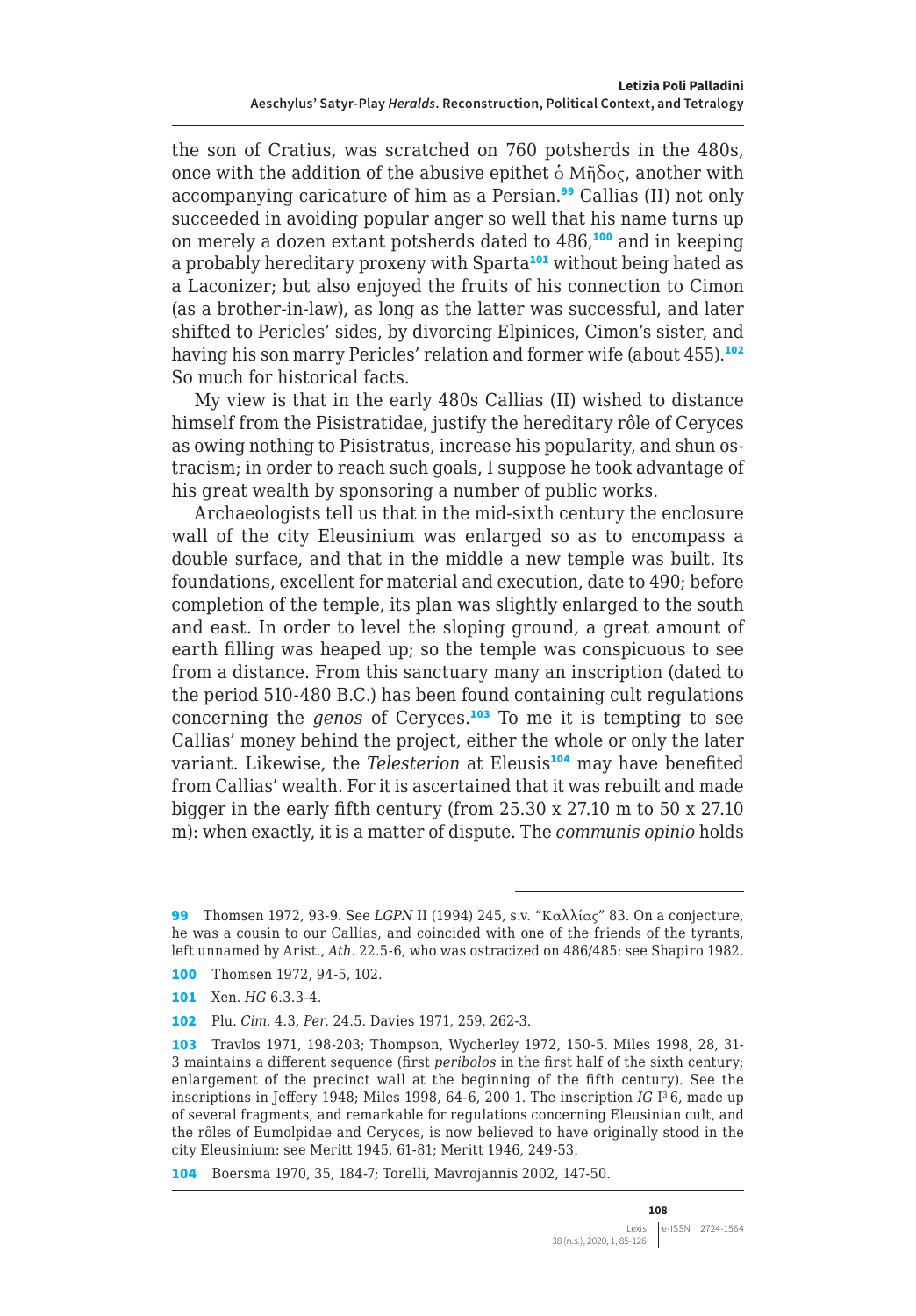that such work was made necessary by Persian devastation of 480- 479, and carried out in the period of Cimon's prestige, i.e. in the 470- 460s.<sup>105</sup> However, it is also maintained that the project was begun after 490 and had not yet been completed in 480; after the damage brought about by the Persians, it was left unfinished until, in the time of Pericles, a larger plan was implemented.<sup>106</sup> On this reconstruction, it would be likely that Callias the torch-bearer, and the 'pit-wealthy' at that (λακκόπλουτος), supported such expenditure, either wholly or partly. (The days were not long past when the Alcmaeonidae had contributed, out of their pockets, to the reconstruction of the Apollo temple in Delphi.)<sup>107</sup> The same chronological doubt can be cast on the terrace retaining wall and the enceinte wall, which extended the Eleusis sanctuary to the east: whereas they are commonly dated to the Cimonian era,<sup>108</sup> the post-Marathon chronology, if accepted for the *Telesterion*, should be applied also to the *peribolos*, as the two cannot but go hand in hand. Significantly enough, the evidence on the existence of an Athenian law court named Κάλλιον has been related to our man as a public building supported by his euergetism.<sup>109</sup> That Callias lived up to his reputation of fantastic wealth $110$  is proved by his competing in horse races at Olympia.<sup>111</sup>

To my mind it is also likely that Callias was a *choregos* more than once, although we lack positive evidence. $112$  In the early 480s, Aeschylus' satyr-play would have met Callias' and other Ceryces'

107 Hdt. 5.62.2-3.

108 Travlos 1949, 141; Mylonas 1961, 108-11; Boersma 1970, 135-6, 163; Torelli, Mavrojannis 2002, 148.

109 *FGrH* ad 324, Androtion, fr. 59; Davies 1971, 261; Phot. κ 111 Theodoridis Κάλλιον· δικαστήριον Ἀθήνησιν ἀπὸ Καλλίου τοῦ πεποιηκότος ἐπώνυμον, on which it depends, with authoschediastic addition to fill a lacuna, *Lex. Seguer*., *Gloss. rhet*. (e cod. Coislin. 345) κ 269 Κάλλιον· δικαστήριον Ἀθήνηισιν οὕτω καλούμενον ἀπὸ τοῦ καλλύνειν καὶ κοσμεῖν καὶ λαμπρύνειν, and, more enigmatically, just below κ 270 Κάλλιον· λυπρὸς ναός, ἐξ αὐτοσχεδίου γενόμενος.

110 Such wealth was based not only on rural properties, but also on cult income and mining profits: see Davies 1971, 259-61.

111 He won thrice at Olympia with the chariot according to a *Schol. vetus* in Aristoph. *Nub.* 63a Holwerda, Koster (*Scholia in Aristophanem*, III 1, 25). Dates have been proposed: either 500, 496, 492, or 496, 492, 484: see, with some scepticism, Davies 1971, 258. Besides, an inscription (*IG* I3 835, dated to about 480) accompanied the offer of a statue on the acropolis by Callias son of Hipponicus, possibly after a victory, either at Panhellenic competitions or of another kind. At any rate, this is another sign of lavishness.

112 If the information on his winning at Panhellenic competitions is trustworthy, we should imagine him not taking advantage of the usual exemption from festival λειτουργίαι mentioned by Wilson 2004, 60. At least Alcibiades was both a *choregos* and a Panhellenic winner: see Davies 1971, 20-1.

<sup>105</sup> Mylonas 1961, 106-13.

<sup>106</sup> Shear 1964.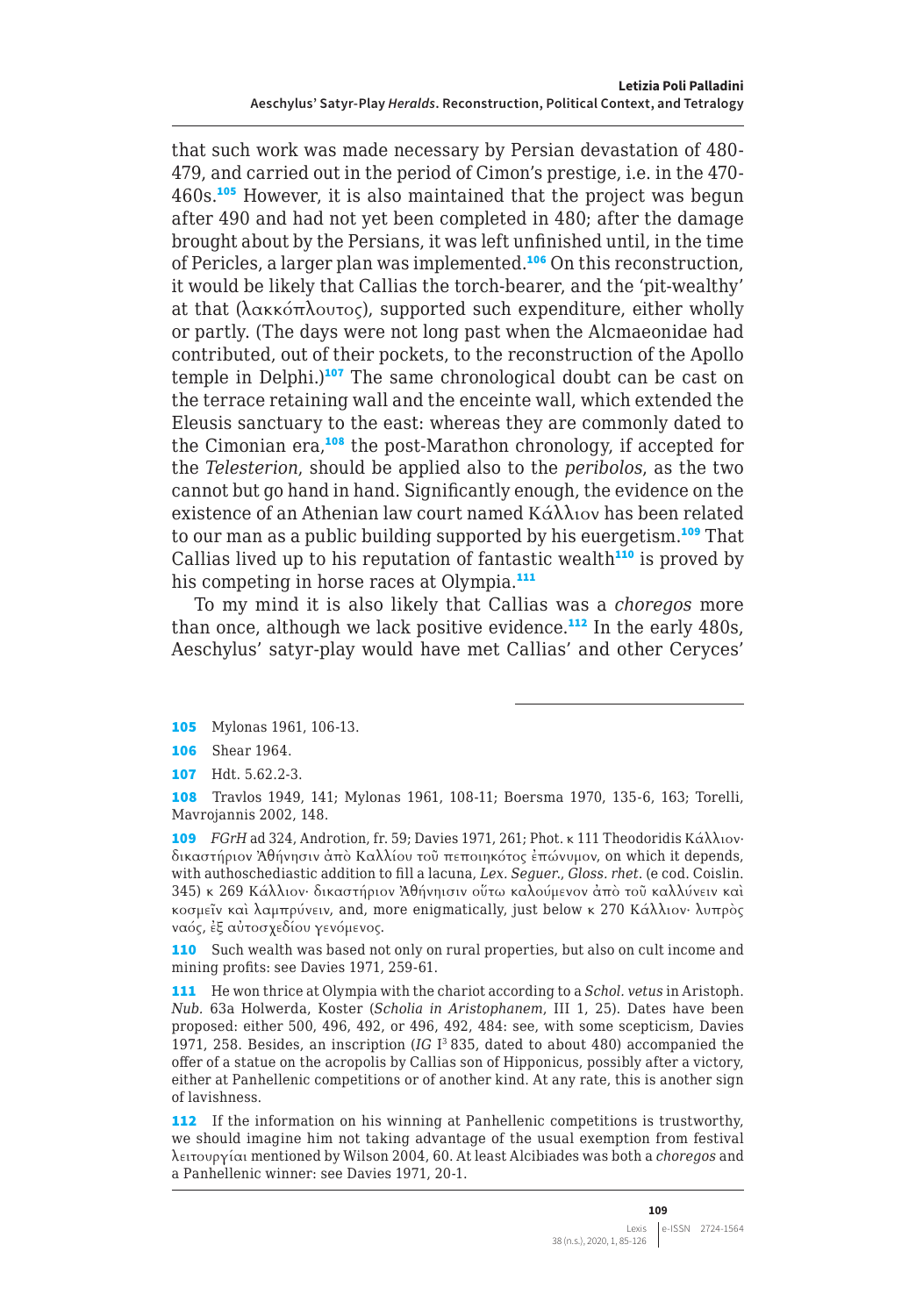wish for advertising the legitimacy of their position through an appropriate charter-myth, whether an explicit request was put to him, or simply was sagaciously understood by the playwright as being in the air. Scholars of tragedy, who in recent times have been inclined to admit of the merely 'broad' political dimension of that genre (as far as communal ideology and mass reception are concerned) $113$  do not usually consider as possible the idea that a tragedian may have composed his plays in a way complacent to a personality outstanding either for political weight or wealth or both, whether the latter acted as a *choregos*<sup>114</sup> or not. On the contrary, I believe that tragedy was, among other things, yet another form of myth-making, with all that this activity used to entail in relation to the present, and that both Phrynichus' *Phoenician women* of 476 and Aeschylus' *Persians* of 472 owed their outlook in matters political to their *choregoi*, in the order Themistocles and young Pericles.<sup>115</sup> When I propose that *Heralds*, featuring Heracles' purification prior to Eleusinian initiation, included an aetiology of the function of the Ceryces *genos*, I am not imagining that a long part of the drama was devoted to that: for a few lines might do: e.g. we may envisage the satyrs being thanked for their help, and their function to be formally established with indication of successors (human Ceryces). Even in *Eumenides*, perhaps the most aetiological play we have, some items, such as the Argos-Athens alliance (669- 673, 765-766), and the sanctuary of the Erinyes-Semnai (804-7, 854- 857) are chartered more briefly than others, such as the Areopagus law-court (674-710) and Orestes' hero function (767-774). Admittedly, our scanty evidence on satyr-play does not point to aetiology as a recurrent element of the genre. One can suppose that the satyric *Prometheus* of 472 B.C. contained the aetiology of the torch-race in the Athenian cult festival *Prometheia* (cf. Paus. 1.30.2);<sup>116</sup> moreover, it is highly probable that *Amymone*, of the late 460s, presented the

<sup>113</sup> For this wide-spread approach see e.g. the majority of the essays included in Easterling 1997.

<sup>114</sup> Wilson 2004, 3, 67-8 rules out the possible influence of *choregoi* on tragic topicality as an old-fashioned and far-fetched idea. The use of lot in matching dithyrambic poet and *choregos* is attested for the Thargelia in a speech dated to the period 430-411: Antipho 6.11; it is indeed likely that the same system applied to the Great Dionysia. Yet, such method may have been contrived after 461, when Athenian public life was more and more 'democratized', i.e. freed from the influence exerted by members of the élite. At the same time, in the first half of the fifth century, between poet and *choregos* there may have been a special relation, much like that between patron and epinician composer.

<sup>115</sup> Radt 1985, T 55b; Snell, Kannicht 1986, 3, Phrynichus, T 4. On the problem of *choregos* and political content, at least as far as Phrynichus and Aeschylus are concerned, see a nuanced position in Pickard-Cambridge 1988, 90.

<sup>116</sup> Sutton 1980, 25-6 quotes vase-paintings which show satyrs holding torches in a foot race (cf. Greifenhagen 1863, although she keeps the notion of only one Prometheus satyr-play).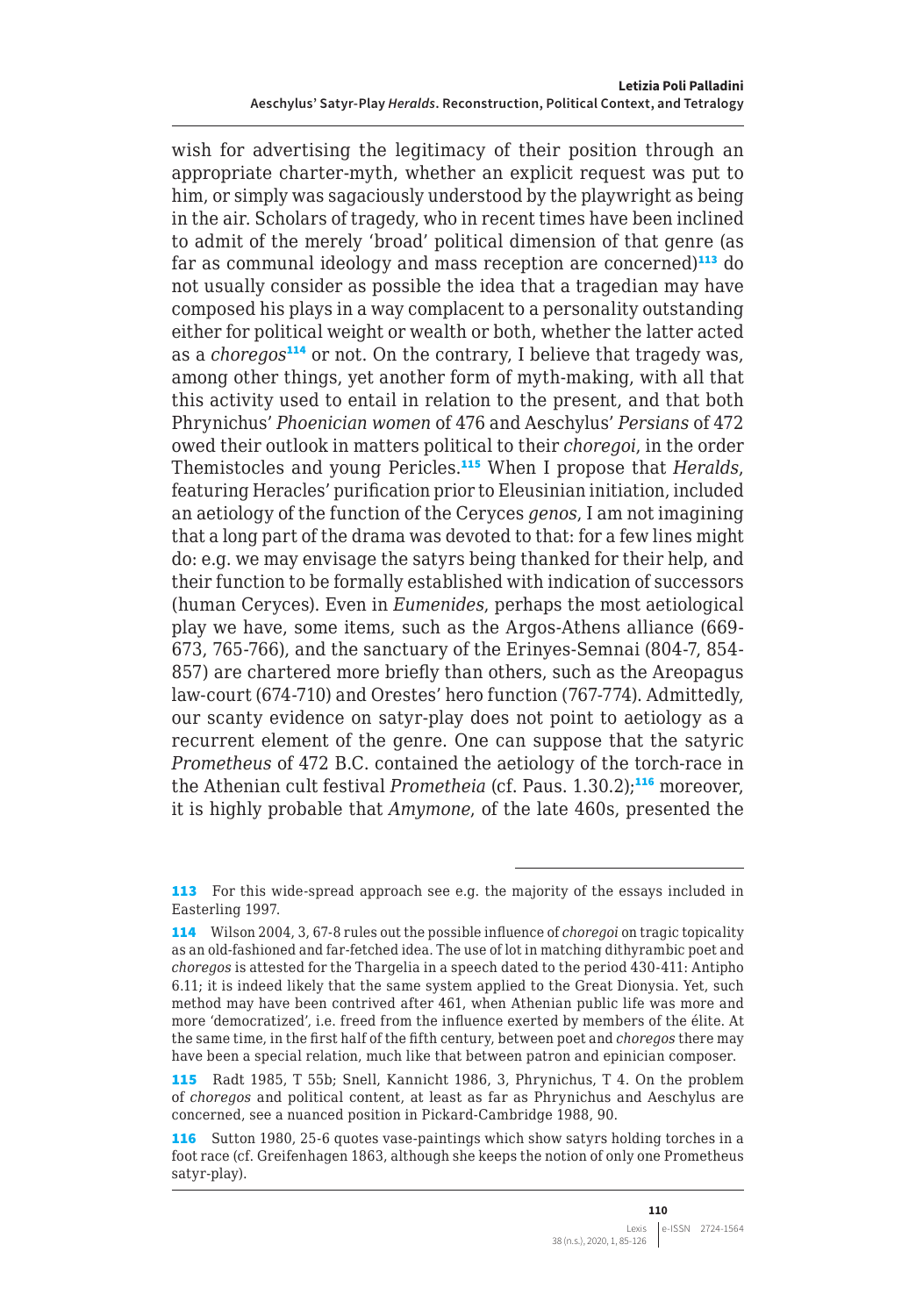origin of the Lerna Spring<sup>117</sup> as a gift made by Poseidon to Amymone (as in [Apollod.] 2.14 Wagner, Hyg. *Fab.* 169, 169a).

Interestingly enough, on one of the several vases with names inscribed beside the image of satyrs, one can read  $K A \Lambda(\Lambda) I A[\Sigma^{118}]$  As καλλίας (Ionic καλλίης, Laconic καλλίαρ) is attested as a common noun to denote a 'tamed ape',<sup>119</sup> through an antiphrastic use of the derivate from κάλλος with the productive suffix -ίας,<sup>120</sup> the choice of the proper noun 'Callias' for a satyr cannot but be humorous. To the Greek mind satyrs and apes were similar, so that a species of apes was called *Satyrus*; likewise, Latin *simia* and *simus* (adjective) are borrowings from Greek σιμός and perhaps also from the proper name  $\Sigma$ ιμ(μ) ίας.121 Has this anything to do with *Heralds* and/or Callias (II)? Unfortunately, we cannot satisfy our curiosity.

#### 6 The Tetralogy of Heralds

To complete my conjectural reconstruction of *Heralds*, I wish to put forward a fitting tragic set, namely *Women of Perrhaebia*, *Ixion*, 122 Atalanta, envisaged as a tightly connected trilogy.<sup>123</sup> The first tragedy I have mentioned, Περραιβίδες<sup>124</sup> (frr. 184-186 a), dealt with a myth set in northern Thessaly. This myth narrates that Ixion, king of the Lapiths, marries Dia, the daughter of Deioneus (or Eioneus or Hesioneus), by promising to the latter precious wooing gifts ( $\epsilon \delta v \alpha$ ); but afterwards he refuses to give them up, and even kills his father-inlaw with premeditation; he therefore was the first murderer of a nextof-kin.<sup>125</sup> Perrhaebia is an area north of Thessaly proper, conspicuous

<sup>117</sup> Krumeich, Pechstein, Seidensticker 1999, 96, fn. 28 admit the possibility of such an aetiologic element for *Amymone*.

<sup>118</sup> Red-figure Attic cup, from Vulci, Brussels, Mus. Roy. R 253 and Vatican, Astarita 306, attributed to Oltus, dated to 520-500; Beazley 1963, 64 no. 104. On side B of fragment I the satyr at left is named ΚΑΛΙΑ[Σ, the maenad in the middle ΛΙΓΕΙΑ, the satyr at right ΕΥ[---]ΟΣ. See Heydemann 1880, 29; Fränkel 1912, 23, 56-7; Kossatz-Deissmann 1991, 156. See also Kossatz-Deissman, s.v. "Kallias", *LIMC* V (1990) 935.

<sup>119</sup> See *LSJ9*, s.v. "καλλίας".

<sup>120</sup> Chantraine 1979, 96.

<sup>121</sup> See *DELL*, s.v.v. "simia"; "simus, -a, -um"; Keller 1909, 1: 5, 10.

<sup>122</sup> The first two are already linked together by Müller 1827, 670-71; the same does Gantz 1980, 153-4.

<sup>123</sup> Hartung 1855, 74-5 proposes an Epigoni tetralogy (*Argives*, *Eleusinians*, *Epigoni*, *Heralds or Leon*); Mette 1963, 148-54 argues for *Heralds* as satyr-play in a tetralogy devoted to Heracles, including *Alcmene* and *Children of Heracles*.

<sup>124</sup> The title under this form is included in the Catalogue and mentioned in two of the witnesses to the fragments, while the other two have a corrupt form.

<sup>125</sup> The main sources on this myth are Pind. *Pyth.* 2.21-89, Aesch. *Eum.* 440, 718, *Schol*. in Ap. Rh. 3.62, *Schol*. in Eur. *Pho.* 1185, D.S. 4.69; see a complete list in P.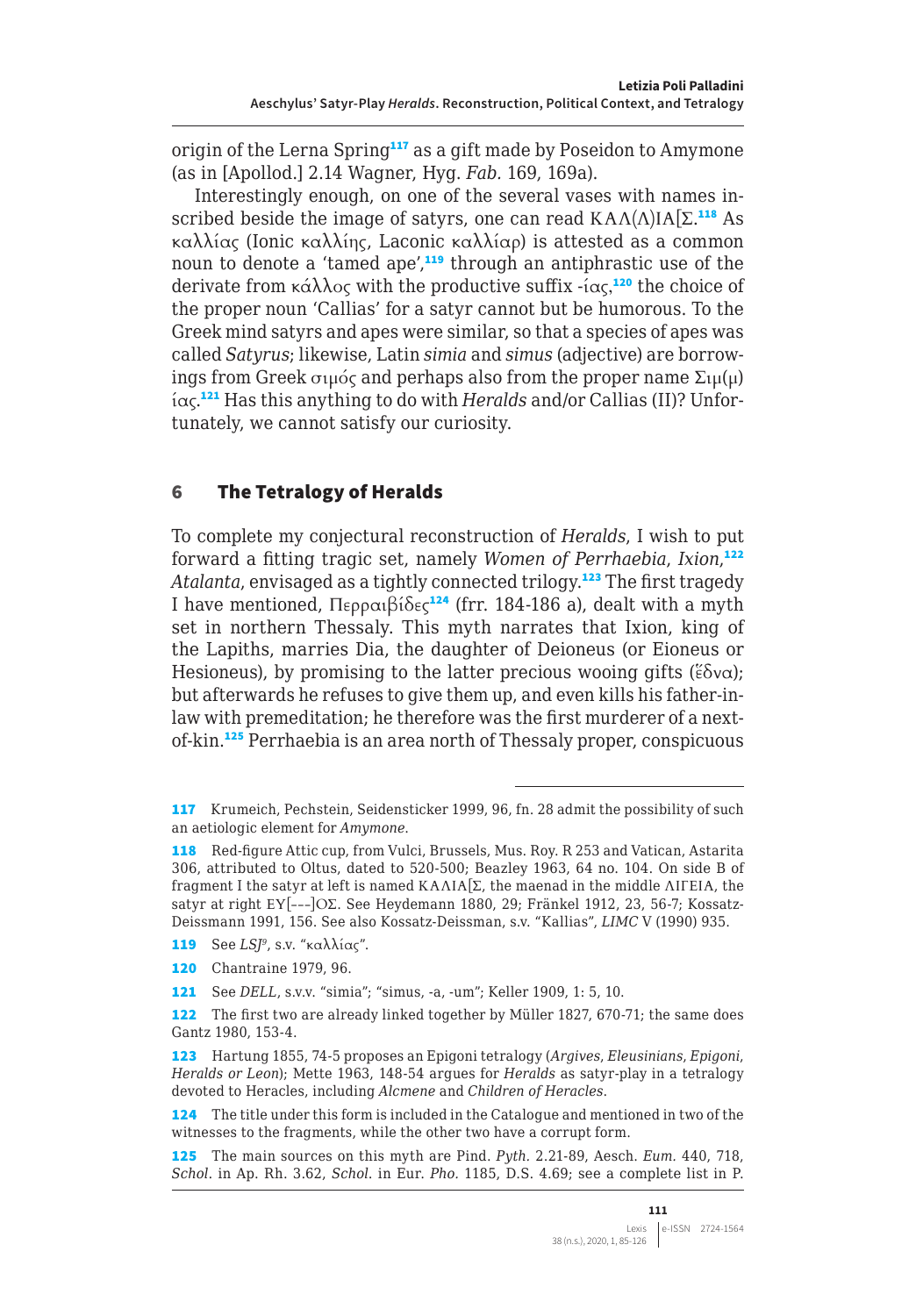for the city of Gyrton(e), where Ixion is occasionally said to live, $126$ although more often his abode is determined only vaguely as Thessaly, or can be inferred to be Larissa from the fact that his son Pirithous is usually said to come just thence as a king.<sup>127</sup> In the archaic period, the aristocratic leaders of Thessalian cities conquered the surrounding regions, including Perrhaebia, as περίοικοι. <sup>128</sup> About *Women of Perrhaebia* we can only say that it dealt with Ixion's marriage and first crime, as appears from fr. 184 (uttered by Ixion's father-in-law):

ποῦ μοι τὰ πολλὰ δῶρα κἀκροθίνια; ποῦ χρυσότευκτα κἀργυρᾶ σκυφώματα;

Where are all those gifts and first-fruits of mine? Where are the cups wrought of gold and silver?

fr. 185 (words referred to the same gifts)

ἀργυρηλάτοις κέρασι χρυσᾶ στόμια προσβεβλημένοις

with drinking-horns of wrought silver that have golden mouthpieces affixed,

fr. 186 (a description of the end of Dia's father)

τέθνηκεν αἰσχρῶς χρημάτων ἀπαιόληι he has died shamefully with loss of goods by fraud.

When the protagonist, after his crime, had to flee, did he go to Larissa and was an αἴτιον for historical submission of Perrhaebia to Larissa dramatized? Alternatively, if Ixion was from Larissa and his wife from Perrhaebia (the women of the chorus being e.g. her particular maids), was a similar aetiology exploited (e.g. Perrhaebia made part of Ixion's kingdom as dowry, φερνή, or as a property inherited after Deioneus' death)? Unfortunately, we must leave these questions open. The myth is usually confused about Ixion's family and place of residence: the literary sources indicate six different fathers. Aeschylus gave Antion as his parent: in *Perrhaebian women*

Weizsäcker, s.v. "Ixion", Roscher II.1 (1890-1894) 766-72.

126 Str. 7 a (Excerpta).330 C, 9.439 C.

127 [Apollod.] 1.68 Wagn. On the development of Pirithous' myth see E. Manakidou, s.v. "Peirithoos", *LIMC* VIII (1997) 232-33.

128 See H. Beck, s.vv. "Thessali", "Thessalia", *NPauly* XII.1 (2002) 446.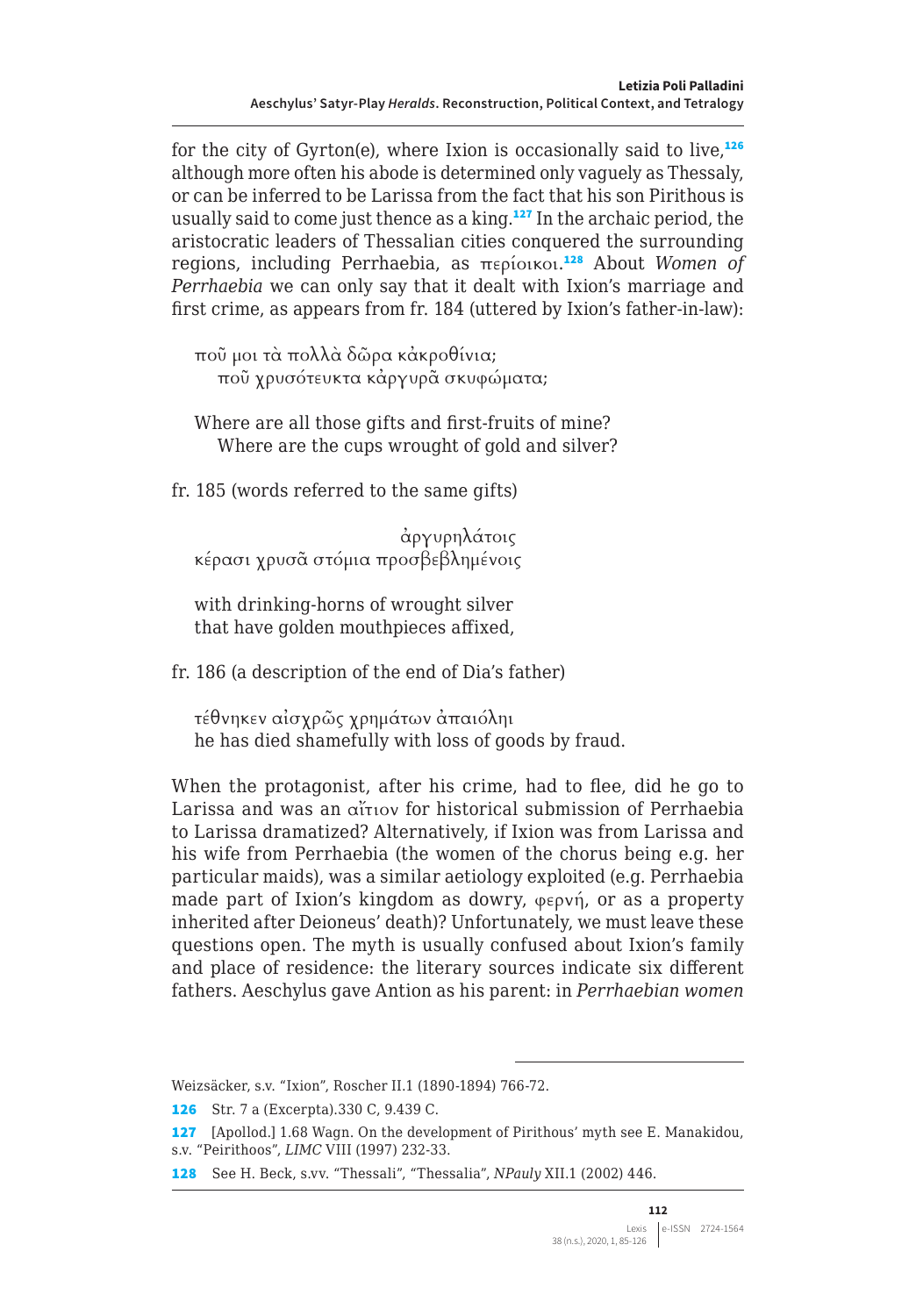I think, where Ixion first turns up, rather than in *Ixion* (fr. \*89 I):<sup>129</sup>

τὸν δὲ Ἰξίονα οἱ μὲν Ἀντίονος γενεαλογοῦσιν, ὡς Αἰσχύλος· κτλ. some make Ixion the son of Antion, as Aeschylus.

This genealogy occurs again in Diodorus Siculus (4.69.3), who indicates in Periphas (an otherwise known Lapith king) Antion's father and Ixion's grandfather. Unfortunately, we cannot tell if Diodorus is drawing on a genealogy with an existence outside Aeschylus or not: however, the curious detail of Eioneus seizing Ixion's mares for security for those gifts<sup>130</sup> appears to be drawn on a literary or dramatic treatment. Whether Aeschylus created Antion or not, he must have intended to eschew common political implications of other current genealogies, such as that which made Ixion the son of Phlegyas (in his turn indicated either as a Thessalian or as a Boeotian king). For it is clear that Thessalian myths fall into two categories: those going back to Mycenaean times and revolving around Iolcus; and those about the Lapiths, caused to overlap with older stories in order to charter Thessalian presence and predominance in the area from the Geometric age onwards.

The next play in the trilogy I propose, *Ixion*, 131 is likely to have dramatized the protagonist's purification through Zeus' benevolence; his being admitted into the gods' company, receiving immortality, and committing his second crime, i.e. attempting to seduce Hera. After report of the intercourse, unfit for the stage, between the Cloud and Ixion – whereby the progenitor of all Centaurs was begotten – the play would be rounded off by Zeus' judgment, and by execution of the sentence, probably through Hermes and Hephaestus, with related moral teaching (one must honour their benefactors). We do not know exactly what was shown on stage; yet, it is likely that the spectacular punishment was.<sup>132</sup> A number of vase-paintings from Southern Italy showing

132 The passage Plu. *Mor.* 19 e (= *de aud. poet.*) ὥσπερ ὁ Εὐριπίδης εἰπεῖν λέγεται πρὸς τοὺς τὸν Ἰξίονα λοιδοροῦντας ὡς ἀσεβῆ καὶ μιαρόν, 'οὐ μέντοι πρότερον αὐτὸν ἐκ

<sup>129</sup> Radt follows Stanley in presenting fr. \*89 as part of *Ixion*, but also quotes Hermann's warning that Ixion may have been called through a patronymic periphrasis ('son of Antion') several times in the course of the trilogy: see Butler 1811-16, VIII 19; Hermannus 1852, 1: 337, ad fr. 94; Radt 1985, ad fr. 89.

<sup>130</sup> D.S. 4.69.3 ἔπειθ' ὁ μὲν Ἰξίων οὐκ ἀπέδωκε τὰ ἕδνα, ὁ δ' Ήϊονεὺς τὰς ἵππους ἀντὶ τούτων ἠνεχύρασεν. κτλ.

<sup>131</sup> I am not persuaded that *Ixion* was a satyr-play as argued, on the basis of fr. 91, by Blomfield 1826, 79; B. Snell in Austin 1973, ad fr. 350.88. Snell finds the metaphorical use of the verb καταπίνω an unmistakable sign of satyr-drama; yet, compare its figurative use, serious enough, in e.g. Thgn. 680 δειμαίνω, μή πως ναῦν κατὰ κῦμα πίηι. "And the regular pipe quickly swallows up (i.e. covers in sound) the half-size one" is not any bolder than e.g. the money-exchanger metaphor in *Ag.* 437. On different types and sizes of αὐλοί, see West 1992, 89-90. Besides, one should outline a plot for the alleged satyr-play and explain away the testimony of Arist. *Po.* 1455 b34 (Ixion provided stuff for several "pathetical" tragedies).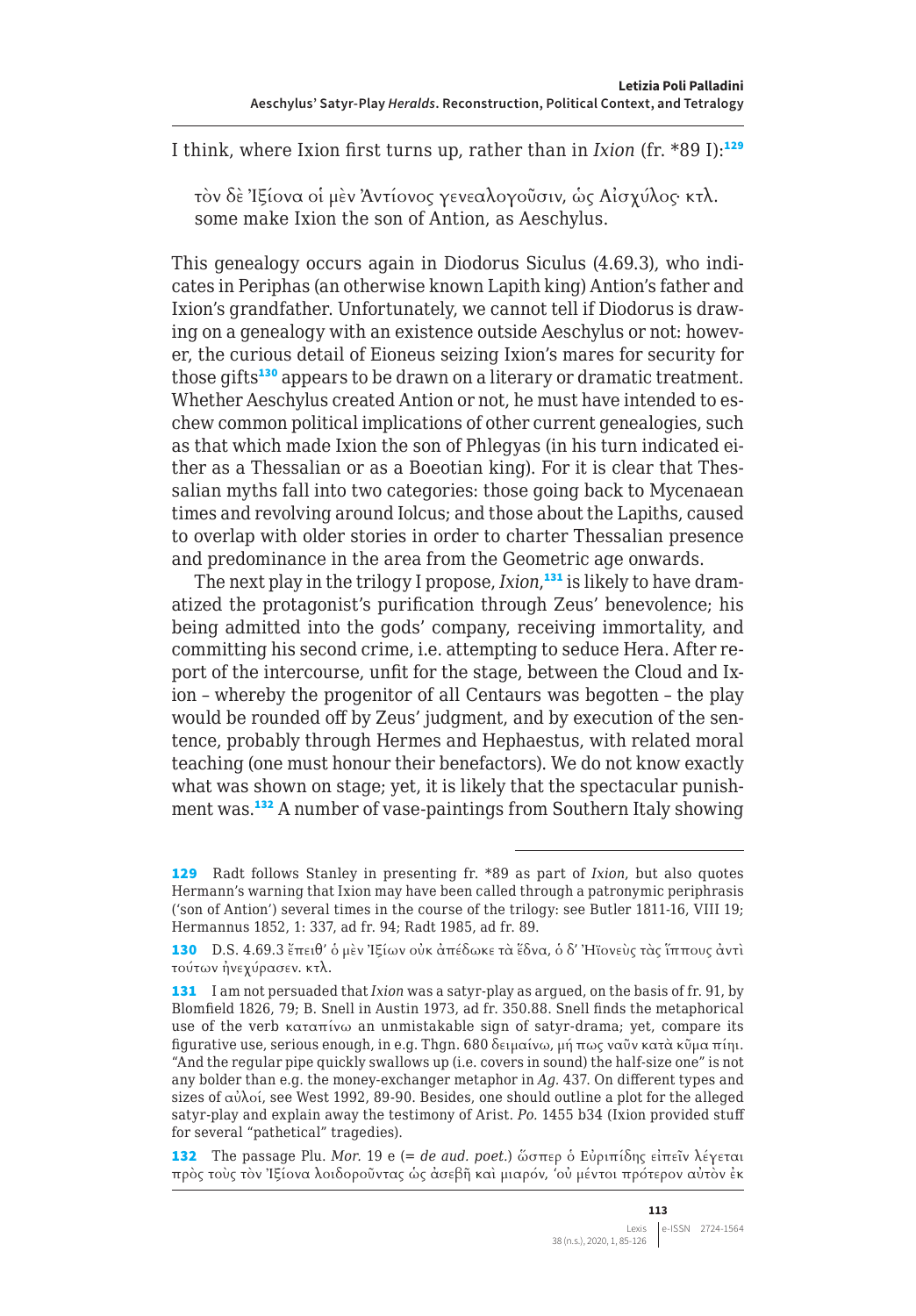this scene bear unmistakable theatrical features: first, Ixion is fully dressed; secondly, he is bound to the wheel by means of bands attached on each side by nails, just as Andromeda and Prometheus usually are represented (they look metal, but on the stage they may conveniently have been fabric strips).133 In support of the hypothesis of an *Ixion* ending with the spectacular scene of the execution of the sentence, one may quote a Campanian red-figure neck *amphora*, from Cumae, dated to 330-310 B.C., which shows Ixion bound to the wheel, held on either side by a winged female (either Erinyes or  $\Lambda^{3}(\rho\alpha)$ , Breezes), with Hermes, Hephaestus, and an emerging Erinys in the lower part.<sup>134</sup> Also an Apulian red-figure volute-*krater*, from Ruvo, dated to about 310 B.C., may have a bearing, as it represents Ixion, fully dressed, on the wheel, held by an Erinys (or Bia) and by Hephaestus, and a god seating on a throne (Zeus rather than Hades?), plus a goddess (Hera rather than Iris?).<sup>135</sup> Further support for supposing Hermes took part in the execution may come from an Attic red-figure *kantharos*, from Nola, dated to about 460 B.C., although its connection to tragedy is far from clear: it shows Ixion, naked and standing, held by Ares and Hermes before Hera, who sits on a throne, while Athena holds a winged wheel.<sup>136</sup> Personally, I do not understand why scholars have usually indicated Euripides' *Ixion*<sup>137</sup> as a possible tragic source for the South-Italian vase-paintings:<sup>138</sup> indeed, nothing prevents both Aeschylus and Euripides from having shown the protagonist on the wheel.

As to the third tragedy in this set, I conjecture it was *Atalante*, although nothing is known of this Aeschylean play except its title.<sup>139</sup>

133 C. Lochin, s.v. "Ixion", *LIMC* V (1990) 860-1.

134 Berlin, Staatl. Mus. F 3023; attributed to the Group of the Ixion Painter: Trendall 1967, 338 no. 787; Séchan 1926, 393-4.

135 St. Petersburg, Hermitage 1717 (St 424), attributed to the Louvre K 67 Painter: Trendall, Cambitoglou 1982, 930 no. 117. This *krater* is thought to reflect Aeschylus' play (Euripides obviously being ruled out on chronological grounds) by Aélion 1983, I 275, Séchan 1926, 394.

136 London, BM E 155, attributed to the Amphitrite Painter, dated to 460-450 B.C.: Beazley 1963, 832 no. 37. Webster 1967, 142 quotes this *kantharos* in connection with Aeschylus' *Ixion*. See also Séchan 1926, 392-3.

137 Kannicht 2004, frr. 424-427.

τῆς σκηνῆς ἐξήγαγον ἢ τῶι τροχῶι προσηλῶσαι' has often been taken as evidence that Euripides *alone* had the punishment executed on stage; yet, this interpretation puts an unwarranted strain on the anecdote, which is not concerned with poets other than Euripides. On the issue, see, with further references, Aélion 1983, 1: 274.

<sup>138</sup> See (for Berlin 3023, St. Petersburg 1717) Webster 1967, 160; Trendall, Webster 1971, 95 no. III 3, 33. The vases other than the Ruvo *krater* are connected with Euripides' *Ixion* by Aélion 1983, 1: 275. For the warning that Euripides often took up myths that had already been dramatized by Aeschylus and so western vase-paintings on those myths may be under Aeschylus' influence no less, or rather, than Euripides', see Kossatz-Deissmann 1978, 9.

<sup>139</sup> Only the Catalogue attests this play: see Radt 1985, 136-7.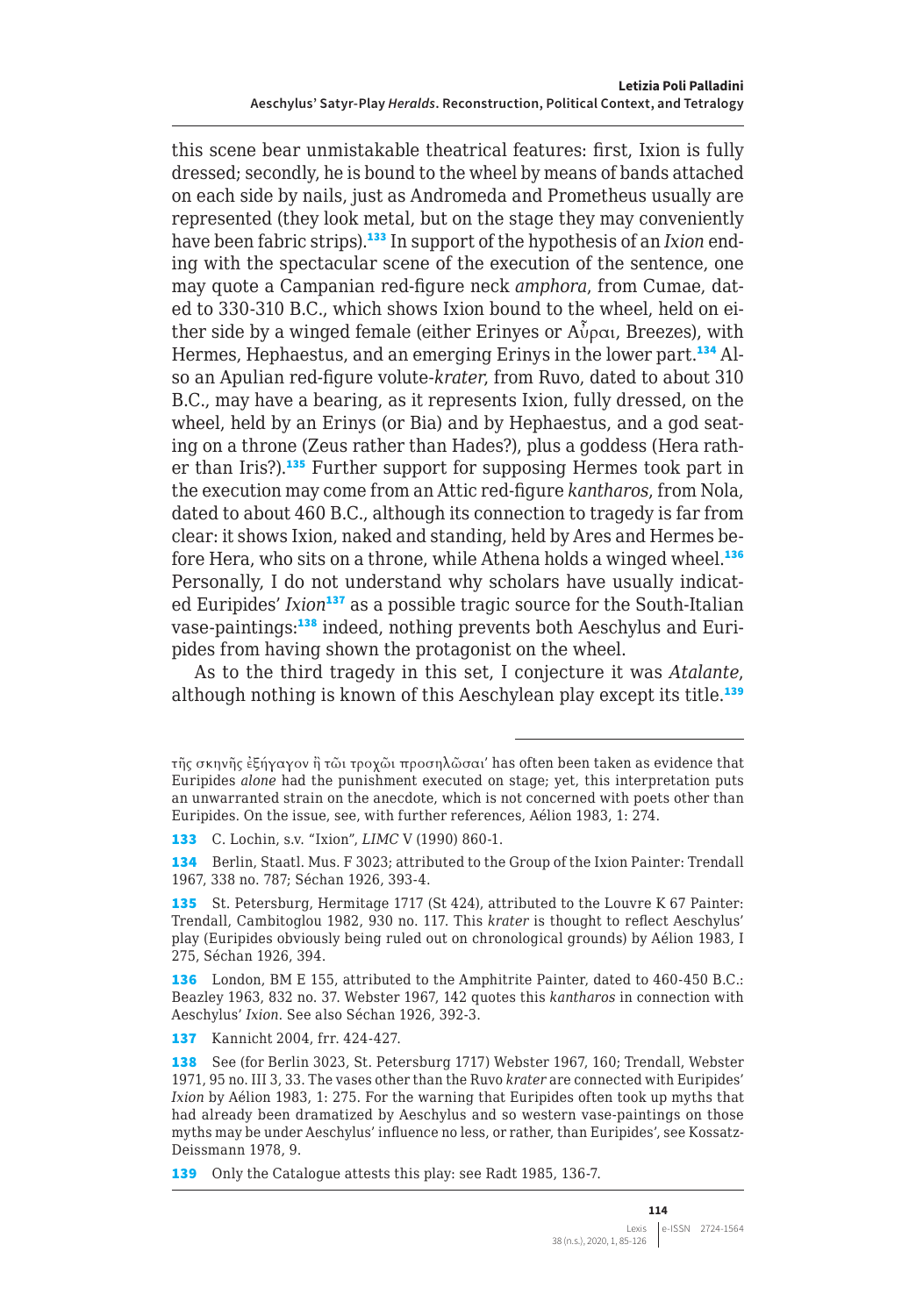In my opinion, there are not enough elements for us to suppose that it was a satyr-play: a vase-painting with a huntress chased by a satyr<sup>140</sup> may reflect another play, *if* it reflects a play at all. In order to associate the painting to *Atalante* we should possess at least an independent scrap of evidence on the latter's satyric nature.<sup>141</sup> On the other hand, we are not following any sound method, if we resort to the satyric hypothesis lest Euripides should be the inventor of Meleager's love for Atalanta, and lest Aeschylus should appear to have indulged in dramatizing love-affairs in his tragedies.<sup>142</sup> On the contrary, a tragic *Atalante*, provided it was based on the story of the Calydonian boar hunt, would offer a rather satisfactory sequel to the Ixion dramas. Indeed, a perfect sequel is hard to imagine, as Ixion's misdeeds are two instead of three;<sup>143</sup> nonetheless, moving on to the next generation is a well documented procedure for Aeschylean trilogies. Needless to say, his connected trilogies could deal with three generations in the same family (Theban trilogy, *Orestia*), just as they could dramatize events affecting the same generation (Danaid trilogy). In fact Ixion's son Pirithous,<sup>144</sup> just as Heracles, is among the many a hero summoned by Meleager to face the terrible boar. Meleager himself, though married to Cleopatra, is known from post-Homeric sources to have fallen in love with the brave huntress Atalanta (said to have also killed two Centaurs in order to avoid rape), with gruesome consequences: he ends up by killing his maternal uncles, the Thestiadae, and thus leads his mother to throw into the fire the

142 Aélion 1983, 1: 317.

<sup>140</sup> Attic red-figure stemless cup, from Capua, Giessen, Univ., dated to about 460 B.C., in the manner of the Sotades Painter: see (although the huntress is indicated as Amymone) Beazley 1963, 768 no. 35. The suppositions that Aeschylus' *Atalante* is satyric and that *P. Giess*. 694, *P. Oxy*. 1083 frr. 1, 2-3.32 come from it, can be read in Mette 1963, 176-8. Yet, such attribution is far from evident: see Radt 1977, ad frr. \*\*1130- 1132; Lämmle 2018, 51. The connection of the cup to *Atalante* is maintained first by Zschietzschmann 1941, 149-50, pl. I figs. 2-3. It is also put forward as hypothetical (with Artemis as an alternative candidate) by Brommer 1959, 48, pl. 41; 74 no. 35; J. Boardman, s.v. "Atalante", *LIMC* II (1984) 948.

<sup>141</sup> Of course the myth of Atalanta could be given a satyric twist just as any other myth: see Lämmle 2018, 57, 61-3; 2019, 10-12.

<sup>143</sup> Alternatively, one may suppose, with Droysen 1842, 515, that an unknown first tragedy preceded *Women of Perrhaebia* and *Ixion*. With tentative proposal of Θαλαμοποιοί as first drama, see Fritzsche 1877, 179. See also Wilamowitz-Möllendorff 1914, 59; Radt 1985, 119. For a different proposal on *Chamber-builders* see Poli Palladini 2013, 93-6.

<sup>144</sup> Pirithous is the son of Zeus and Ixion's wife (in later sources named as Dia) according to *Il.* 2.741, 14.317-318, cf. *Od.* 11.631; *FGrH* 4 (Hellan. Lesb.) fr. 134; Pl. *R.*  391 c-d; Hyg. *Fab.* 155.4. His father is Ixion according to most post-Homeric authors: *FGrH* 70 (Ephor. Cym.) fr. 23, D.S. 4.63.1, 69.3, Str. 9.5.9 (439 C), [Apollod.] 1.68 Wagn., Ov. *Met.* 8.403-4, 567, 612-613, 12.210, 338; Hyg. *Fab.* 14.5, 257.1. See E. Manakidou, s.v. "Peirithoos", *LIMC* VII.1 (1994) 232.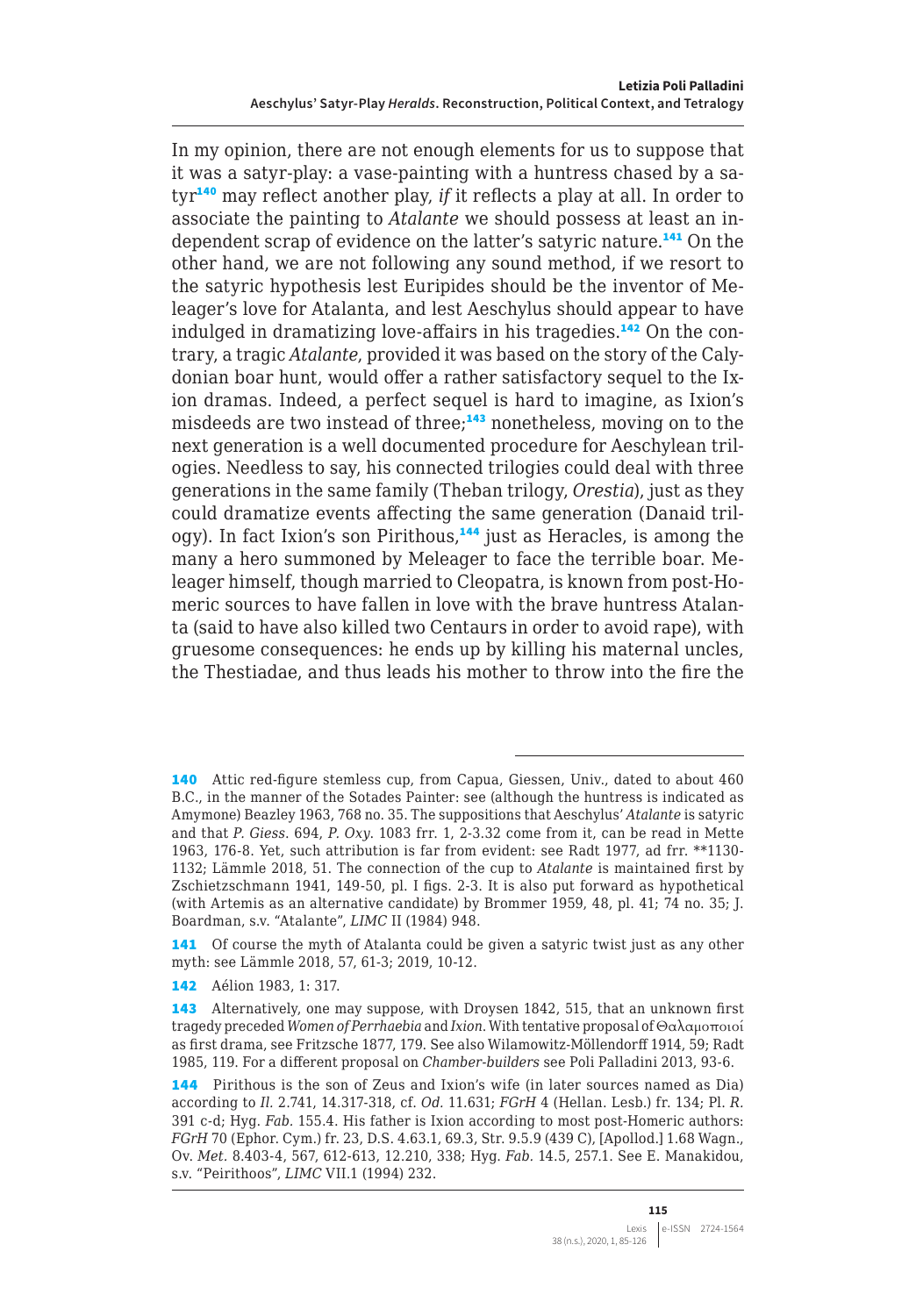magic fire-brand on which his life depends.<sup>145</sup> *Atalante* would show events in the generation after that of Ixion, and would show characters known to be linked to Heracles' descent to Hades: Meleager, the one who in Hades fatally advises Heracles to marry his sister Deianira; and Pirithous, the one who attempts to carry away Persephone, and whom Heracles cannot rescue from Hades.<sup>146</sup> The detail, reported by Xenophon (*Cyn.* 1.2), that Meleager had been instructed in hunting by Chiron, may represent a further link with the Lapith Pirithous. Other thematic connections would be made possible by *Atalante* as third play: the insistence on the nefarious consequences of offending the gods (the boar being sent by wrathful Artemis), killing one's next-of-kin, and of taking wedlock less than seriously. While it is clear from extant fragments that Euripides stressed the amorous and interpersonal side of the story (as often), $147$  it is not in principle ruled out for Aeschylus to have dramatized Meleager's partiality (not necessarily represented on stage as a violent passion or a tender feeling) for Atalanta<sup>148</sup> (for which models may have been circulating, such as Stesichorus' *Boar-hunters*, Συοθῆραι).<sup>149</sup> Vase-paintings about Meleager and Atalanta, beside bestowing no theatre-markers (or one at best, Meleager's elaborate dress instead of heroic nudity), are usually associated with Euripides' *Meleager*, <sup>150</sup> as Sophocles' namesake play is believed to have stood by the Homeric version of the Calydonian hunt (followed upon by a war of Aetolians against Curetes instead of the dispute about Atalanta). I would leave open the possibility of an Aeschylean influence as well, unless we imagine a different situation for Aeschylus' *Atalante*, say Meleager granting the huntress the boar's hide for the sake of justice, as she had struck the first blow, and then being misinterpreted as being in love with her. Other speculations we must leave in the air would concern the aetiolo-

<sup>145</sup> The Meleager myth, which in Homer (*Il*. 9.529-599) is especially focussed on the Aetolian-Curete war, is later more concerned with the Calydonian boar and Atalanta: see E. Kuhner, s.v. "Meleager", Roscher II.2 (1894-1897) 2592-8.

<sup>146</sup> Notoriously, even with connected trilogies the satyr-play tended to break the sequence and resume a neglected segment in the story, as do *Sphinx*, *Amymone*, *Proteus*. 147 Kannicht 2004, frr. 515-539. See e.g. S. Woodford, s.v. "Meleagros", *LIMC* VI (1992) 414.

<sup>148</sup> Euripides is said to have been the first to introduce Meleager's infatuation for Atalanta by e.g. Kekule 1861, 15. See also Aélion 1983, 1: 315-17. Against the *communis opinio*, a thorough study of Atalanta in myth and iconography shows that she is paired with Melanion in early documents, and that, even in the episode of her wrestling match with Peleus at Pelias' Games, she carries erotic overtones: Barringer 1996.

<sup>149</sup> Davies 1991, frr. 221-222 a, Appendix 307-314, frr. 1-35. See Garner 1994.

<sup>150</sup> S. Woodford, s.v. "Meleagros", LIMC VI (1992) 414-35 no. 26, 37-41. Note that only no. 39 has Meleager dressed with an apparently theatrical costume: Attic red-figure *kalyx*-*krater*, Würzburg, Wagn. Mus. L 522, attributed to the Meleager Painter, dated to 400-375 B.C.: Beazley 1963, 1410 no. 14.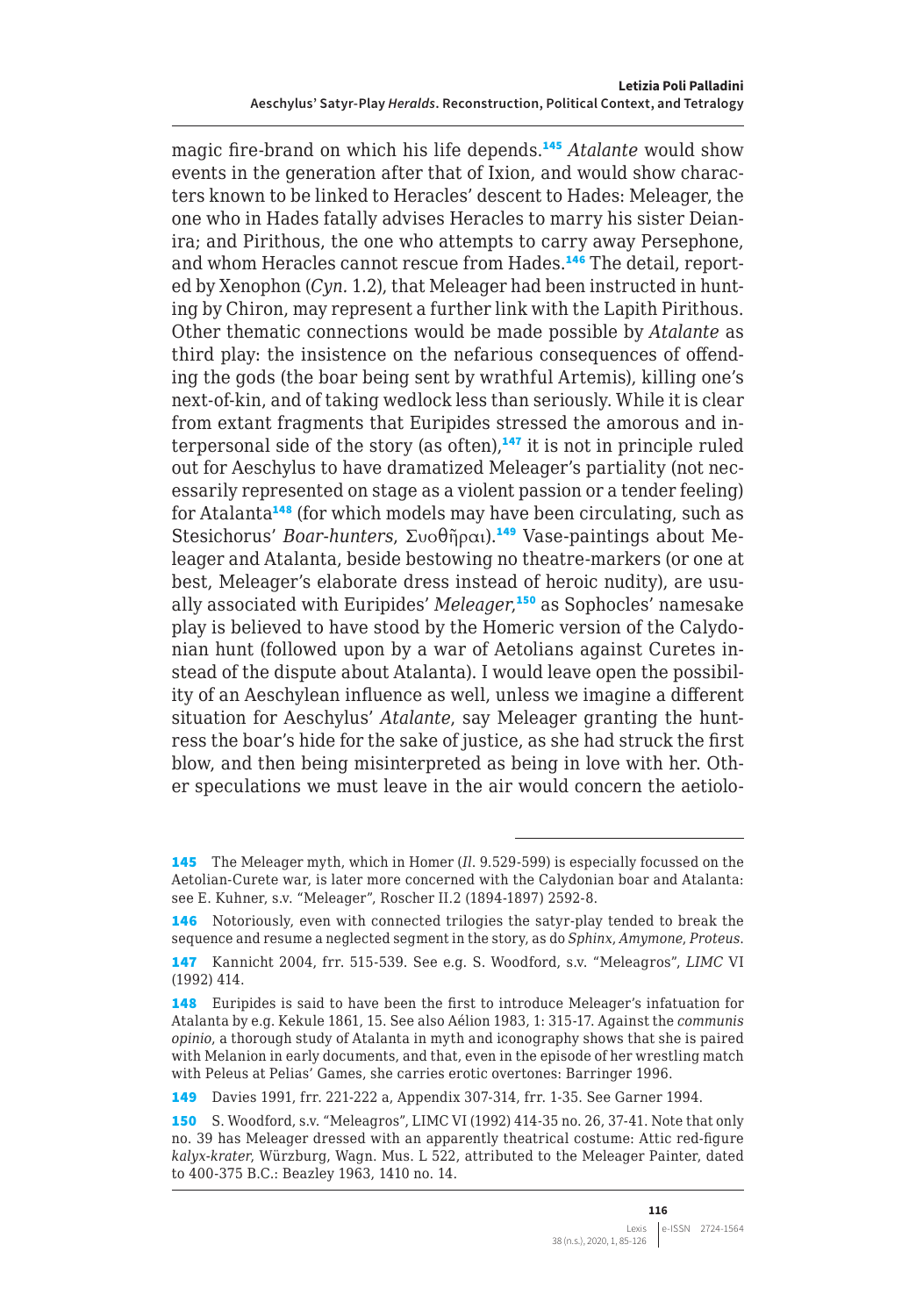gy of the ίνγξ through connection with Ixion;<sup>151</sup> the dramatization of Meleager's death,<sup>152</sup> and a striking finale, with the latter and Heracles' encounter in Hades.<sup>153</sup>

If ever such a trilogy existed, it cast some negative light on Thessaly and its rulers.<sup>154</sup> Such topicality would be in keeping with the one I have supposed for *Heralds*. The Thessalian aristocracy had come to the aid of Hippias in (presumably, but the year is unknown) 512/511 with a 1,000-knight force led by the *tagos* Cineas, according to an alliance<sup>155</sup> which probably had been struck by Pisistratus, since one of his sons was named Thessalus.<sup>156</sup> On this first occasion, the Thessalian allied had been able to repel the Spartans (or mercenaries) led by Anchimolius, whereas the following time, when the Spartans, led by king Cleomenes, marched to Attica by land (511/510), they were defeated and returned to Thessaly.<sup>157</sup> A few years later (after 507/506, possibly in 506/505),<sup>158</sup> when Cleomenes failed to persuade his Peloponnesian allies, especially the Corinthians, to bring back the Pisistratidae to Athens from Sigeum, the Thessalians offered Hippias the lordship over the city of Iolcus (which he, however, refused).<sup>159</sup> In the last years of the sixth century, possibly between 510 and 506, the Thessalians, led by Scopas the Younger, subdued their περίοικοι, 'neighbours,' i.e. Perrhaebians, Magnesians, Phthiotan Achaeans, Malians, Aenians, Oetaeans. Scopas' successor, Aleuas

154 On the history of Thessaly between 512 and 485, see Sordi 1958, 55-91.

159 Hdt. 5.94.

<sup>151</sup> In one of the Meleager-Atalanta vase-paintings, a ἴυγξ is represented close to Aphrodite: Apulian red-figure amphora, from Canosa, Bari, Mus. Arch. 872; attributed to the Darius Painter, dated to about 330 B.C.: Trendall, Cambitoglou 1982, 497 no. 44; *LIMC* VI (1992) 419 no. 41. For the ( $v\gamma$ ) at only as 'wryneck', but also as 'magic wheel' and 'desire', see H. Gossen, s.v. "Ἴυγξ", *RE* X.2 (1919) 1384-6. For the analogy between Ixion and the  $\langle v \rangle \in \langle v \rangle$  (beside the phonetic similarity) and the latter's rôle in wrong, shortlived, doomed love-affairs, see, with references, Segal 1973, 33-4.

<sup>152</sup> One may wonder if a vase-painting with Meleager expiring in Tydeus' arms, plus several other named figures (distressed woman, Aphrodite, Phthonos, Oeneus, Peleus, Theseus), has anything to do with a tragic treatment: Apulian red-figure *amphora*, from Armento, Neaples, Mus. Naz. 80854 (SA 11), related to the Lycurgus Painter, dated to 350-325 B.C.: Trendall, Cambitoglou 1978, 424 no. 54; Séchan 1926, 431 fig. 123.

<sup>153</sup> It seems the Nekyia Painter had in mind that episode, or a dramatization of it, on the famous Attic red-figure *kalyx-krater* now in New York (MMA 08.258.21, dated to 450-425 B.C.): Beazley 1963, 1086 no. 1; *LIMC* VI (1992) 419 no. 44. At any rate, we should hesitate to suppose that Bacchylides' treatment (5.76-175, dated to 476 B.C.) was the only one.

<sup>155</sup> Hdt. 5.63.

<sup>156</sup> Th. 6.55.1.

<sup>157</sup> Hdt. 5.64.

<sup>158</sup> The year 505 is indicated for such events by e.g. Hammond 1986, 195-6. A lower date, 504, is proposed e.g. by Cartledge 2002, 97.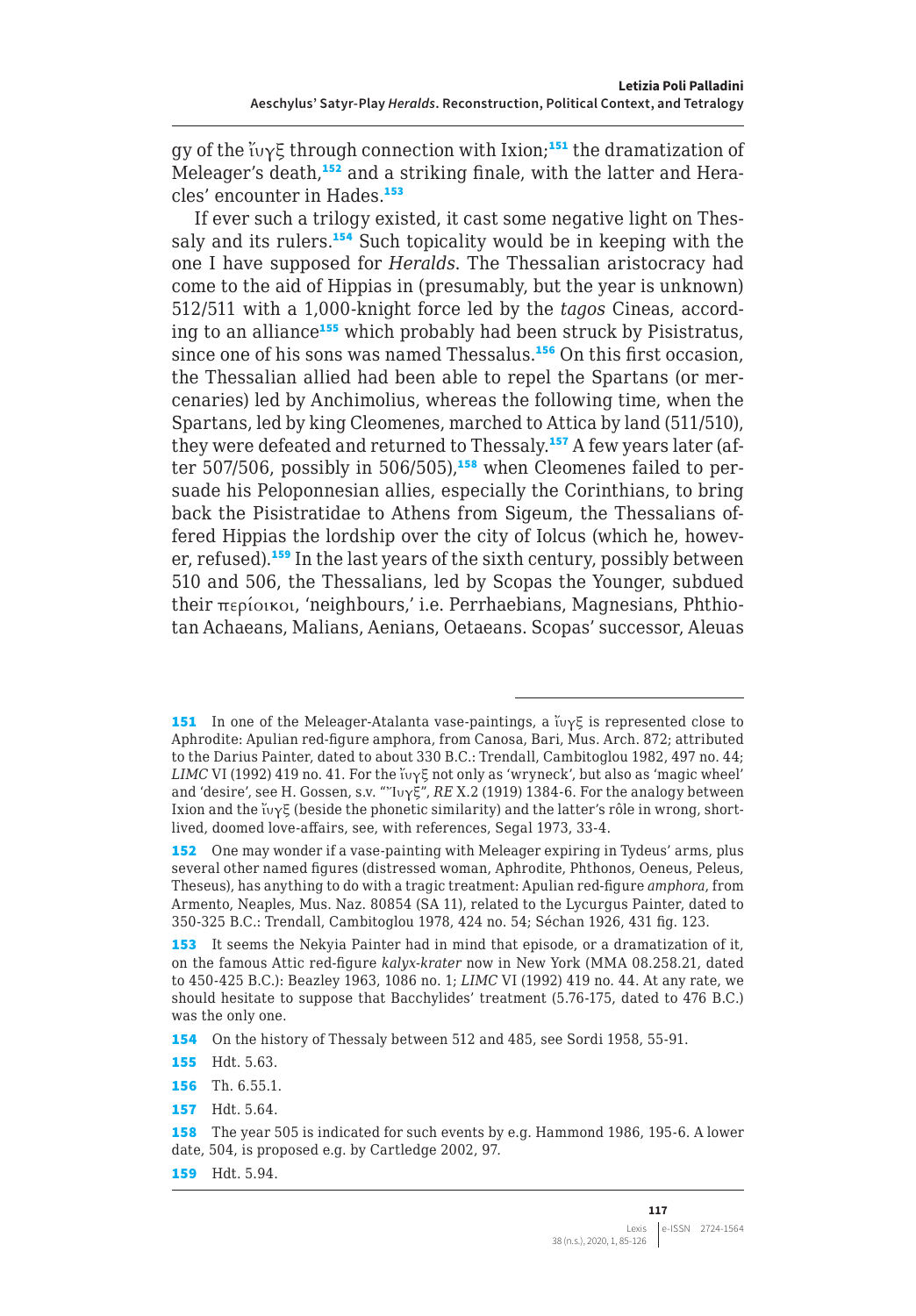Pyrrhus (about 505-499), a member of the Heraclidae of Larissa,<sup>160</sup> organized Thessaly as a federation of four regions (tetrads): Thessaliotis, Hestiaeotis, Pelasgiotis, Phthiotis. Thessalian control over the Delpho-Pylaic Amphictyony was a consequence of the neighbours' submission by acquisition of their votes; expansion south of Thermopylae in Boeotia and Phocis was a consequence of the efficiency in the new conscription system, in its turn based on the new units, tetrads and *klaroi*, introduced by Aleuas. In the same years, Thessaly seems to have sponsored through Delphi the anti-Athenian coalition made up by Boeotians, Chalcidaeans and Aeginetans, beside causing Cleomenes to shift from Isagoras' to Hippias' side, as we have just mentioned. Aleuas' aim about Athens is likely to have been to keep that city weak, under a tyrant, instead of either free and growing, or aligned with Sparta to the latter's benefit. Cleomenes, on the other hand, may have accepted this policy in order to gain support against his colleague-king Demaratus, as seems to prove the Delphic response against the latter in 492/491 (or 491/490).<sup>161</sup> Sometime between 491 and 486 the Thessalians were heavily defeated by the Boeotians at Ceressus,<sup>162</sup> and by the Phocians at Cleonae by Hyampolis, therefore withdrew from central Greece.<sup>163</sup> It was probably in reaction to such defeat that they sent envoys to Xerxes, on the latter's accession to the throne (486/485), in order to exhort him to move against all Greece – the same request that was urged on him in Susa by the Pisistratidae (plausibly Hippias' sons) and their soothsayer Onomacritus.<sup>164</sup> It is reasonable that in the early 480s, if not exactly in 486/485, any Athenian wishing to distance himself from the Pisistratidae would likewise part from the Thessalian federation. The latter was not a good partner of Athens from about 512 to 461, first because of their supporting Athenian tyrants, then because of their Medism and openly anti-Spartan stand.<sup>165</sup> Only after Cimon's ostracism, Athens realigned itself and got into alliance with Argos and Thessaly.<sup>166</sup>

163 Hdt. 8.27-28, Plu. *Mor.* 244 b-d (= *de mul. virt.*), Paus. 10.1.3-4, 10.13.6.

164 Hdt. 7.6.

165 Sordi 1958, 89-104.

166 Th. 1.102.4, D.S. 11.80.1.

<sup>160</sup> For a discussion of the historicity of this man, and of a legendary halo imposed on him in the Hellenistic era, see Sordi 1958, 68-71.

<sup>161</sup> Hdt. 6.61-66.

<sup>162</sup> Plu. *Cam.* 19.4, *Mor.* 866 e-f (= *de Herod. malign.*), Paus. 9.14.2. I adopt here a low chronology for this battle, as Sordi 1958, 87-8. Yet, I am aware that higher ones (about 550 or 540 or 520) have been proposed: see e.g., in the order, Musti 1989, 158, 600; Giannelli 1983, 104; Buck 1979, 107-10.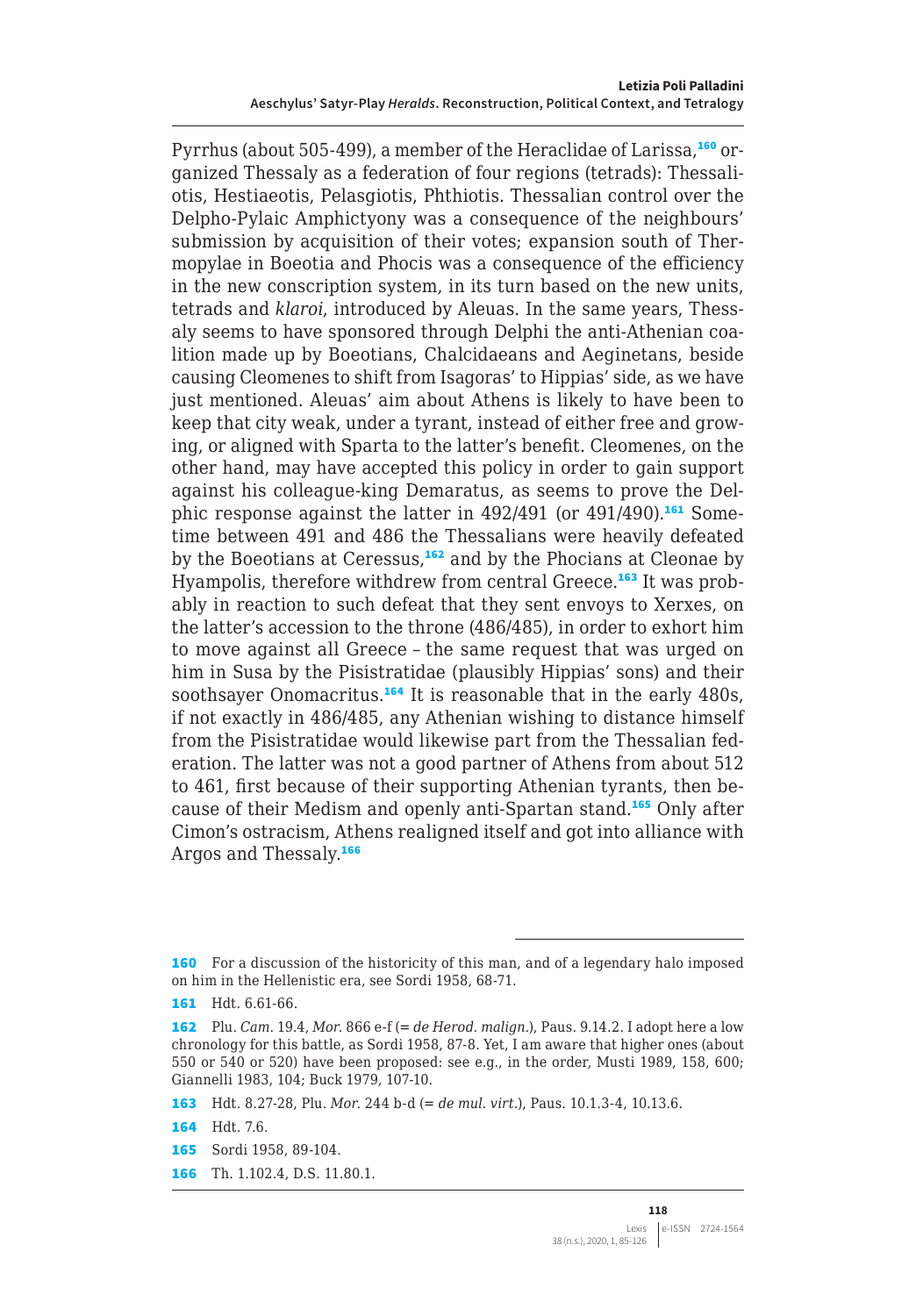#### 7 Aristophanes' *Clouds*

A marginal support to my reconstruction of a tetralogy as devoted to Ixion, Pirithous, and the setting up of the Lesser Eleusinian Mysteries, may come from observation of one of Aristophanes' comedies, *Clouds*, i.e. the incomplete revision we have of the first namesake play, represented unsuccessfully in 423 B.C. First, a great deal of parody or comic imitation of the Eleusinian Mysteries occurs throughout the play in relation to Socrates' teaching, starting from the edifice itself, not a *Telesterion* but a *Phrontisterion*, and so on.<sup>167</sup> Second, the chorus is made up by Clouds,  $N \epsilon \varphi \in \lambda \alpha_1$ , ambivalent beings to say the least: after enticing Strepsiades into 'modernism', by a brusque volte-face they turn conservative, ready to punish him. Indeed they say they have acted on purpose as they usually do with evil men: they affect their ruin, so that they might learn to revere the gods.<sup>168</sup> One cannot help associating them to the deceitful Cloud sent by Zeus to Ixion, in order to catch him in flagrant adultery without really having Hera implicated. The similarity of Aristophanes' Clouds to that Cloud lies in working as a means of delusion and retribution. Indeed, justice and retribution are important themes in Strepsiades' story, just as in Ixion's.

#### 8 Could the 'Dike fragment' belong to *Heralds*?

Finally, I wish to stress the possibility that the so-called 'Dike fragment' (fr. 281a, with probable addition of fr. 281b),<sup>169</sup> clearly satyric.<sup>170</sup> comes from *Heralds*, at the end of such a trilogy as I have outlined.<sup>171</sup> Dike would appear to the satyrs-Centaurs, who have taken refuge at Eleusis (or at Helikon/Agrae) from Pholoe, where Heracles wreaks havoc, possibly in ignorance of his identity. In a meeting due to chance she might explain them her tenets and ways. The "impetuous/crazy boy" (παῖς μάργος, 31 in the accusative) spoken of by her

<sup>167</sup> See, although some parallels seem to be strained (e.g. on pp. 17-18 between the name of the protagonist's son ending in –(h)ippos and Hipponicus, the father of Callias the torchbearer), Byl 2007. The same author has also published a great number of articles on the same topic over the years 1976-2006 (all quoted in the book, which offers a synthesis).

<sup>168</sup> Aristoph. *Nub.* 1452-1462.

<sup>169</sup> For information and references, the reader is referred to Cipolla 2010.

<sup>170</sup> Cipolla 2010, 141-8.

<sup>171</sup> The idea of this fragment as part of *Heralds* is already put forward, as mentioned above, by Sutton 1983b (see a sceptical response in Krumeich, Pechstein, Seidensticker 1999, 106). However, my proposal differs in that it does not involve the Erginus myth.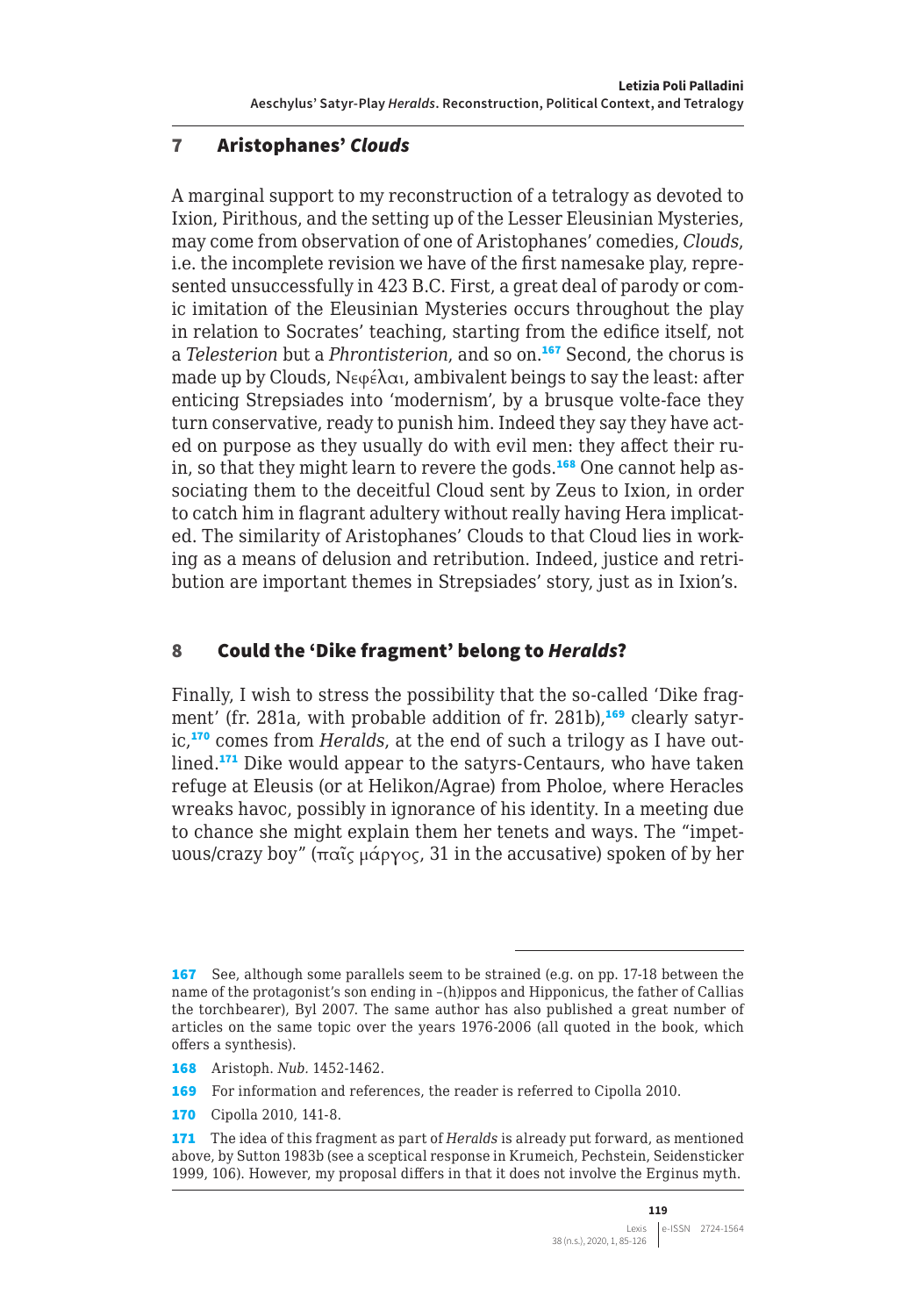by way of example, would be Heracles: $172$  the story of his past, brigand-like behaviour (33-39) would scare the satyrs to death. His name would be etymologized as "Hera's glory" (40-41), according to the rare genealogy resorted to – Heracles son of Hera and Zeus. I guess that such isolated motherhood was chosen for the great hero for the sake of rounding off an important theme of the trilogy, wedlock against adultery/attempted seduction. An example of a poet giving a myth a new twist in order to make it more honourable to the heroic or divine individuals involved in it, is Stesichorus with his *Recantations*, Παλινωιδίαι. <sup>173</sup> Comparison with Pindar shows that in the early fifth century moralizing on old myths at the cost of reshaping them, was not only allowed, but occasionally even sought.<sup>174</sup> Aeschylus himself is known to have often chosen far-fetched versions of myths or unusual cultic epithets for gods, based on likewise unusual genealogies. Themis is Zeus' daughter in the *Suppliants* (360).<sup>175</sup> In the same tragedy, Hecate is an epithet of Artemis (676); Zeus is said son of the Earth, i.e. Earth is identified with Rhea (892 = 902). From lost works, Poseidon is apparently identified with "marine Zeus" (fr. 46a.10); Achilles is presented as the lover of Patroclus, and therefore as elder than him (fr. \*134a); Achilles and Patroclus' relationship is referred to as having entailed *coitus intercruralis* and many kisses (fr. 135); Artemis is Demeter's daughter (fr. 333); the Moon is daughter, instead of sister, to the Sun (fr. 375a). Therefore, a far-fetched genealogy for Heracles is not at all out of the question for Aeschylus.

Justice, reciprocity, retribution, the sanctity of wedding- and family-ties would be adequate themes in *Women of Perrhaebia*, *Ixion*, and in the sort of *Atalante* I have postulated; all this would side well with the apparition of Justice herself in the satyr-play. However, as no evidence supports this hypothesis, which is not necessary for the rest of my proposal, I had better not indulge in it any longer.

<sup>172</sup> This was proposed first by Kakridis 1962 (but for *Women of Aetna*). This scholar quotes a Greek epigram from Rome dated to the second century of our era (831 Kaibel), whereby Heracles is indicated as an adoptive son of Dike; a Theban hymn to Heracles, mentioned by Ptol. Chenn. *nova hist.* 3.14, where the hero was said to be the child of Hera and Zeus; and an Etruscan fourth-century inscribed mirror from Volterra ("Hercle Unial clan" i.e. Hercules son of Iuno). Yet, one should note that the latter item seems to represent Heracles' adoption by Hera, the inscription forming a sentence "Hercules became the son of Iuno"), as shown by Fiesel 1936. Of course, such identification of the "impetuous child" is liable to several objections, and other scholars have preferred Ares: see Cipolla 2010, 139-41. If the Dike-fragment belonged to *Heralds*, Heracles would be a young man, just as he is depicted on the Gela *skyphos* seen above.

<sup>173</sup> Davies 1991, Stesich. frr. 192-193.

<sup>174</sup> See e.g. Pind. *Ol*. 1.28-66, 9.30-41; at *Nem*. 5.14-18 the poet prefers passing details about Phocus (i.e. his being killed by his own stepbrothers) under silence rather than reshaping them.

<sup>175</sup> See, however, other possible explanations in Johansen, Whittle 1980, *ad loc.*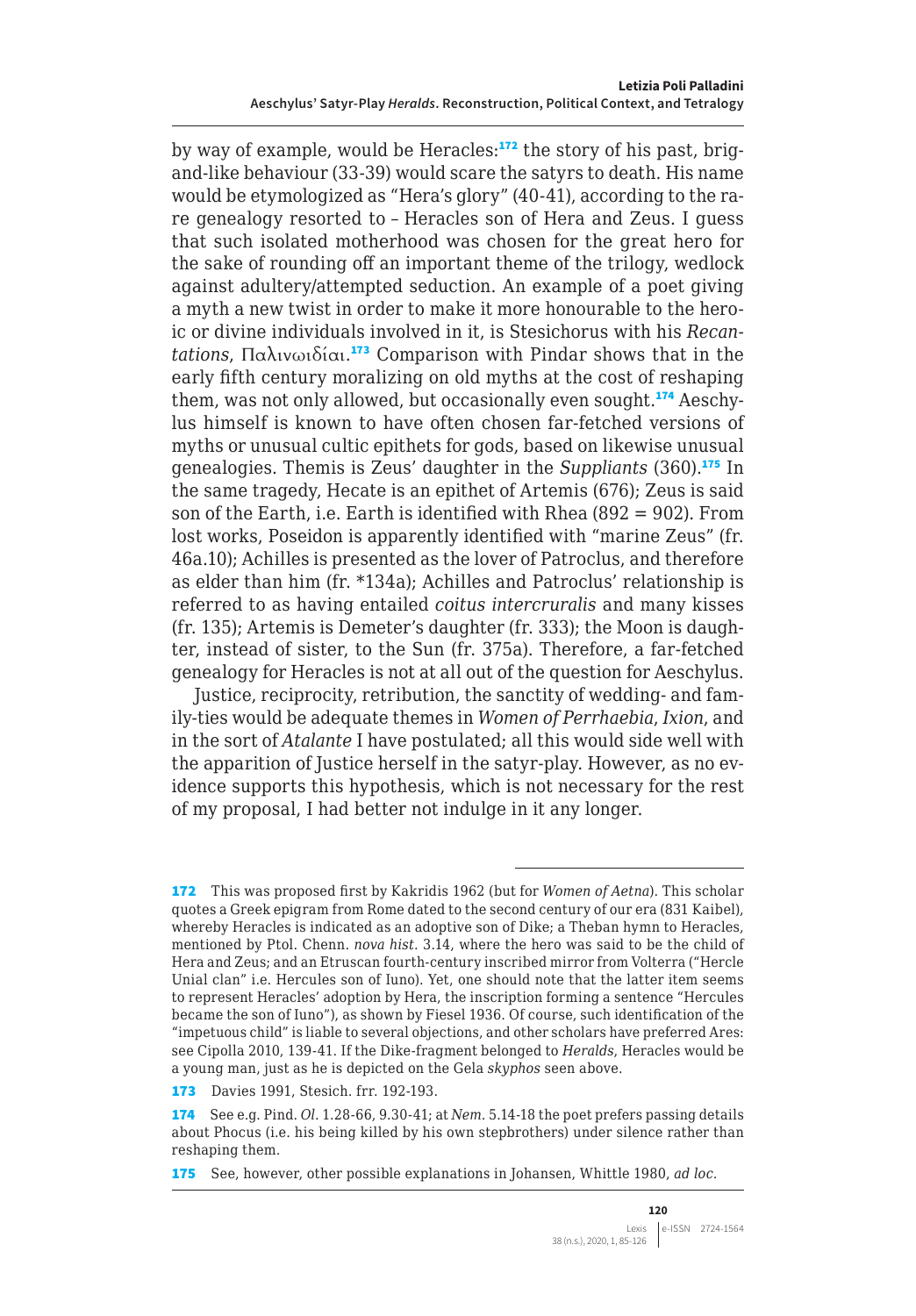#### **Bibliography**

- *Athenian Agora* = American School of Classical Studies at Athens (1976). *The Athenian Agora: A Guide to the Excavation and Museum*. 3rd ed. Athens: Ekdotike Hellados.
- *DELL* = Ernout, A.; Meillet, A.; André, J. (eds) (1959). *Dictionnaire étymologique de la langue Latine: historie des mots*. 4ème édition. Paris: Klincksieck
- *FGrH* = Jacoby, F. (Hrsg.) (1940-62). *Die Fragmente der griechischen Historiker*. Leiden: Brill
- *FHG* = Müllerus, C. (ed.) (1883). *Fragmenta historicorum Graecorum*. Parisii: Firmin Didot et sociis.
- *LGPN* = Fraser, P.M.; Matthews, E. (eds) (1987). *A Lexicon of Greek Personal Names*. Oxford: Clarendon Press.
- *LIMC* (1981-97) = *Lexicon Iconographicum Mythologiae Classicae*. Zürich; München: Artemis Verlag.
- *LSJ*<sup>9</sup> = Liddell, H.G., Scott, G.; Jones, H.S. (eds) (1996). *A Greek-English Lexicon*. 9th edition. Oxford: Clarendon Press.
- *NPauly* = Cancik, H., Schneider, H. (Hrsgg) (1996-2003). *Der neue Pauly: Enzyklopädie der Antike*. Stuttgart: Verlag J.B. Metzler.
- *RE* = Pauly, A. Wissowa, G. (Hrsgg) (1893-1980). *Realencyclopädie der klassischen Altertumswissenschaft*. Stuttgart: Metzler.
- *OLD* = Glare, P.G.W. (ed.) (1982). *Oxford Latin Dictionary*. Oxford: Clarendon Press.
- Roscher = Roscher, W.H. (Hrsg.) (1909-1915). *Ausführliches Lexikon der griechischen und römischen Mythologie*. Leipzig: Teubner.
- Aélion, R. (1983). Euripide, héritier d'Eschyle. Paris: Les Belles Lettres.
- Ahrens, E.A.I. (1846). *Aeschyli et Sophoclis tragoediae et fragmenta*. Parisiis: A.F. Didot.
- Arnush, M.F. (1995). "The Career of Peisistratos Son of Hippias". *Hesperia*, 64, 135-62. <http://dx.doi.org/10.2307/148051>.
- Austin, C. (1973). *Comicorum Graecorum fragmenta in papyris reperta*. Berolini.
- Barringer, J.M. (1996). "Atalanta as Model: The Hunter and the Hunted". *ClAnt*, 15, 48-76. <http://dx.doi.org/10.2307/25011031>.
- Beazley, J.D. (1956). *Attic Black-figure Vase-Painters*. Oxford: Clarendon Press.
- Beazley, J.D. (1963). *Attic Red-figure Vase-Painters*. 2nd ed. Oxford: Clarendon Press.
- Blomfield, C.J. (1826). "On the Dramatic Representations of the Greeks". *Museum Criticum, or Cambridge Classical researches*, 2, 69-89. [http://dx.doi.](http://dx.doi.org/10.1017/cbo9781139523530.006) [org/10.1017/cbo9781139523530.006](http://dx.doi.org/10.1017/cbo9781139523530.006).
- Boardman, J. (1975). "Herakles, Peisistratos and Eleusis". *JHS*, 95, 1-12. <http://dx.doi.org/10.2307/630865>.
- Boersma, J.S. (1970). *Athenian Building Policy from 561/0 to 405/4 B.C.* Groningen: Wolters-Noordhoff Publishing.
- Bordignon, G. (a cura di) (2015). *Scene dal mito: Iconologia del dramma antico*. Rimini: Guaraldi.
- Brommer, F. (1959). *Satyrspiele. Bilder griechischer Vasen*. 2nd ed. Berlin: De Gruyter.
- Buck, R.J. (1979). *A History of Boeotia*. Edmonton (AB): The University of Alberta Press.
- Burkert, W. (1985), *Greek Religion: Archaic and Classical*. Transl. by J. Raffan, Oxford: Blackwell. Translation of *Griechische Religion der archaischen und*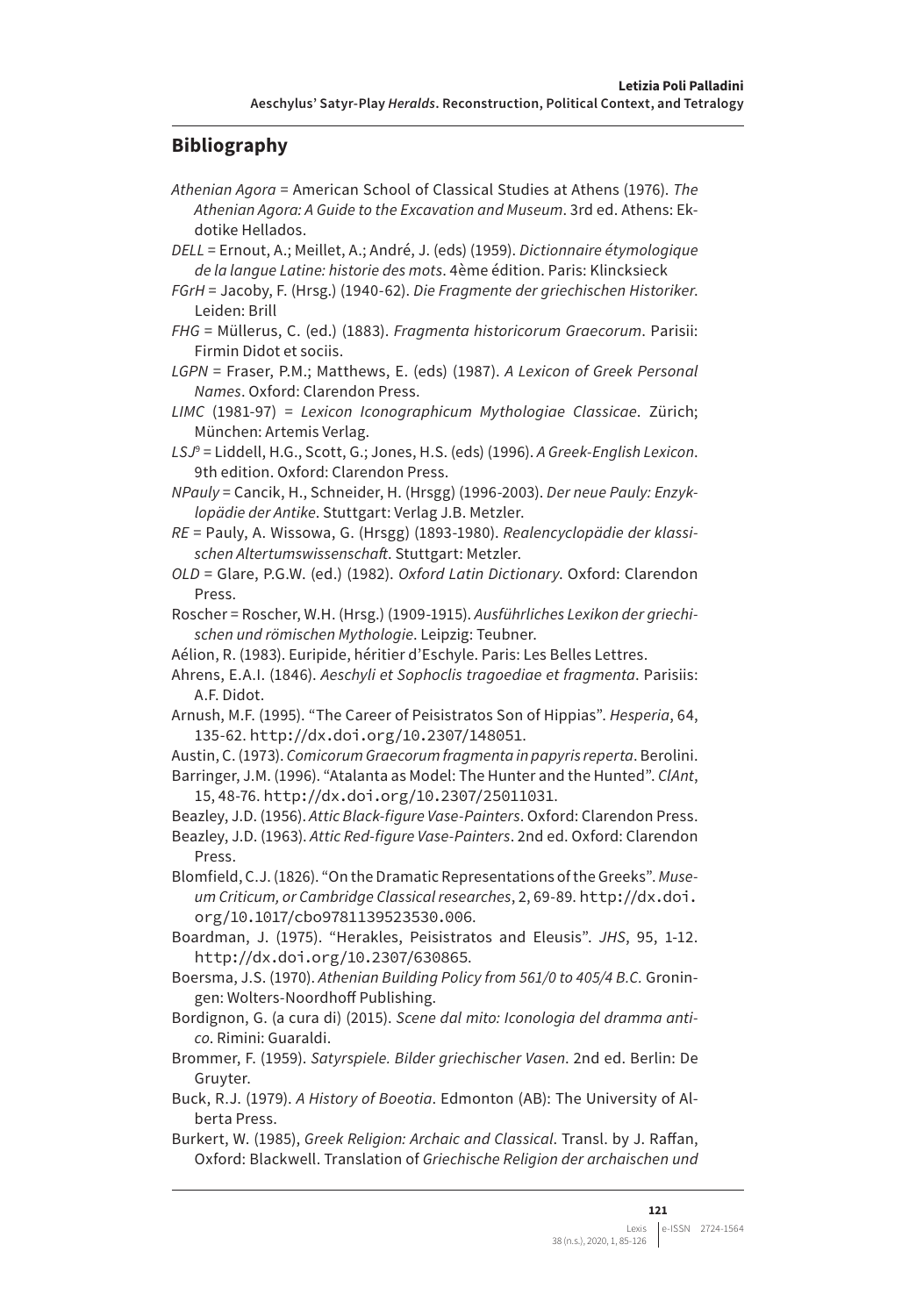*klassischen Epoche*. Stuttgart: Verlag W. Kohlhammer, 1977. Die Religionen der Menschheit 15.

- Butler, S. (1811-16). *Aeschyli tragoediae quae supersunt, deperditarum fabularum fragmenta et scholia Graeca*. Cantabrigiae: Typis ac sumptibus Academicis.
- Byl, S. (2007). *Les Nuées d'Aristophane: Une initiation à Éleusis en 423 avant notre ère*. Paris: L'Harmattan.

Calderone, A. (1977). "Echi del teatro satiresco sofocleo su uno σκύφος proveniente da Gela". *Archeologia Classica*, 29, 267-76.

- Cartledge, P. (1979). *Sparta and Lakonia: A Regional History: 1300-362 BC*. London; Boston; Henley: Routledge & Kegan Paul.
- Cartledge, P. (2002). *The Spartans: An Epic History*. London: Pan Books.
- Casaubonus, I. (1600). *Animadversionum in Athenei Dipnosophistas libri XV*. Lugduni: Apud Antonium de Harsy.
- Cassola, F. (1975). *Inni omerici*. Milano: Fondazione Lorenzo Valla, Arnoldo Mondadori Editore.
- Chantraine, P. (1979). *La formation des noms en grec ancien*. Paris: Librairie C. Klincksieck.
- Charlesworth, M.P. (1926). "Aristophanes and Aeschylus". *CR*, 40, 3-6. [http://](http://dx.doi.org/10.1017/s0009840x00027281) [dx.doi.org/10.1017/s0009840x00027281](http://dx.doi.org/10.1017/s0009840x00027281).
- Cipolla, P. (2010). "Il 'Frammento di Dike' (Aesch. F 281a R.): uno status quaestionis sui problemi testuali ed esegetici". *Lexis*, 28, 133-54.
- Clinton, K. (1992). *Myth and Cult: the Iconography of the Eleusinian Mysteries*. Stockholm: Svenska Institutet i Athen.
- Davies, J.K. (1971). *Athenian Propertied Families, 600-300 B.C*. Oxford: Clarendon Press.
- Davies, M. (1991). *Poetarum melicorum Graecorum fragmenta: Alcman, Stesichorus, Ibycus*. Oxonii: E typographeo Clarendoniano.
- De Miro, E.; Fiorentini, G. (1976-67). "Relazione sull'attività della Soprintendenza alle antichità di Agrigento (1972-1976)". *Kokalos*, 22-23, 423-78.
- Dettori, E. (2016). *I "Diktyoulkoi" di Eschilo: Testo e commento: Contributo a lingua e stile del dramma satiresco*. Roma: Quasar.
- Di Marco, M. (2000). "L'ambiguo statuto del dramma satiresco". Zampetti, A.; Marchitelli, A. (a cura di), *La tragedia greca: Metodologie a confronto*. Roma: Armando, 41-58.

Dittenberg, W. (1885). "Die eleusinischen Keryken". *Hermes*, 20, 1-40.

Droysen, J.G. (1842). *Des Aischylos Werke*. 2. Ausg. Berlin: C. Bethge.

Easterling, P.E. (ed.) (1997). *The Cambridge Companion to Greek Tragedy*. Cambridge: Cambridge University Press.

- Feaver, D.D. (1957). "Historical Development in the Priesthoods of Athens". *YClS*, 15, 121-58.
- Fiesel, E. (1936). "The Hercules Legend on the Etruscan Mirror from Volterra". *AJPh*, 57, 130-6. <http://dx.doi.org/10.2307/290470>.

Fiorentini, G. (1985). *Gela: La città antica e il suo territorio: Il Museo*. Palermo: Assessorato Regionale Beni Culturali, Ambientali e Pubblica Istruzione, Soprintendenza Archeologica Sicilia Centro-Meridionale.

- Fränkel, C. (1912). *Satyr- und Bakchennamen auf Vasenbildern*. Bonn: Georgi. Fritzsche, T. (Hrsg.) (1877). *Godofredi Hermanni Opuscula*. Lipsiae: Fleischer.
- Gantz, T. (1980). "The Aischylean Tetralogy: Attested and Conjectured Groups". *AJPh*, 101, 133-64. <http://dx.doi.org/10.2307/294422>.

Dontas, G.S. (1983). "The True Aglaureion". *Hesperia*, 52, 48-63. [http://dx.](http://dx.doi.org/10.2307/147737) [doi.org/10.2307/147737](http://dx.doi.org/10.2307/147737).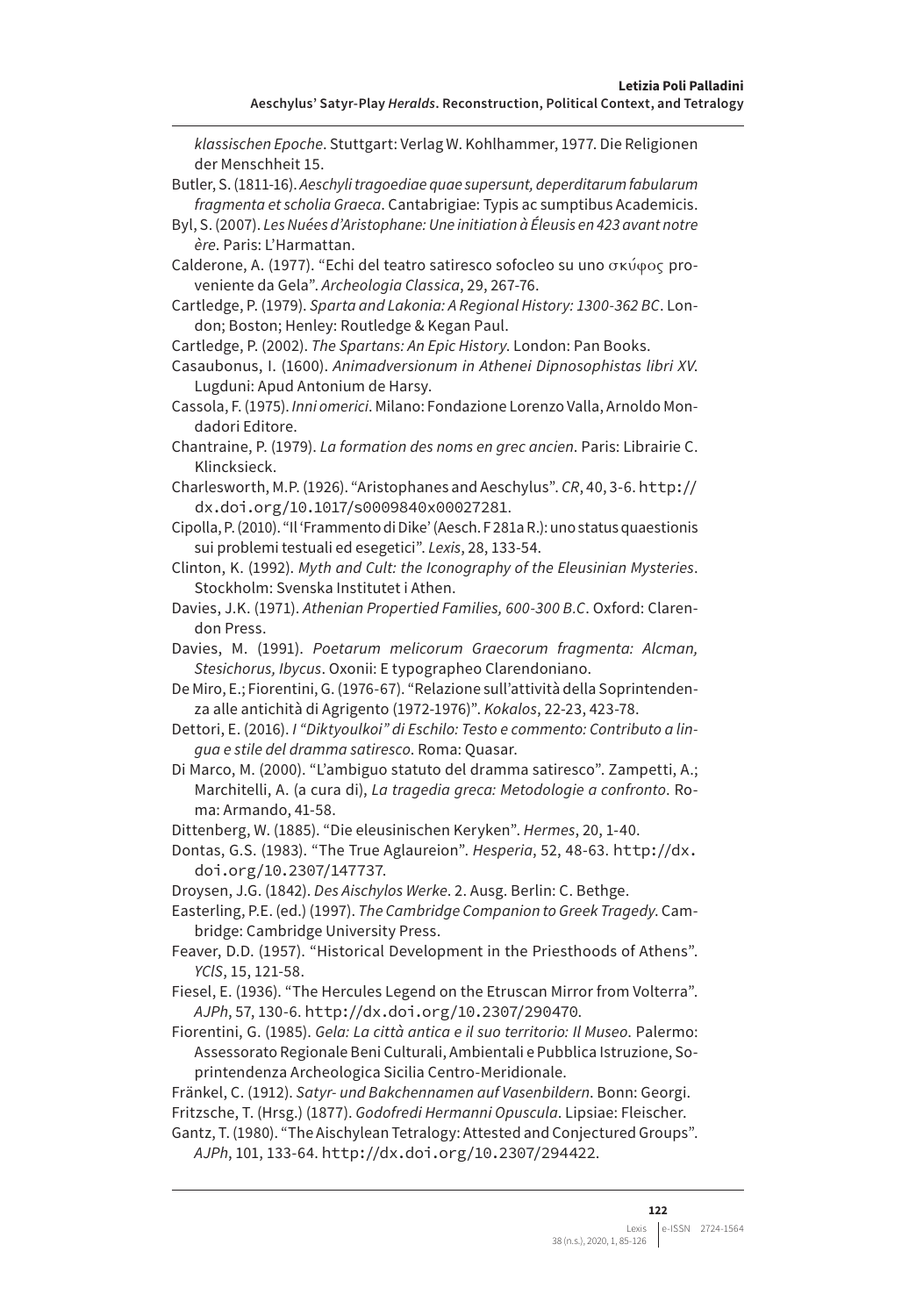Garner, R. (1994). "Stesichorus' Althaia: 'P. Oxy.' LVII.3876.frr. 1-36". *ZPE*, 100, 26-38. Giannelli, G. (1983). *Trattato di storia greca*. Settima edizione. Bologna: Pàtron. Greifenhagen, A. (1863). *Ein Satyrspiel des Aischylos?*. Berlin: de Gruyter. Groningen, B.A. van (1930). "Ad Aeschyli Κήρυκας". *Mnemosyne*, 58, 134. Hammond, N.G.L. (1986). *A History of Greece to 322 B.C*. 3rd edition. Oxford: Clarendon Press. Harding, P. (1994). *Androtion and the Atthis: The Fragments Translated with Introduction and Commentary*. Oxford: Oxford University Press. Harding, P. (2008). *The Story of Athens: The Fragments of the Local Chronicles of Attica*. London: Routledge. Harrison, E.B. (2000). "Eumolpus Arrives in Eleusis". *Hesperia*, 69, 267-91. <http://dx.doi.org/10.2307/148398>. Hartung, J.A. (1855). *Aeschylus' Werke*. Bd. 8, *Fragmente und Register*. Leipzig: Verlag von Wilhelm Engelmann. Harvey, D. (2005). "Tragic Thrausmatology: The Study of the Fragments of Greek Tragedy in the Nineteenth and Twentieth Centuries". McHardy, F.; Robson, J.; Harvey, D. (eds), *Lost Dramas of Classical Athens: Greek Tragic Fragments*. Exeter: University of Exeter Press, 21-48. Hermannus, G. (1852). *Aeschyli tragoediae*. Lipsiae: apud Weidmannos. Heydemann, H. (1880). *Satyr- und Bakchennamen*. Halle: Max Niemeyer. Huys, M. (1997). "Euripides and the 'Tales from Euripides': Sources of Apollodorus' 'Bibliotheca'?". *RhM*, 140, 308-27. Jeffery, L.H. (1948). "The Boustrophedon Inscriptions from the Agora". *Hesperia*, 17, 86-111. <http://dx.doi.org/10.2307/146848>. Johansen, H.F.; Whittle, E.W. (1980). *Aeschylus: The suppliants*. Copenhagen: Gyldendalske Boghandel, Nordisk Forlag. Kakridis, F.I. (1962). "Der παῖς μάργος im Dike-Fragment des Aischylos (P. Oxy. 2256, fr. 9 a)". *Eranos*, 60, 111-21. Kannicht, R. (2004). *Tragicorum Graecorum fragmenta V, Euripides*. Göttingen: Vandenhoeck & Ruprecht. Kekule, R. (1861). *De fabula Meleagrea*. Berolini. Keller, O. (1909). *Die antike Tierwelt*. Leipzig: W. Engelmann. Kossatz-Deissmann, A. (1978). *Dramen des Aischylos auf westgriechischen Vasen*. Mainz am Rhein: Verlag Philipp Von Zabern. Kossatz-Deissmann, A. (1991). "Satyr- und Mänadennamen auf Vasenbildern des Getty-Museums und der Sammlung Cahn (Basel), mit Addenda zu Charlotte Fränkel, Satyr- und Bakchennamen auf Vasenbilden". *Greek Vases in the J. Paul Getty Museum*, 5, 131-99.

- Krumeich, R.; Pechstein, N.; Seidensticker, B. (Hrsgg) (1999). *Das griechischen Satyrspiel*. Darmstadt: Wissenschaftliche Buchgesellschaft.
- Lämmle, R. (2013). *Poetik des Satyrspiels*. Heidelberg: De Gruyter.
- Lämmle, R. (2018). "Zur Autor- und Stückzuweisung von 'P.Oxy.' 1083 fr. 1 (S. \*\*F 1130 R.)". *ZPE*, 208, 44-66.

Lämmle, R. (2019). "Atalante 'Philandros': Teasing Out Satyric Innuendo (Sophocles, Fr. 1111 Radt = Hermogenes, "on Ideas" 2.5)". *CQ*, 69(2), 1-12. <http://dx.doi.org/10.1017/S0009838819000958>.

Lloyd-Jones, H. (1967). "Heracles at Eleusis". *Maia*, 19, 206-29.

López Eire, A. (2003). "Tragedy and Satyr-drama: Linguistic Criteria". Sommerstein 2003, 387-412.

Mazzarino, S. (1983). *Il pensiero storico classico*. Roma; Bari: Laterza.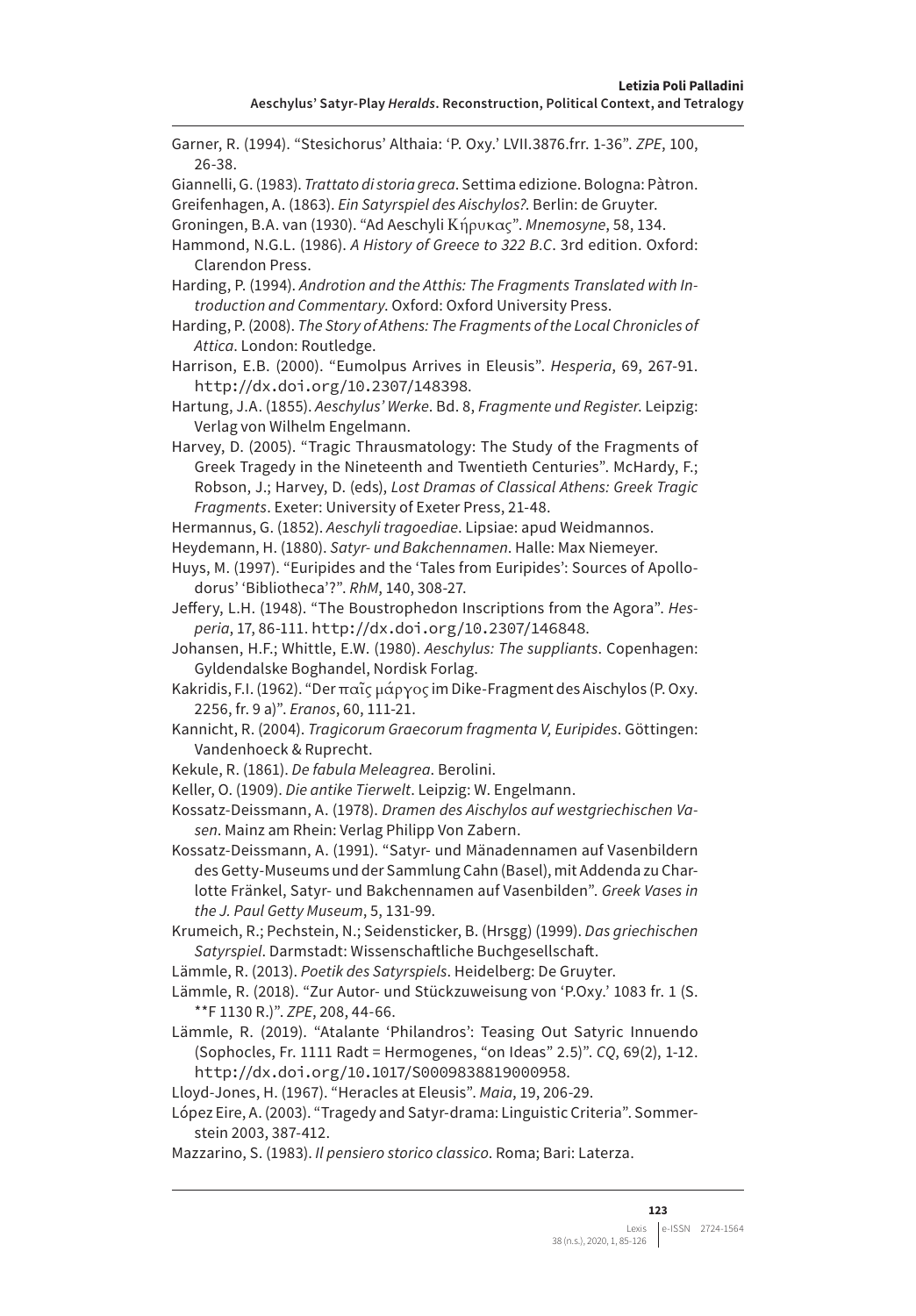Mee, C.; Spawforth, A. (2001). *Greece: An Oxford Archaeological Guide*. Oxford: Oxford University Press. Meritt, B.D. (1945). Attic Inscriptions of the Fifth Century. *Hesperia*, 14, 61-133. <http://dx.doi.org/10.2307/146682>. Meritt, B.D. (1946). "Greek inscriptions". *Hesperia*, 15, 169-253. [http://dx.](http://dx.doi.org/10.2307/147005) [doi.org/10.2307/147005](http://dx.doi.org/10.2307/147005). Mette, H.J. (1963). *Der verlorene Aischylos*. Berlin: Akademie-Verlag. Miles, M.M. (1998). *The City Eleusinion*. Princeton (NJ): The American School of Classical Studies at Athens. The Athenian Agora 31.

Morani, G.; Morani, A.M. (1987). *Eschilo: Tragedie e frammenti*. Torino: UTET.

- Müller, K.O. (1827). Review of *Nachtrag zu der Schrift über die Aeschylische Trilogie*, by Welcker, F.G. *Göttingische gelehrte Anzeigen*, 68, 665-74.
- Musti, D. (1989). *Storia greca: Linee di sviluppo dall'età micenea all'età romana*. Roma; Bari: Laterza.
- Mylonas, G.E. (1961). *Eleusis and the Eleusinian Mysteries*. Princeton (NJ): Princeton University Press.

Olshausen, E. (1979). "Eros mit dem Barbiermesser". *AA*, 17, 17-24.

- Orlandini, P. (1953). "Vasi fliacici trovati nel territorio di Gela". *BA*, 2, 155-8.
- Panvini, R. (1996). Γέλας: *Storia e archeologia dell'antica Gela*. Torino: Società editrice internazionale.
- Parker, R. (1996). *Athenian Religion: A History*. Oxford: Clarendon Press.
- Parker, R. (1983). *Miasma: Pollution and Purification in Early Greek Religion*. Oxford: Clarendon Press.
- Pickard-Cambridge, A.W. (1988). *The Dramatic Festivals of Athens, Revised by J. Gould and D.m. Lewis with New Supplement*. 2nd edition reissued with supplement and corrections. Oxford: Clarendon Press.

Poli Palladini, L. (2013). *Aeschylus at Gela: An Integrated Approach*. Alessandria: Edizioni dell'Orso.

- Radt, S.L. (1977). *Tragicorum Graecorum fragmenta*. Vol. 4, *Sophocles*. Göttingen: Vandenhoeck & Ruprecht.
- Radt, S.L. (1985). *Tragicorum Graecorum fragmenta*. Vol. 3, *Aeschylus*. Göttingen: Vandenhoeck & Ruprecht.
- Redondo, J. (2003). "Satyric Diction in the Extant Sophoclean Fragments: a Reconsideration". Sommerstein 2003, 413-31.
- Richardson, N.J. (1974). *The Homeric Hymn to Demeter*. Oxford: Oxford University Press.
- Robertson, N. (1980). "Heracles' 'Catabasis'". *Hermes*, 108, 274-300.

Robertson, N. (1999). "Aristeides' 'Brother'". *ZPE*, 127, 172-9.

- Séchan, L. (1926). *Études sur la tragédie grecque dans ses rapports avec la céramique*. Paris: Honoré Champion.
- Segal, C. (1973). "Simaetha and the Lynx (Theocritus, 'Idyll' II)". *QUCC*, 15, 32- 43. <http://dx.doi.org/10.2307/20537678>.
- Shapiro, H.A. (1989). *Art and Cult Under the Tyrants in Athens*. Mainz am Rhein: Verlag Philipp von Zabern.
- Shapiro, H.A. (1982). "Kallias Kratiou Alopekethen". *Hesperia*, 51, 69-73. <http://dx.doi.org/10.2307/147853>.
- Shear, T.L. (1964). "The Demolished Temple at Eleusis". *AJA*, 68, 200. [http://](http://dx.doi.org/10.2307/1353954) [dx.doi.org/10.2307/1353954](http://dx.doi.org/10.2307/1353954).
- Simon, E. (1982). "Satyr-plays on Vases in the Time of Aeschylus". Kurtz, D.; Sparkes, B. (eds), *The Eye of Greece: Studies in the Art of Athens*. Cambridge: Cambridge University Press, 123-48 with plates 30-40.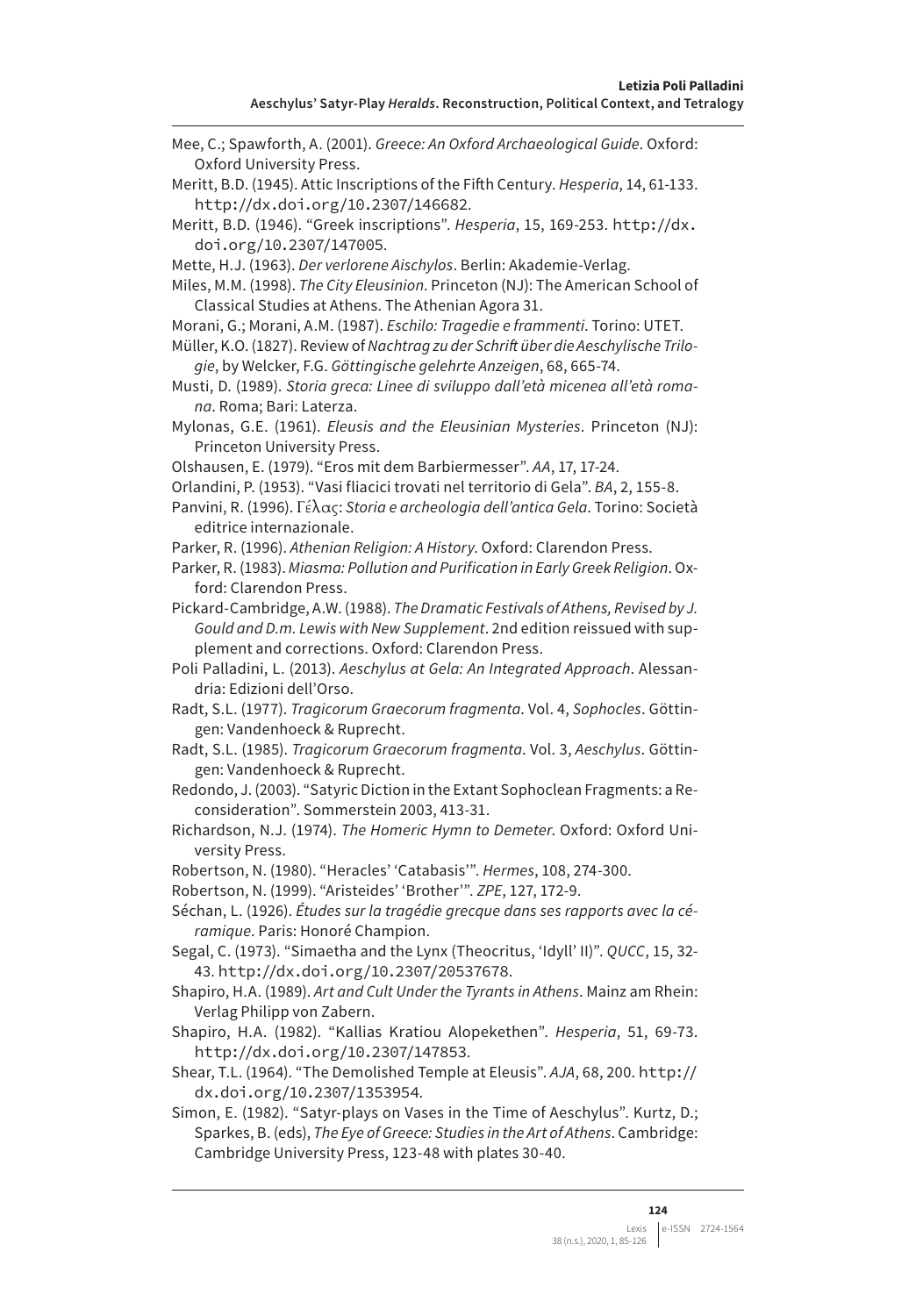- Snell, B.; Kannicht, R. (1986). *Tragicorum Graecorum fragmenta I, Didascaliae tragicae, catalogi tragicorum et tragoediarum, testimonia et fragmenta tragicorum minorum*. Editio altera. Göttingen: Vandenhoeck und Ruprecht.
- Sommerstein, A.H. (ed.) (2003). *Shards from Kolonos: Studies in Sophoclean fragments*. Bari: Levante.
- Sommerstein, A.H. (2008). *Aeschylus: Fragments*. Cambridge (MA): Harvard University Press.
- Sommerstein, A.H. (2010). *The Tangled Ways of Zeus and Other Studies in and Around Greek Tragedy*. Oxford: Oxford University Press.
- Sordi, M. (1958). *La lega tessala fino ad Alessandro Magno*. Roma: Istituto italiano per la storia antica.
- Sutton, D.F. (1980). *The Greek Satyr Play*. Meisenham am Glan: Verlag Anton Hain.
- Sutton, D.F. (1983a). "Aeschylus and the Mysteries: A Suggestion". *Hermes*, 111, 249-51.
- Sutton, D.F. (1983b). "A Possible Subject for Aeschylus' 'Dike Play'". *ZPE*, 51, 19-24.
- Taplin, O. (2007). *Pots & Plays: Interactions Between Tragedy and Greek Vase-paintings of the Fourth Century B.C.* Los Angeles: J. Paul Getty Museum.
- Thompson, H.A.; Wycherley, R.E. (1972). *The Agora of Athens: The History, Shape and Uses of an Ancient City Center*. Princeton (NJ): The American School of Classical Studies at Athens. The Athenian Agora 14.
- Thomsen, R. (1972). *The Origin of Ostracism: A Synthesis*. Copenhagen: Gyldendal.
- Todisco, L. (a cura di) (2012). *La ceramica a figure rosse della Magna Grecia e della Sicilia*. Roma: "L'Erma" di Bretschneider.
- Torelli, M.; Mavrojannis, T. (2002). *Grecia*. 3a edizione. Milano: Mondadori.

Travlos, I.N. (1949). "The Topography of Eleusis". *Hesperia*, 18, 138-47. [http://](http://dx.doi.org/10.2307/147001) [dx.doi.org/10.2307/147001](http://dx.doi.org/10.2307/147001).

- Travlos, I.N. (1971). *Pictorial Dictionary of Ancient Athens*. London: Thames and Hudson.
- Trendall, A.D. (1967). *The Red-figured Vases of Lucania, Campania and Sicily*. Oxford: Clarendon Press.
- Trendall, A.D. (1980). "A Sicilian Skyphoid Pyxis in Lugano". *NAC*, 9, 89-113.

Trendall, A.D. (1983). *The Red-figured Vases of Lucania, Campania and Sicily. Supplement III*. London: Institute of Classical Studies.

Trendall, A.D.; Cambitoglou, A. (1978). *The Red-figured Vases of Apulia*. Vol. I, *Early and Middle Apulian*. Oxford: Oxford University Press.

Trendall, A.D.; Cambitoglou, A. (1982). *The Red-figured Vases of Apulia*. Vol. II, *Late Apulian. Indexes*. Oxford: Clarendon Press.

- Trendall, A.D.; Webster, T.B.L. (1971). *Illustrations of Greek Drama*. London: Phaidon Press.
- Ussher, R.G. (1977). "The Other Aeschylus: A Study of the Fragments of Aeschylean Satyr Plays". *Phoenix*, 31, 287-99. <http://dx.doi.org/10.2307/1087561>.
- Wagner, F.G. (1852). *Aeschyli et Sophoclis perditarum fabularum fragmenta*. Vratislaviae: Impensis Trewendti et Granieri.
- Walton, F. (1952). "Athens, Eleusis, and the Homeric Hymn to Demeter". *HThR*, 45, 105-14. <http://dx.doi.org/10.1017/s0017816000020757>.

Webster, T.B.L. (1950). Review of *Satyrspiele: Bielder griechischer Vasen*, by Brommer, F. *JHS*, 70, 85-6.